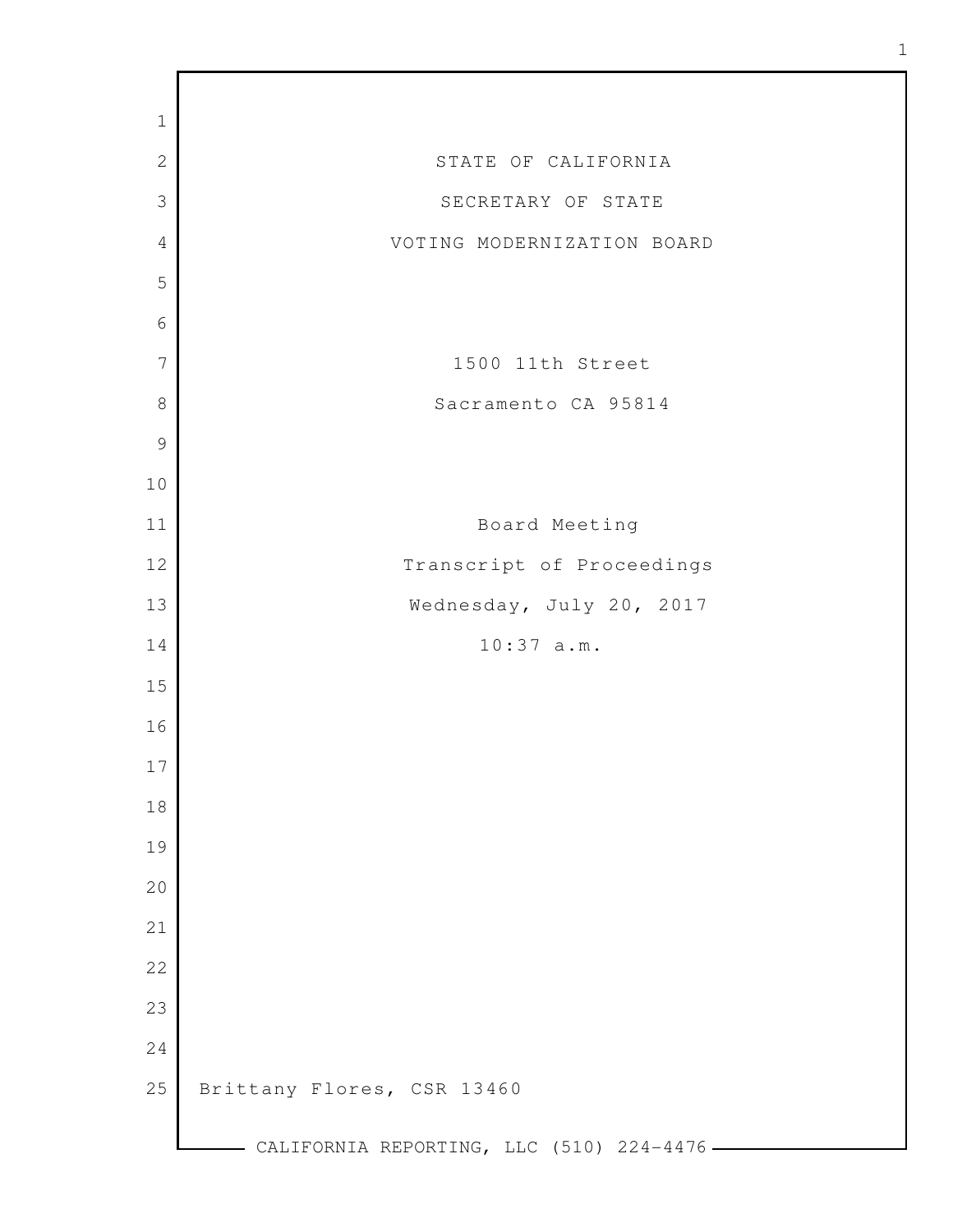| ×<br>۰.<br>I |  |
|--------------|--|
| ë<br>i       |  |
| i            |  |
|              |  |

| $\mathbf 1$    | APPEARANCES                               |
|----------------|-------------------------------------------|
| $\mathbf{2}$   |                                           |
| $\mathcal{S}$  | Voting Modernization Board:               |
| $\overline{4}$ | Mr. Stephen Kaufman, Chairman             |
| 5              | Ms. June Lagmay                           |
| $\epsilon$     | Mr. Gabriel Sandoval                      |
| $\overline{7}$ |                                           |
| $\,8\,$        | S.O.S STAFF:                              |
| $\mathsf 9$    | Mr. Robbie Anderson                       |
| 10             | Ms. Jana Lean                             |
| 11             | Ms. Katherine Montgomery                  |
| 12             | Ms. NaKesha Robinson                      |
| 13             | Mr. James Schwab                          |
| 14             |                                           |
| 15             |                                           |
| 16             |                                           |
| 17             |                                           |
| 18             |                                           |
| 19             |                                           |
| 20             |                                           |
| 21             |                                           |
| 22             |                                           |
| 23             |                                           |
| 24             |                                           |
| 25             |                                           |
|                | CALIFORNIA REPORTING, LLC (510) 224-4476. |

г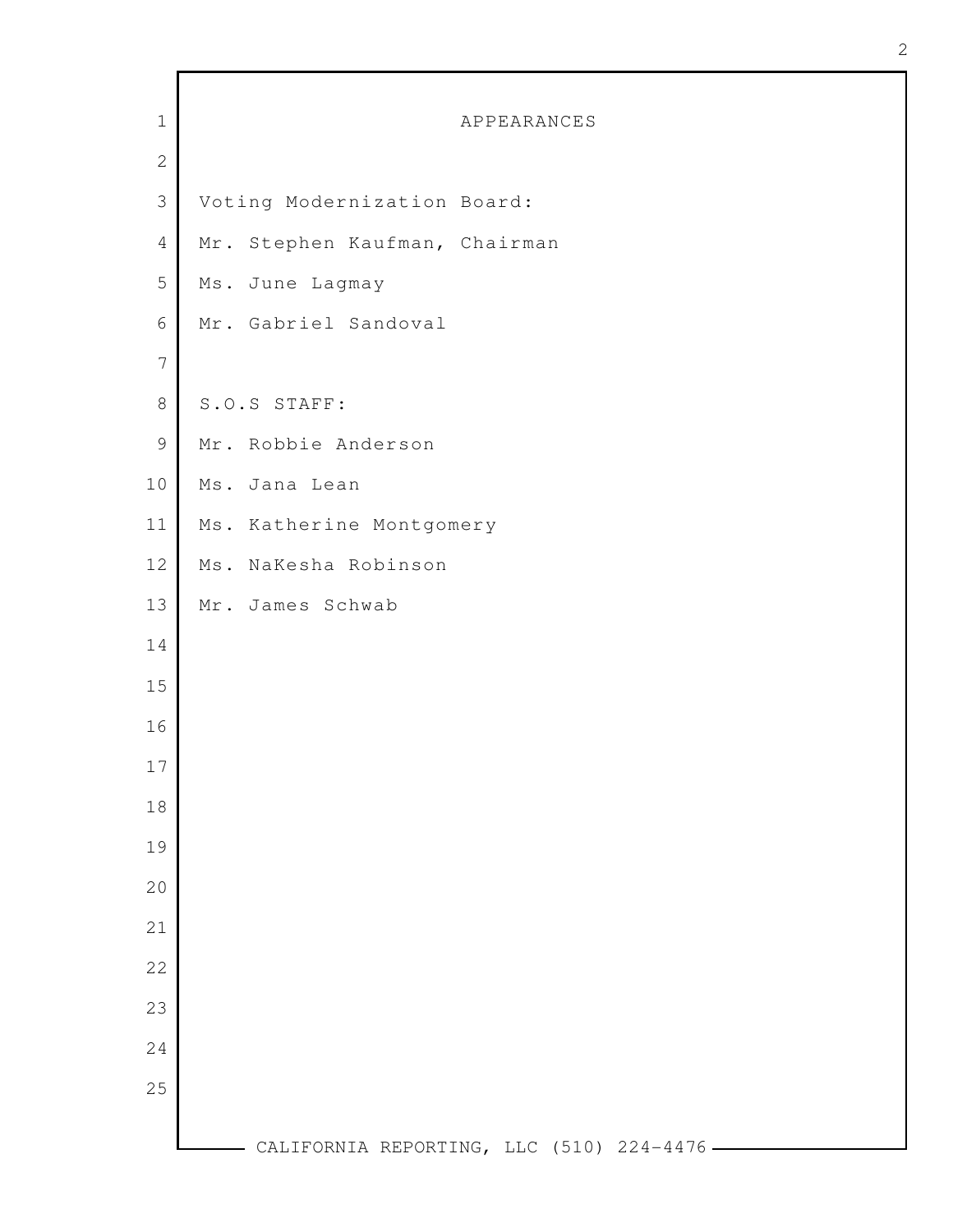| $\mathbf{1}$   |       | INDEX                                      |                |
|----------------|-------|--------------------------------------------|----------------|
| $\mathbf{2}$   |       |                                            | Page           |
| $\mathcal{S}$  | 1.    | Call to order                              | $\overline{4}$ |
| $\overline{4}$ | $2$ . | Roll Call                                  |                |
| 5              | 3.    | Public Comment                             | $\overline{4}$ |
| $\sqrt{6}$     | 4.    | Adoption of August 24, 2015                |                |
| $\sqrt{ }$     |       | Actions & Meeting Minutes                  | 5              |
| $\,8\,$        |       | 5. Project Documentation Plan Review and   |                |
| $\mathcal{G}$  |       | Funding Award Approval                     | 34             |
| 10             | 6.    | Staff Report on Related Issues             | 6              |
| 11             | 7.    | Other Business                             | 45             |
| $12$           | 8.    | Adjournment                                | 45             |
| 13             |       |                                            |                |
| 14             |       |                                            |                |
| 15             |       |                                            |                |
| 16             |       |                                            |                |
| $17$           |       | $--000--$                                  |                |
| 18             |       |                                            |                |
| 19             |       |                                            |                |
| 20             |       |                                            |                |
| 21             |       |                                            |                |
| 22             |       |                                            |                |
| 23             |       |                                            |                |
|                |       |                                            |                |
| 24             |       |                                            |                |
| 25             |       |                                            |                |
|                |       | CALIFORNIA REPORTING, LLC (510) 224-4476 - |                |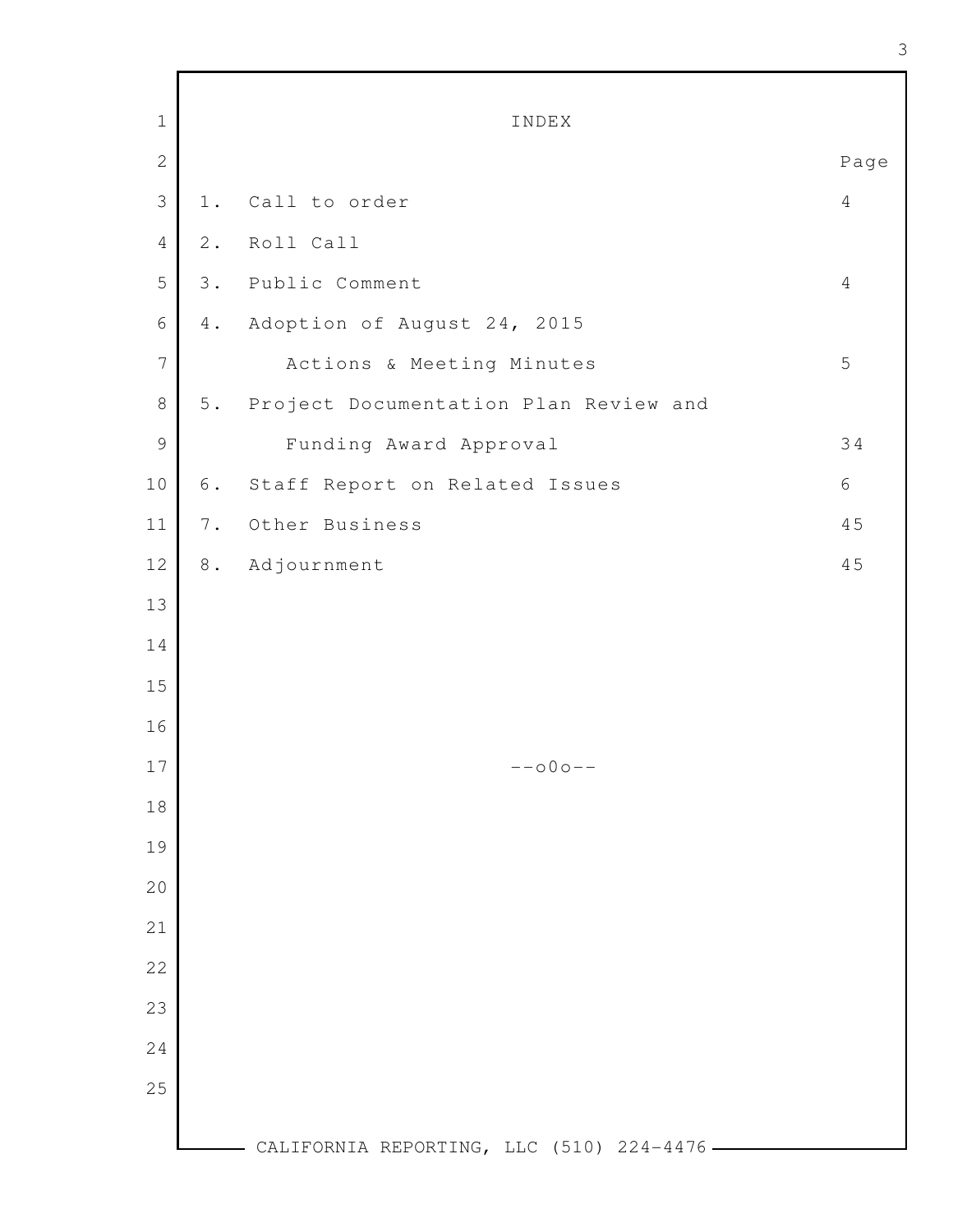| $\mathbf 1$     | PROCEEDINGS:                                            |
|-----------------|---------------------------------------------------------|
| $\mathbf{2}$    |                                                         |
| 3               | CHAIRMAN KAUFMAN: Okay. We're going to                  |
| 4               | call, call the meeting to order. The meeting of the     |
| 5               | Voting Modernization Board, our first meeting in almost |
| 6               | two years, and I'm happy to see all of you sitting in   |
| $7\phantom{.0}$ | front of us from the Secretary of State's Office and    |
| $\,8\,$         | pleased to see my fellow board members, June and Gabe,  |
| $\mathcal{G}$   | to my right. Thank you all for being here. Pleasure     |
| 10              | making this effort.                                     |
| 11              | So, Katherine, do you want to formally call the         |
| 12              | roll.                                                   |
| 13              | MS. MONTGOMERY: Stephen Kaufman.                        |
| 14              | CHAIRMAN KAUFMAN: Here.                                 |
| 15              | MS. MONTGOMERY: June Lagmay.                            |
| 16              | MS. LAGMAY: Present.                                    |
| 17              | MS. MONTGOMERY: Gabe Sandoval.                          |
| 18              | MR. SANDOVAL: Present.                                  |
| 19              | CHAIRMAN KAUFMAN: Okay. We have a quorum.               |
| 20              | We will proceed. We are missing, unfortunately, Terry   |
| 21              | Holliman, and hopefully, she will join us for the next  |
| 22              | one.                                                    |
| 23              | This is the portion where we call for public            |
| 24              | comment. Seeing that the only member of the public who  |
| 25              | is really here is my nine-year-old daughter.            |
|                 | CALIFORNIA REPORTING, LLC (510) 224-4476 -              |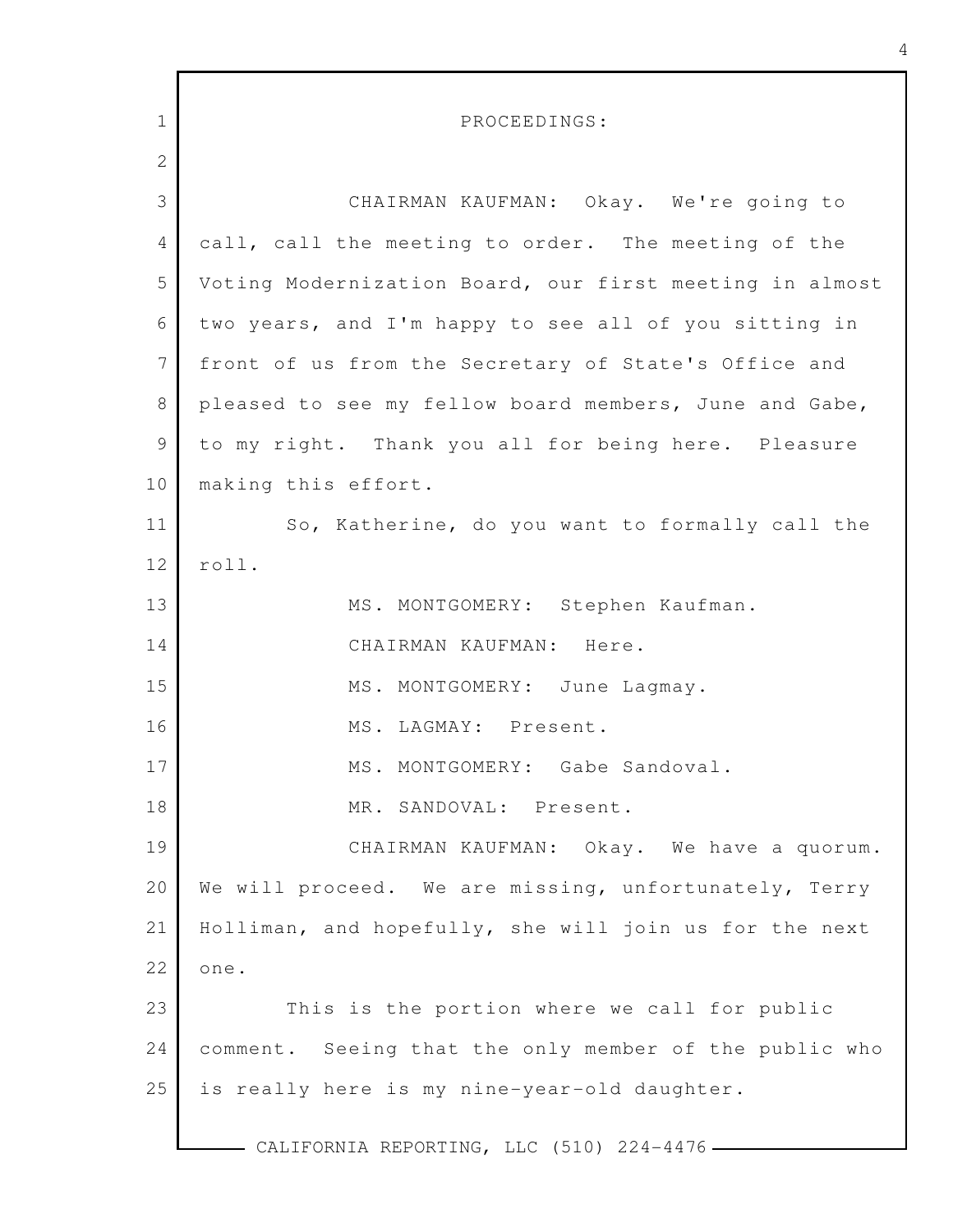1 2 3 4 5 6 7 8 9 10 11 12 13 14 15 16 17 18 19 20 21 22 23 24 25 - CALIFORNIA REPORTING, LLC (510) 224-4476 -Madeleine, do you have any comments that you wish to lodge? MISS. KAUFMAN: (Shakes head.) CHAIRMAN KAUFMAN: Just want to formally introduce Madeleine Kaufman, who is here to observe the proceedings for the record. So let's move on to Item 4 on our agenda, which is the adoption of the action and meeting minutes from the August 24th, 2015 meeting of the commission in Los Angeles. I wanted to note one minor correction to the minutes and that was on page four, the spelling of my name on line ten, which says "Chairman Hoffman," that, instead of "Kaufman," K-A-U-F-M-A-N. But with that change, do we have a motion to approve the minutes? MS. LAGMAY: I so move. MR. SANDOVAL: Second. CHAIRMAN KAUFMAN: I have a motion and second. All in favor of approving the minutes say, "aye." (Voice vote.) CHAIRMAN KAUFMAN: We're going to go out of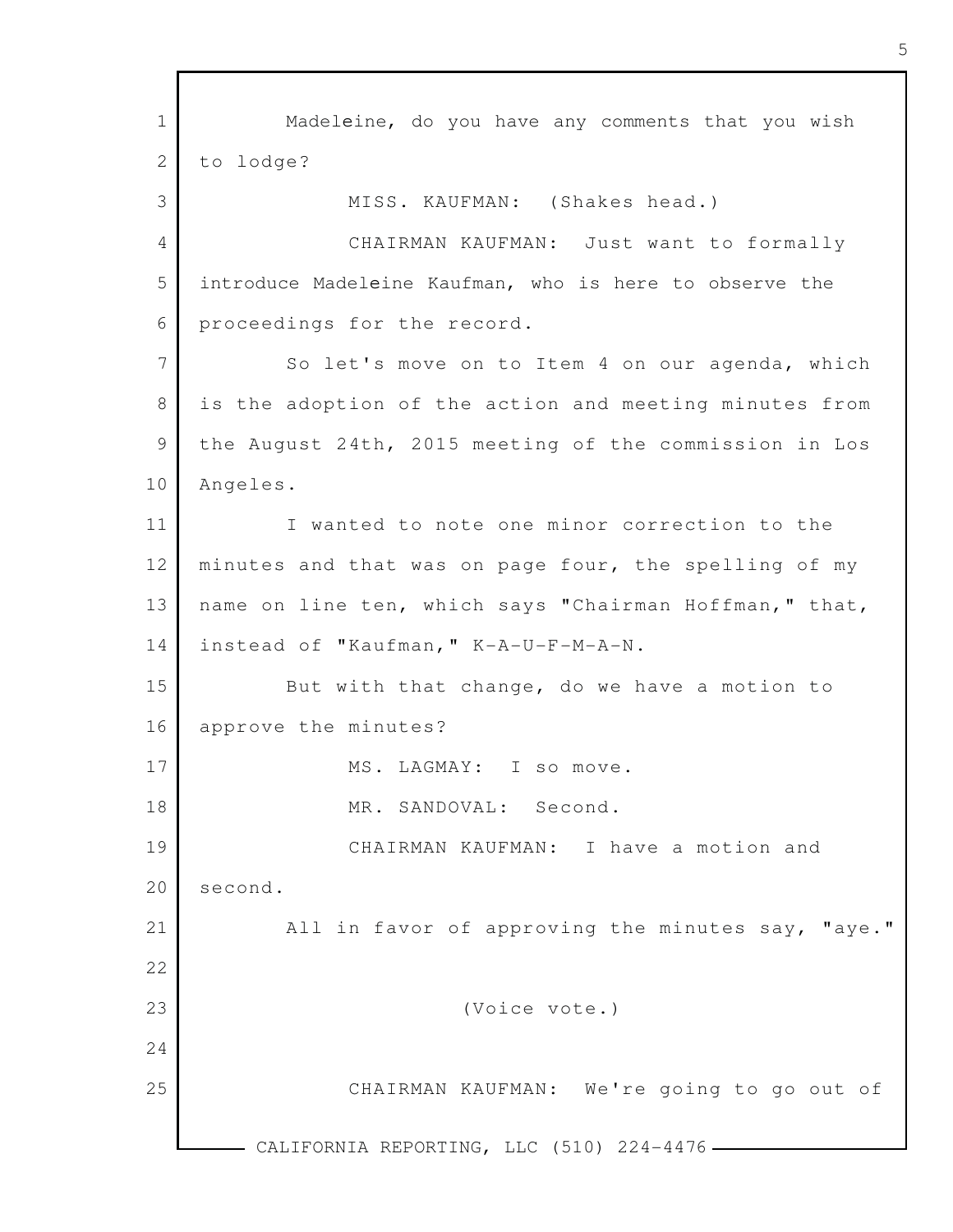1 2 3 4 5 6 7 8 9 10 11 12 13 14 15 16 17 18 19 20 21 22 23 24 25 order now. I see James Schwab has joined us, and I see you have some time constraints. So we're going to go out of order, and we're going to do Agenda Item 6 first, and then we'll get to Item 5 after. So we have a staff report on related issues, pending legislation that may impact the board and voting education equipment status. So, James, are you going -- MS. MONTGOMERY: I was just going to read into the record real quick from -- I was just going to read into the record AB 668. Not all of it. Just the highlights from Mr. Chesin's analysis just so we're all on the same page. Or would you rather just -- CHAIRMAN KAUFMAN: No. That'd be great. Let's do that and then we can have discussion. MS. MONTGOMERY: Okay. Okay. So this is body -- Voting Modernization Bond Act of 2018. So -- CHAIRMAN KAUFMAN: And I'm sorry. Not to interrupt. MS. MONTGOMERY: Sure. CHAIRMAN KAUFMAN: Not to disrupt what you are about to do, in doing it, can you just put it in the context of where we have come from and what it provides and the  $--$  this is going to  $--$  I know the memo talks about what the current law is -- MS. MONTGOMERY: Uh-huh.

CALIFORNIA REPORTING, LLC (510) 224-4476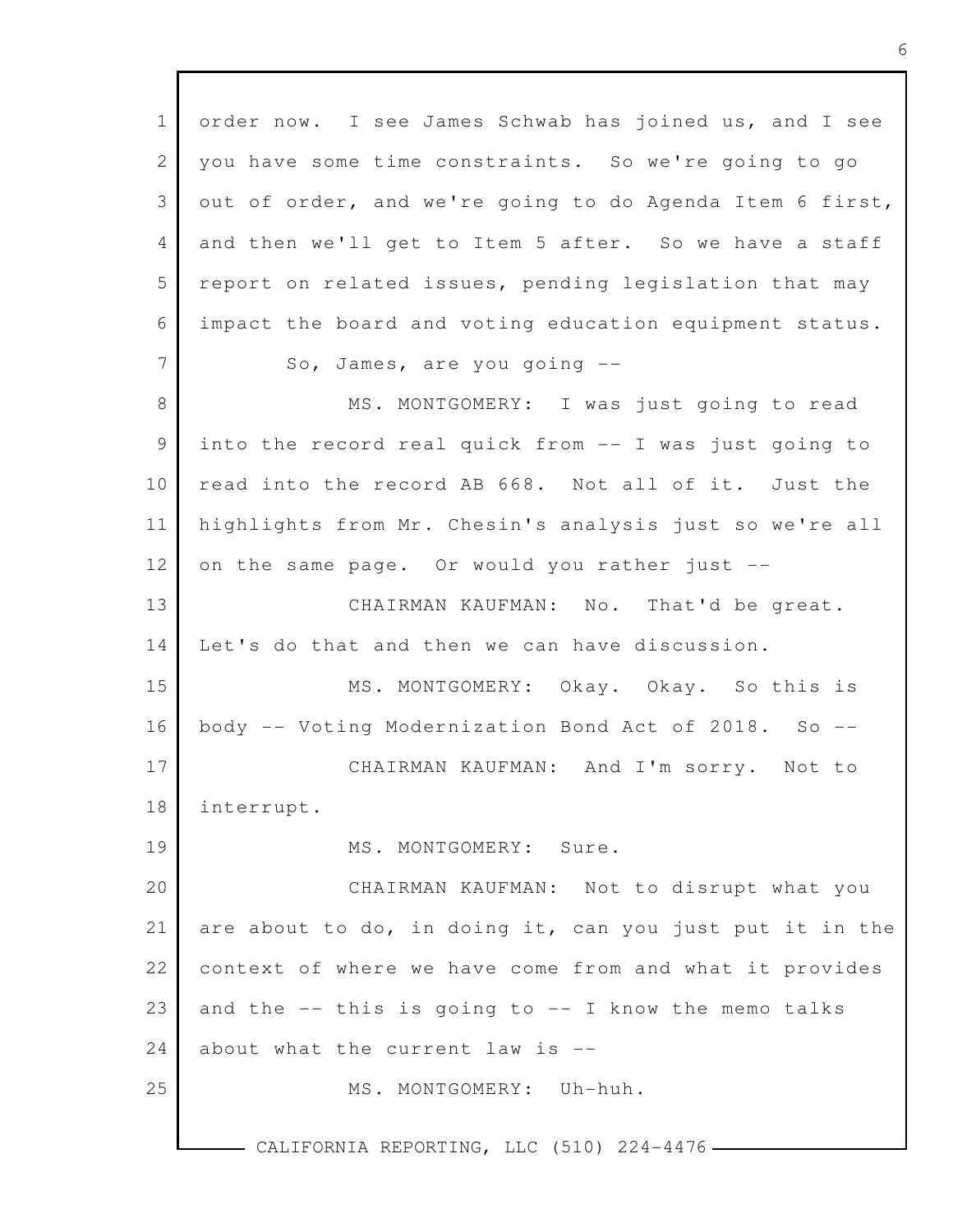1 2 3 4 5 6 7 8 9 10 11 12 13 14 15 16 17 18 19 20 21 22 23 24 25 - CALIFORNIA REPORTING, LLC (510) 224-4476 -CHAIRMAN KAUFMAN: What this will --MS. MONTGOMERY: Absolutely. So I'll start with existing law. CHAIRMAN KAUFMAN: You don't have to read it verbatim. MS. MONTGOMERY: Oh, I do. Okay. Requires the Secretary of State to adopt regulations governing the use of the voting systems, electronic poll books, ballot-on-demand systems, and remote accessible vote-by-mail or VBM systems. Prohibits a jurisdiction from using a voting system, electronic poll book, ballot-on-demand system, or remote accessible VBM system in an election unless it has been previously approved by the SOS as specified. Three, requires the SOS to adopt regulations establishing guidelines based on best practices for security measures for the use of VBM ballot drop boxes as specified. Four, establishes the Voting Modernization Bond Act of 2002, which authorized the issuance of -- and sale of bonds not to exceed \$200 million for the purpose of assisting counties in the purchase of updating voting systems. Creates the Voting Modernization Board, consisting of three members selected by the governor and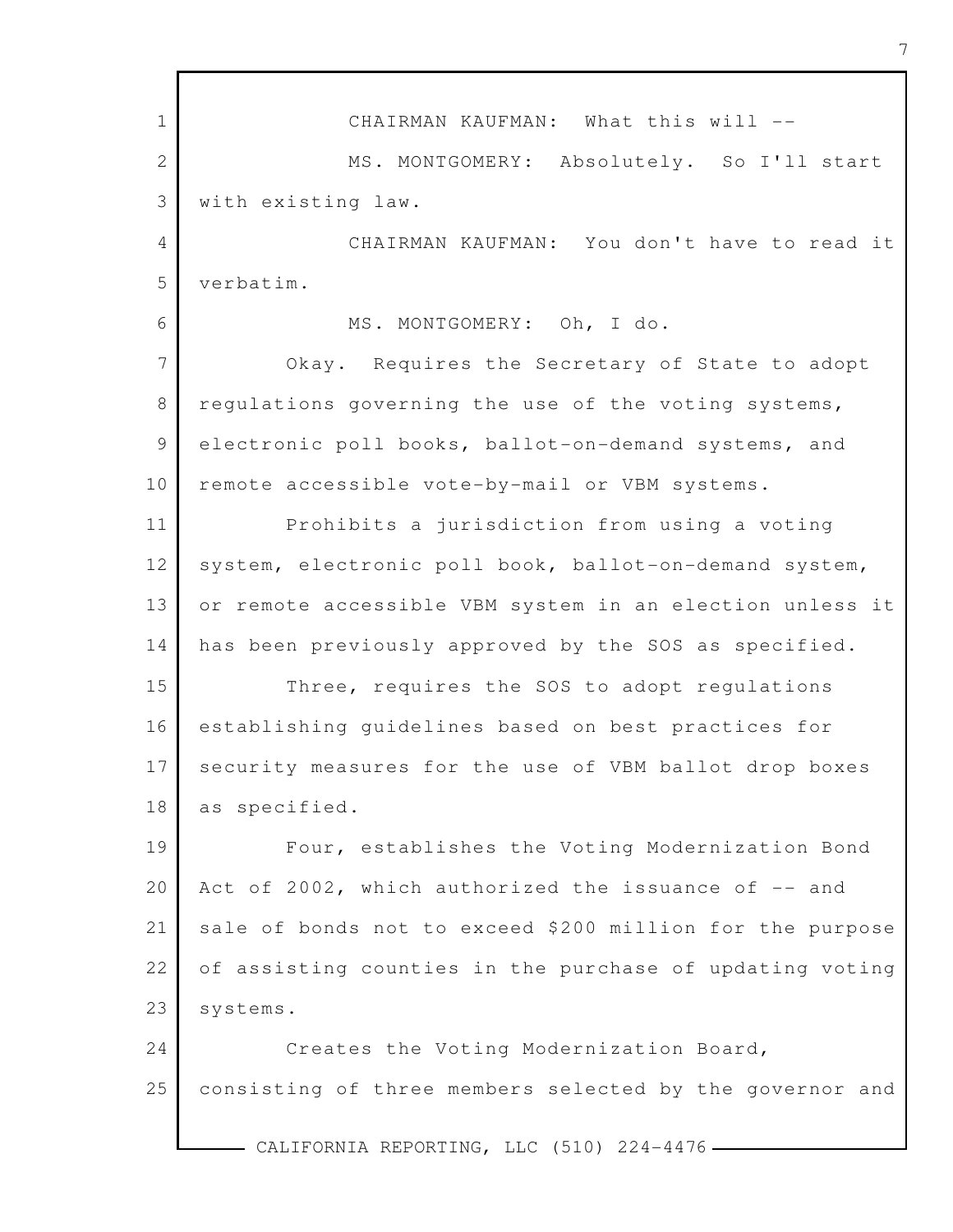1 2 3 4 5 6 7 8 9 10 11 12 13 14 15 16 17 18 19 20 21 22 23 24 25 CALIFORNIA REPORTING, LLC (510) 224-4476 two members selected by the SOS, and makes it responsible for administering the fund that contains the proceeds of the bond issues pursuant to the VMBA and also creates the Voting Modernization Finance Committee consisting of a controller, the director of finance, and the treasurer, for the purposes of authorizing the issuance and sale pursuant, pursuant to the State General Obligation Bond Law of the bonds. Permits counties, pursuant to the California Voter's Choice Act, to conduct elections in which every voter is mailed a ballot, and vote centers and ballot drop-off locations are available prior to and on Election Day in lieu of operating polling place for an election subject to specified conditions. CHAIRMAN KAUFMAN: So that's where we're at now. MS. MONTGOMERY: That's where we're at currently. Now, this bill, AB 668, and the authors are Assembly persons Gonzalez and Fletcher, would: Number one, enact the Voting Modernization Bond Act of 2018, which allows the sales of up to 450 million in general obligation bonds to fund improvements to voting systems contingent on the approval of voters at the June 2018 statewide direct primary election. Number two, provides that counties may apply for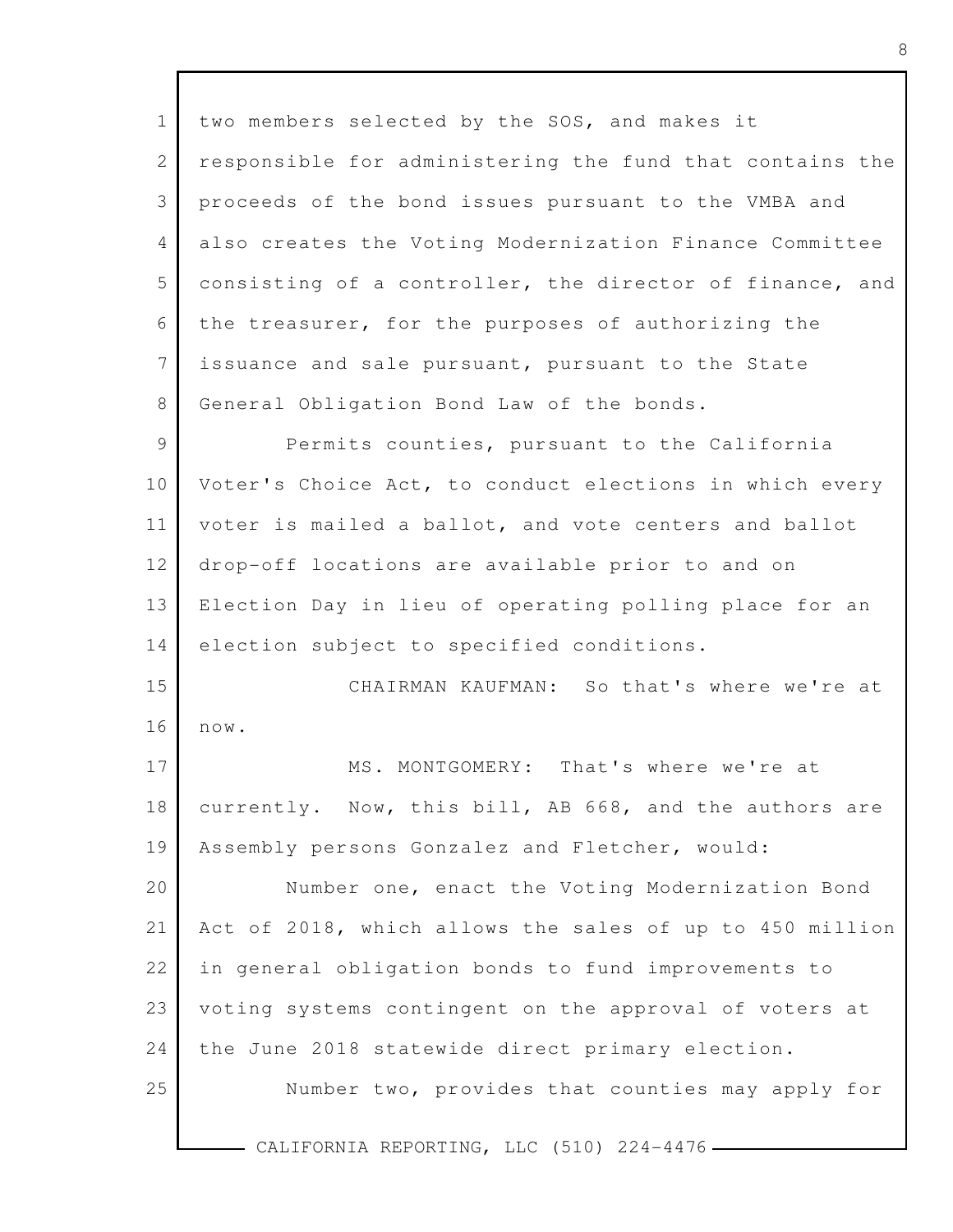| $\mathbf 1$     | funds if it has agreed to pay expenses for any of the    |
|-----------------|----------------------------------------------------------|
| 2               | voting equipment listed below and counties to pay on the |
| 3               | date the voters approve the bond. Counties that choose   |
| 4               | to conduct elections under the CVCA may receive \$3 from |
| 5               | the Fund for every \$1 they pay. While counties that do  |
| 6               | not only -- while counties that do not, only receive \$2 |
| $7\overline{ }$ | for every \$1 they spend. Counties may use funds for any |
| 8               | of the following: Voting systems certified or            |
| 9               | conditionally approved by the SOS that do not use        |
| 10              | pre-scored punch card ballots, electronic poll books     |
| 11              | certified by the SOS, ballot-on-demand systems certified |
| 12              | by the SOS, remote accessible vote-by-mail systems       |
| 13              | certified or conditionally approved by the SOS,          |
| 14              | vote-by-mail drop boxes that comply with regulations     |
| 15              | promulgated by the SOS, technology to facilitate         |
| 16              | electronic connection between polling places, vote       |
| 17              | centers, and the office of county elections official or  |
| 18              | the Secretary of State's Office, and vote-by-mail ballot |
| 19              | sorted and processed equipment.                          |
| 20              | Three, provides the county may also use funds to         |
| 21              | contract and pay for research and development of new     |
| 22              | voting systems not certified by the SOS if it uses       |
|                 |                                                          |

24 code except for off-the-shelf unmodified commercial

nonproprietary software and firmware to disclosed source

25 software and firmware. B, manufacture of the minimum

 $-$  CALIFORNIA REPORTING, LLC (510) 224-4476  $-$ 

23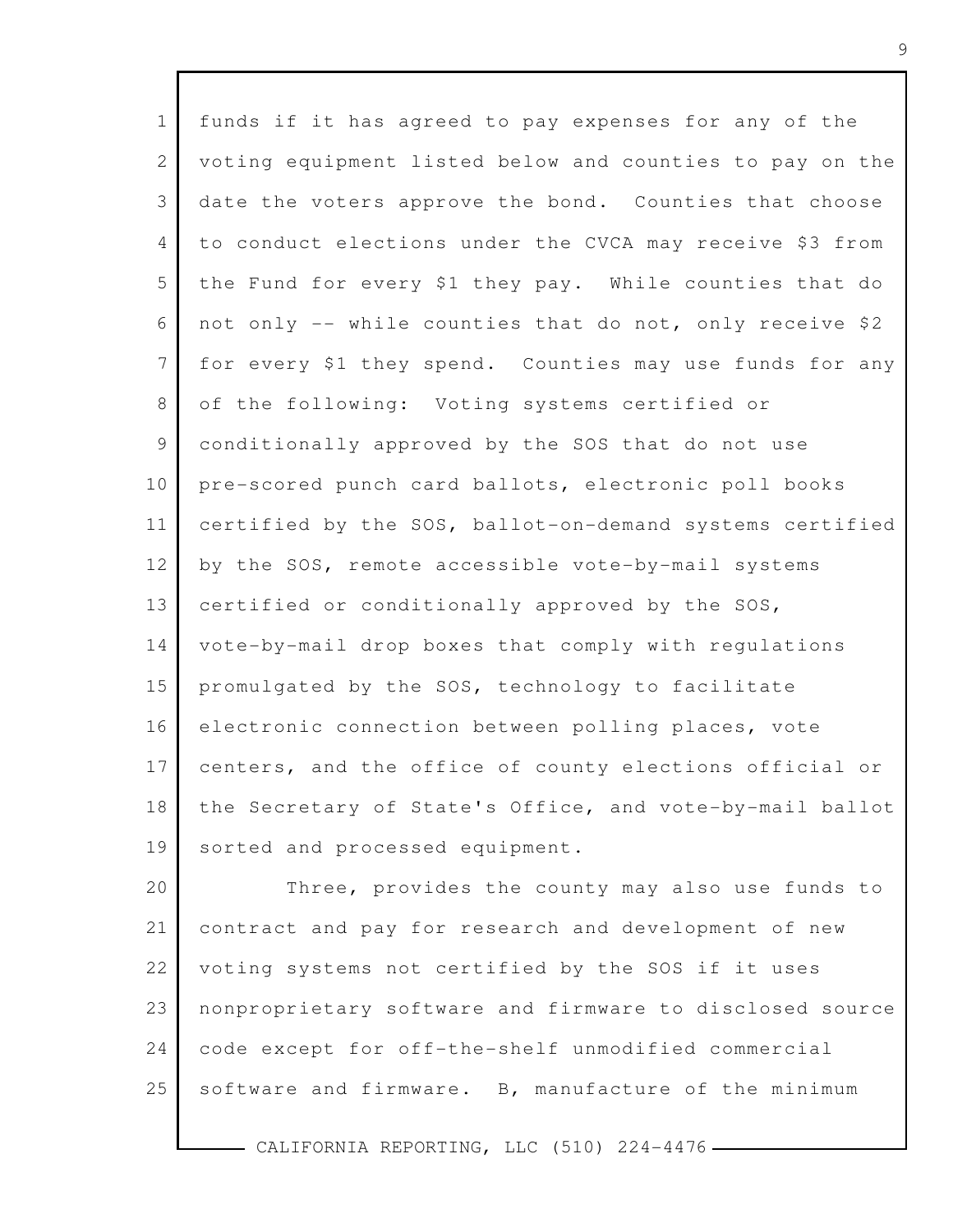1 2 3 4 5 6 7 8 9 10 11 12 13 14 15 16 17 18 19 20 21 22 23 24 25 CALIFORNIA REPORTING, LLC (510) 224-4476number of voting systems units reasonably necessary to test and seek certification for conditional approval or testing and demonstrating the capability of the system or part of the system in a pilot program. Four, requires that any voting system paid for with bond funds must produce a paper version or representation of the voted ballot or of all the ballots cast on units of that system at the time the voter votes or when the polls close if it does not require the voter to directly mark on the ballot. The paper copy shall not be given to the voter but is instead retained by the election official. Five, provides that the legislature may alter county eligibility requirements, amounts of matching funds, or allowable use of the bond funds by a two-thirds vote if the change is consistent with portions of the act. And the last one, makes other technical and conforming changes to existing law in order to carry out provisions of this bill. I could go into some further background if you'd like, or we can move on to asking James questions. CHAIRMAN KAUFMAN: I mean, if there's anything you thought was going to be helpful to us -- MS. MONTGOMERY: Um --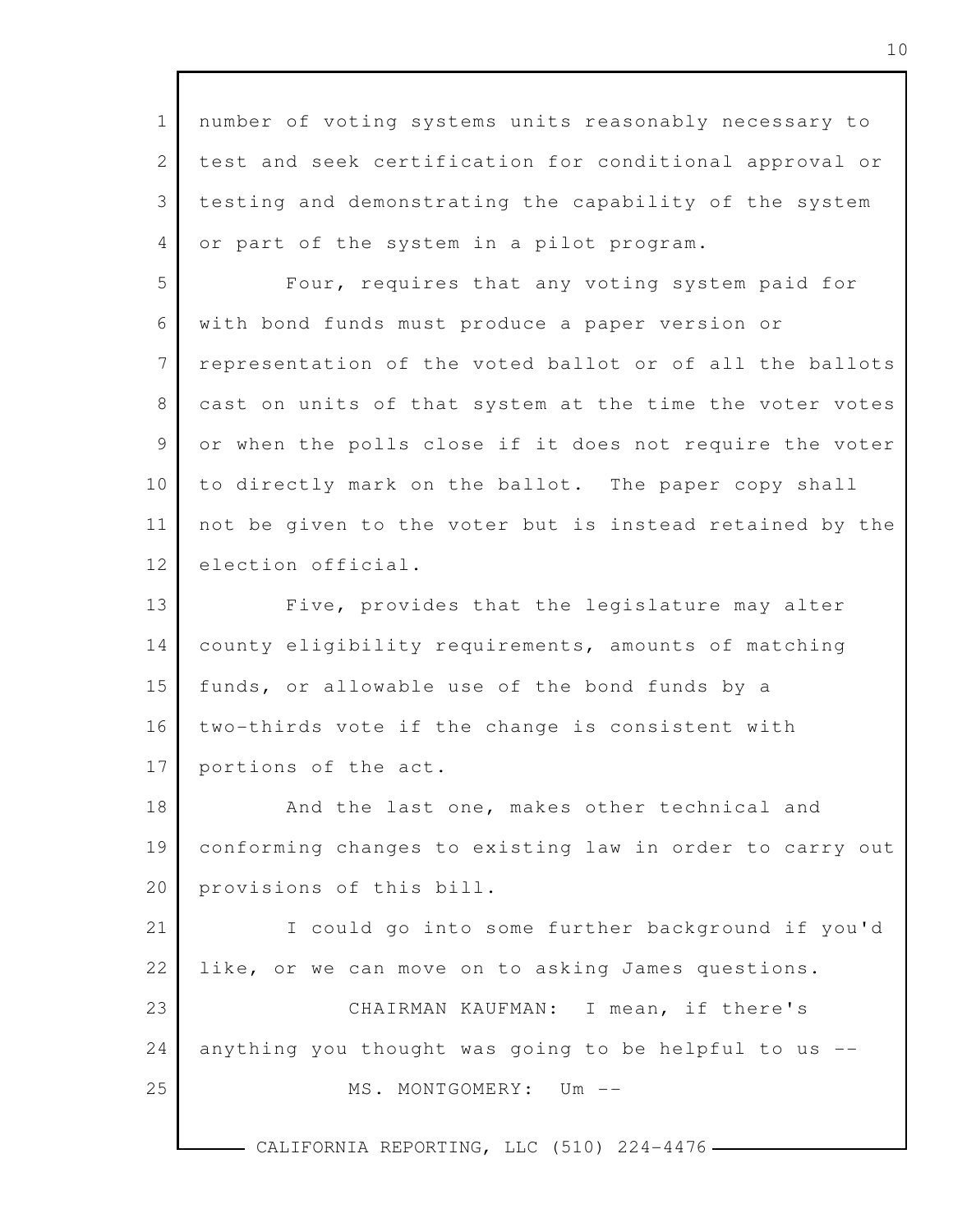1 2 3 4 5 6 7 8 9 10 11 12 13 14 15 16 17 18 19 20 21 22 23 24 25 - CALIFORNIA REPORTING, LLC (510) 224-4476 -CHAIRMAN KAUFMAN: -- by all means. But otherwise, we'll turn to James. MS. MONTGOMERY: Yeah. As the Voting Modernization Board, you're aware of most of the background, so I think James -- CHAIRMAN KAUFMAN: I guess I did have one threshold question for either of you given that we talked about the lifespan of this, this board. Is there any provision in the new measure that this board or some other board is going to be dealing with the allocation of funds when and if the voters pass this, or is that something that will be done by regulation or other guidelines passed by the Secretary of State? MR. SCHWAB: So AB 668 is based off the legislation created by Prop 41. CHAIRMAN KAUFMAN: Okay. MR. SCHWAB: So I think the initial idea is that we would still continue this. CHAIRMAN KAUFMAN: So it's basically adding to the pot of money, providing a new round that can be used for purposes that were set forth in the original act and additional purposes that are now set forth. MS. LEAN: That's correct, but under AB 668, we would have to work with the governor to establish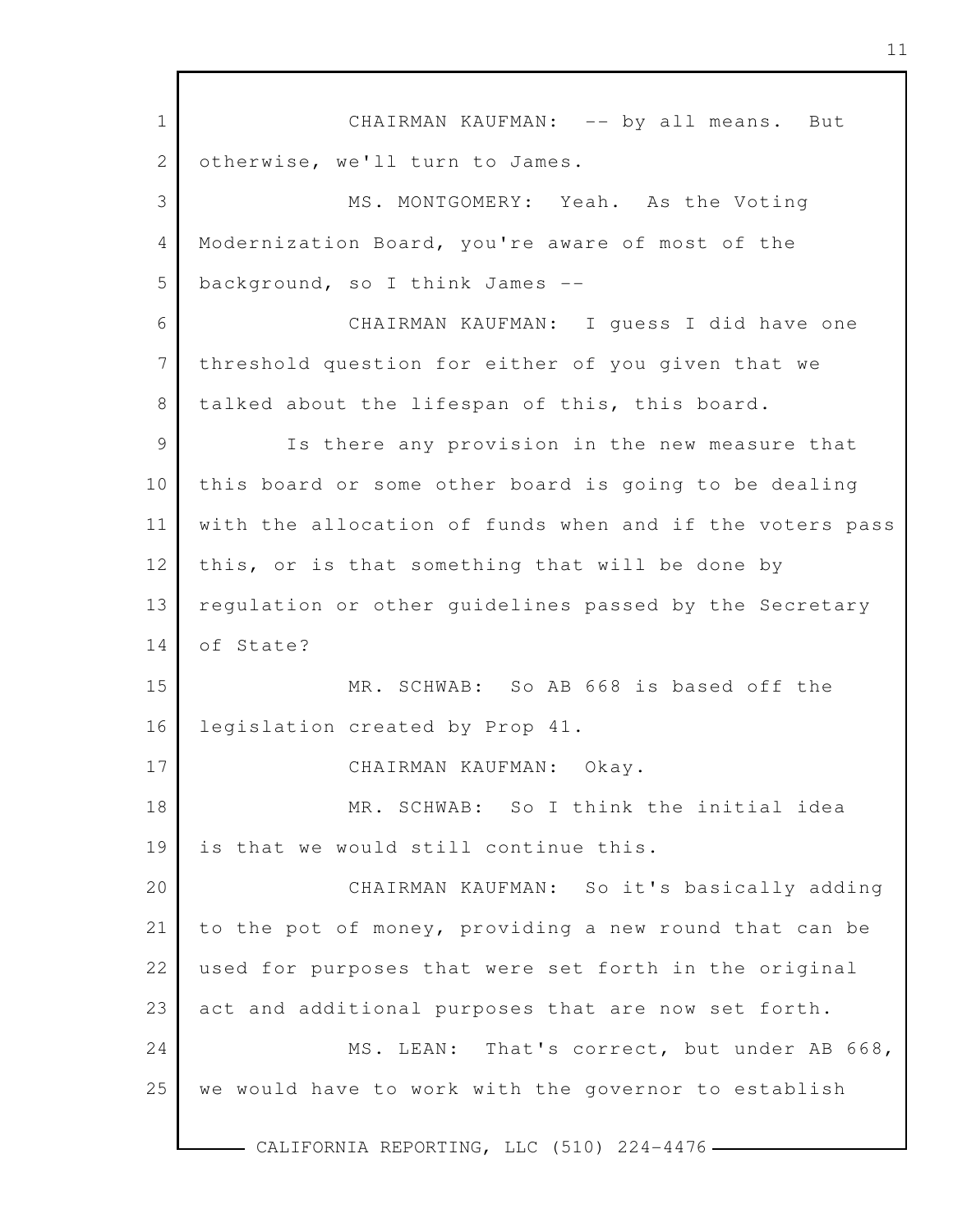| $\mathbf 1$    | state plan for the project so that it would incorporate  |
|----------------|----------------------------------------------------------|
| $\overline{2}$ | what those additional resources could be spent on        |
| 3              | for the new voting technology. So it was anticipated it  |
| 4              | would be the same board even though we're down a         |
| 5              | member -- make sure we have full -- complement. But      |
| 6              | yes, that's what was anticipated by -- its an amendment  |
| 7              | to the existing law.                                     |
| 8              | CHAIRMAN KAUFMAN: Okay. Just wanted to                   |
| 9              | make sure this was going to take me through my           |
| 10             | retirement.                                              |
| 11             | MS. MONTGOMERY: Guaranteed.                              |
| 12             | MR. SCHWAB: I will say, though, you know AB              |
| 13             | 668 is, sort of, the, I guess, last-ditch effort on our  |
| 14             | end to try to get the State to fund voting systems, and  |
| 15             | we have been working, you know, close to three years now |
| 16             | with finance and legislature to just get in preparation  |
| 17             | without any success. So this is a route we worked with   |
| 18             | the author of the bill on to push. I, honestly, don't    |
| 19             | know if the final version that gets to the governor's    |
| 20             | desk will be a bond act or an appropriation. So that's   |
| 21             | still on the table, that discussion. And we're open to   |
| 22             | both. You know, we understand the concerns about bond    |
| 23             | debt and also the, the time the board's been in          |
| 24             | existence and we'd rather, an appropriation. It's        |
| 25             | easier, it's cheaper, and it's more direct. So I can go  |
|                |                                                          |

 $\Gamma$ 

CALIFORNIA REPORTING, LLC (510) 224-4476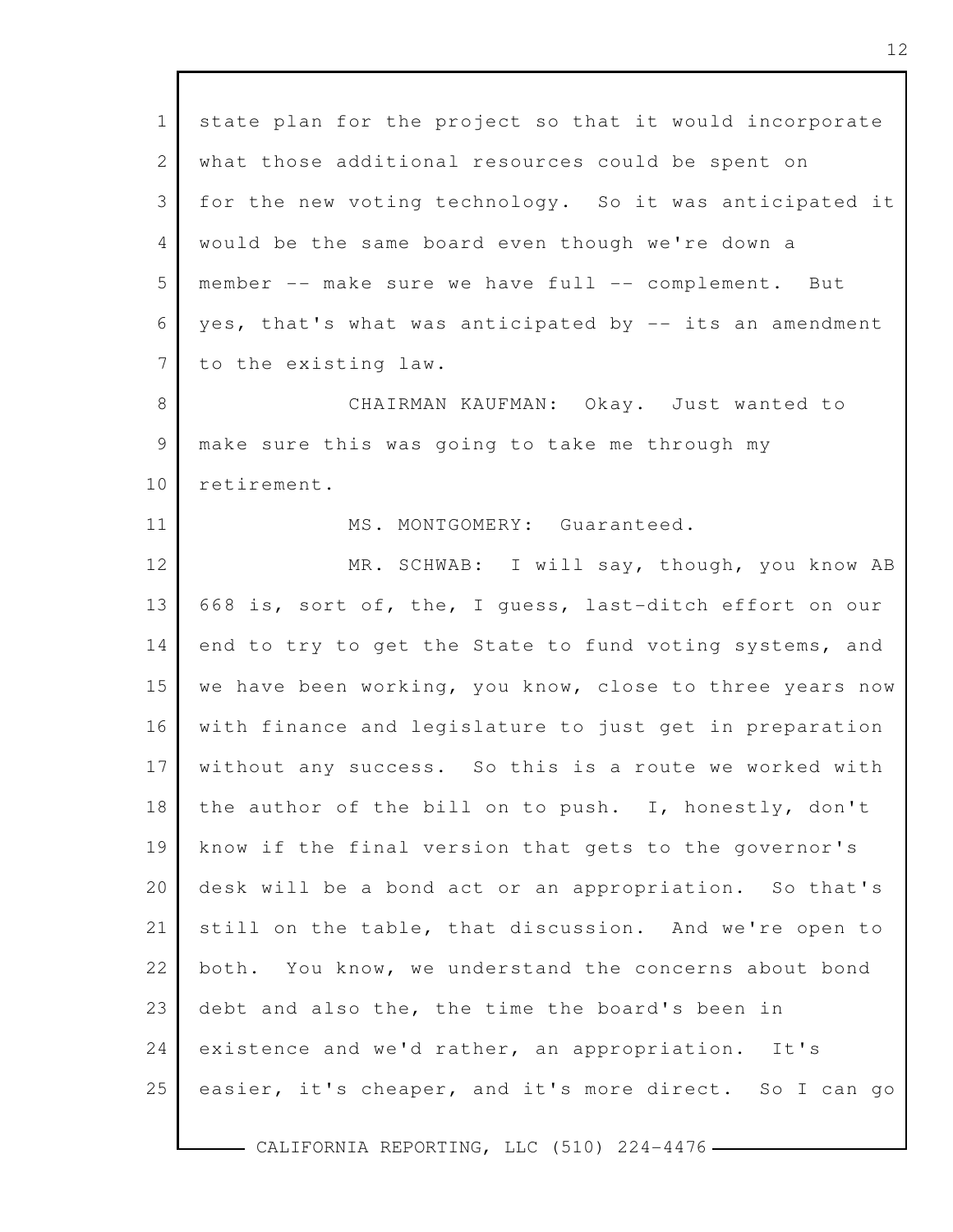1 2 3 4 5 6 7 8 9 10 11 12 13 14 15 16 17 18 19 20 21 22 23 24 25 - CALIFORNIA REPORTING, LLC (510) 224-4476 into the details of the bill and more of where it's at but I think we all understand that -- the need counties have for more funding, the lack of any movement at the Federal level to have HAVA two or re-up HAVA. The, the amount we have in here, the \$40 million, if you look at it, it's, kind of, a combination of what HAVA gave us and with what Prop 41 gave us with a, a little more -- because GAVA was more for allowable uses, the drop boxes, the equipment for, for vote centers and to facilitate same-day registration and ballots on demand. But the total amount is based on every county maintaining their current polling place model. We understand and we hope that more counties will adopt the Senate Bill 450 in the California Voter's Choice Act in 2018 and beyond, which actually would bring the total cost down. You know, so depends on the county but, you know, roughly, 50, 60 percent, 40 percent, depending on what the county can't bring the cost of the capital outlay down. I think in Orange County, which did their estimate, it brought the cost of buying the equipment down by about half. MS. LAGMAY: Half. MR. SCHWAB: Yeah. But the problem is -and this is where the uncertainty lies. And going back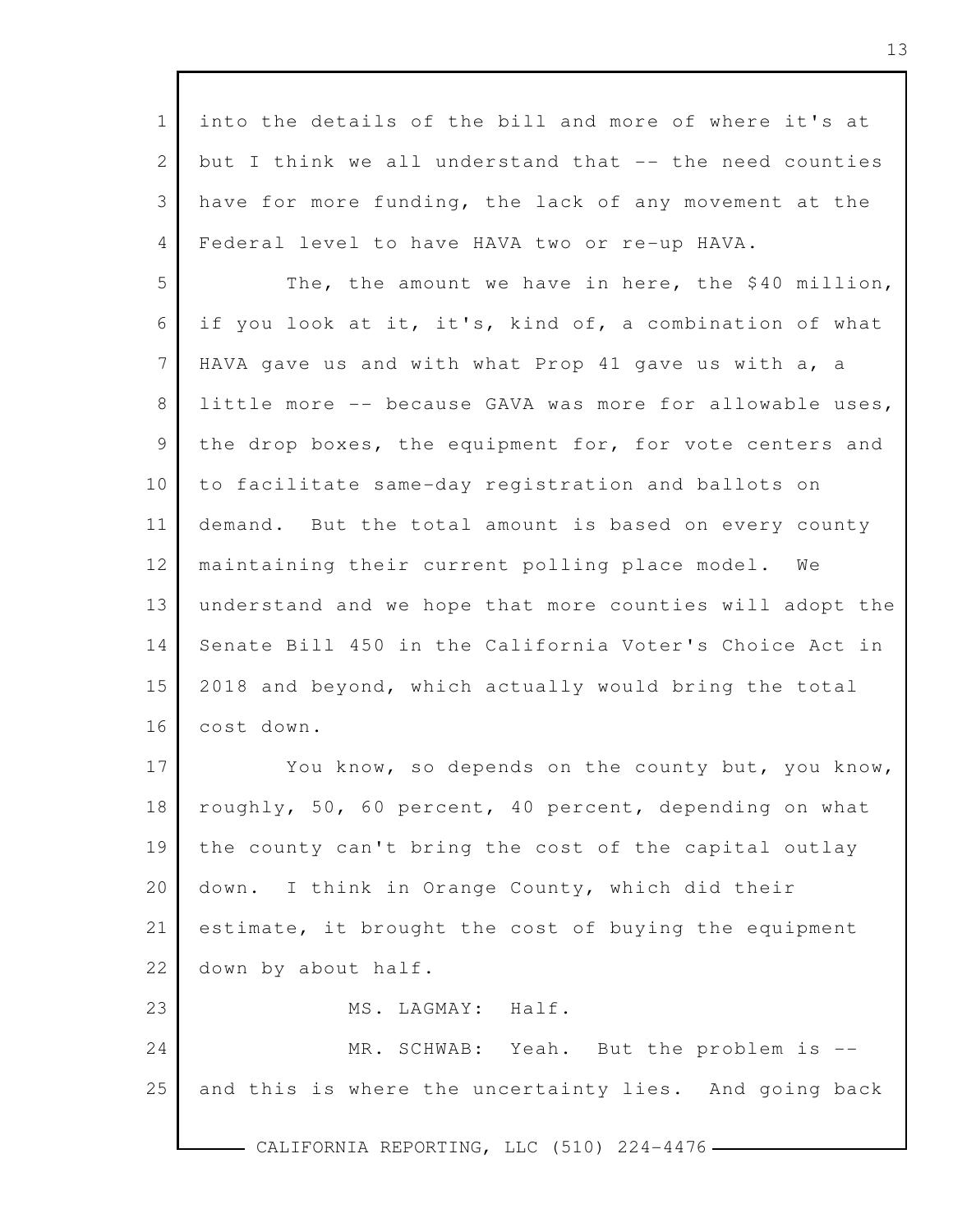| $\mathbf{1}$ | to Orange County, Orange County and Neil Kelly were the, |
|--------------|----------------------------------------------------------|
| 2            | the lead on crafting the California Voter's Choice Act.  |
| 3            | And, you know, his voice, his ideas helped get that      |
| 4            | thing passed. And he went to his board to get their      |
| 5            | approval to adopt the model about a month ago, and       |
| 6            | without discussion, they just buried the item.<br>The    |
| 7            | Secretary sent a letter to the board, which was -- you   |
| 8            | know, it's out there in the public -- and just, kind of, |
| 9            | accusing the board of -- political reasons of denying    |
| 10           | the motion, that even discussing this new model. So we   |
| 11           | had assumed that some of these bigger counties like      |
| 12           | Orange County and other counties would be adopting       |
| 13           | Senate Bill 450, which would bring the overall cost down |
| 14           | of replacing them, but now that's, that's uncertain.     |
| 15           | So that's, sort of, where we're at in terms of           |
| 16           | the cost and, and, and, sort of, the logic of how we got |
| 17           | to that number, and I'll answer any questions you quys   |
| 18           | have.                                                    |
| 19           | CHAIRMAN KAUFMAN: Let me just ask one                    |
| 20           | question, and then I'll turn to you guys just to follow  |
| 21           | up.                                                      |
| 22           | Under Senate Bill 450, doesn't the county, by            |
| 23           | 2020, have to adopt -- or no? It's still -- I think      |
| 24           | it's still opt-in.                                       |
| 25           | MR. SCHWAB: Correct.                                     |
|              | CALIFORNIA REPORTING, LLC (510) 224-4476 -               |

Г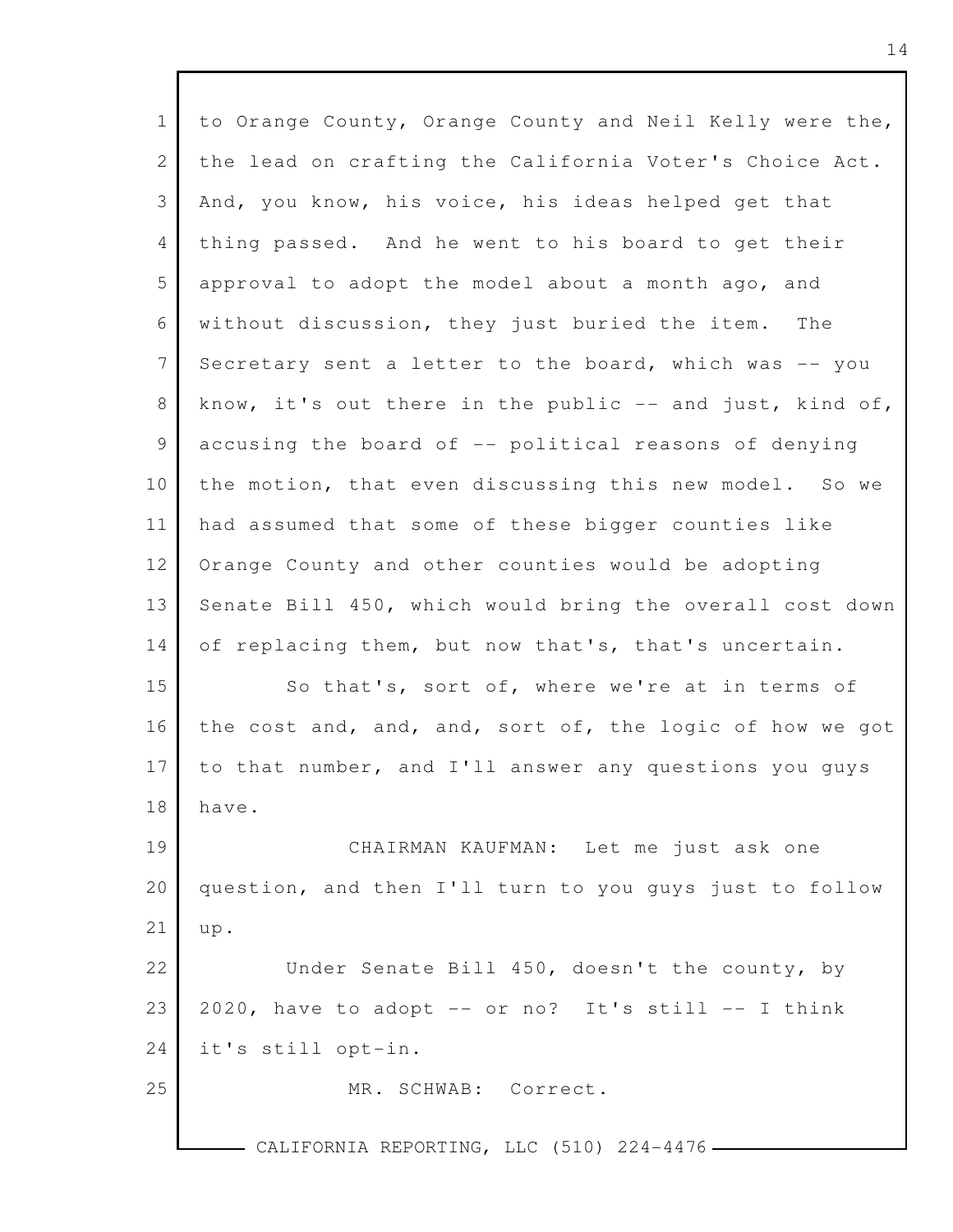| $\mathbf{1}$    | CHAIRMAN KAUFMAN: And the ones that are not              |
|-----------------|----------------------------------------------------------|
| $\mathbf{2}$    | in the initial group of the counties -- 14 counties --   |
| 3               | that are operating under this pilot program, right, for  |
| 4               | 2018?                                                    |
| 5               | MR. SCHWAB: Right.                                       |
| 6               | CHAIRMAN KAUFMAN: 2020, there's no                       |
| $7\phantom{.0}$ | mandatory kick-in? It's still all just a opt-in?         |
| 8               | MR. SCHWAB: Correct. I would still                       |
| $\mathcal{G}$   | contemplate that every county, there's a slightly        |
| 10              | different space in terms of where they want to go, new   |
| 11              | equipment, or their readiness to move with a model. But  |
| 12              | the idea was that we had created a model that the        |
| 13              | counties would want to adopt.                            |
| 14              | CHAIRMAN KAUFMAN: Uh-huh.                                |
| 15              | MR. SCHWAB: And we understand that we'll                 |
| 16              | be, probably, tweaking it. You know, no legislation is   |
| 17              | perfect as much as we want it to be. We'll be tweaking   |
| 18              | it a lot in the future years to make it more flexible    |
| 19              | for the smaller counties and for even bigger counties    |
| 20              | that are interested in moving forward.                   |
| 21              | MS. LAGMAY: I have a quick question.<br>In               |
| 22              | the writing of the Bill, AB 668, beyond essentially      |
| 23              | extending the current -- the current bond fund refunding |
| 24              | it and -- are, are there any other provisions that were  |
| 25              | written in the bill besides the one that I see plain, in |
|                 |                                                          |

CALIFORNIA REPORTING, LLC (510) 224-4476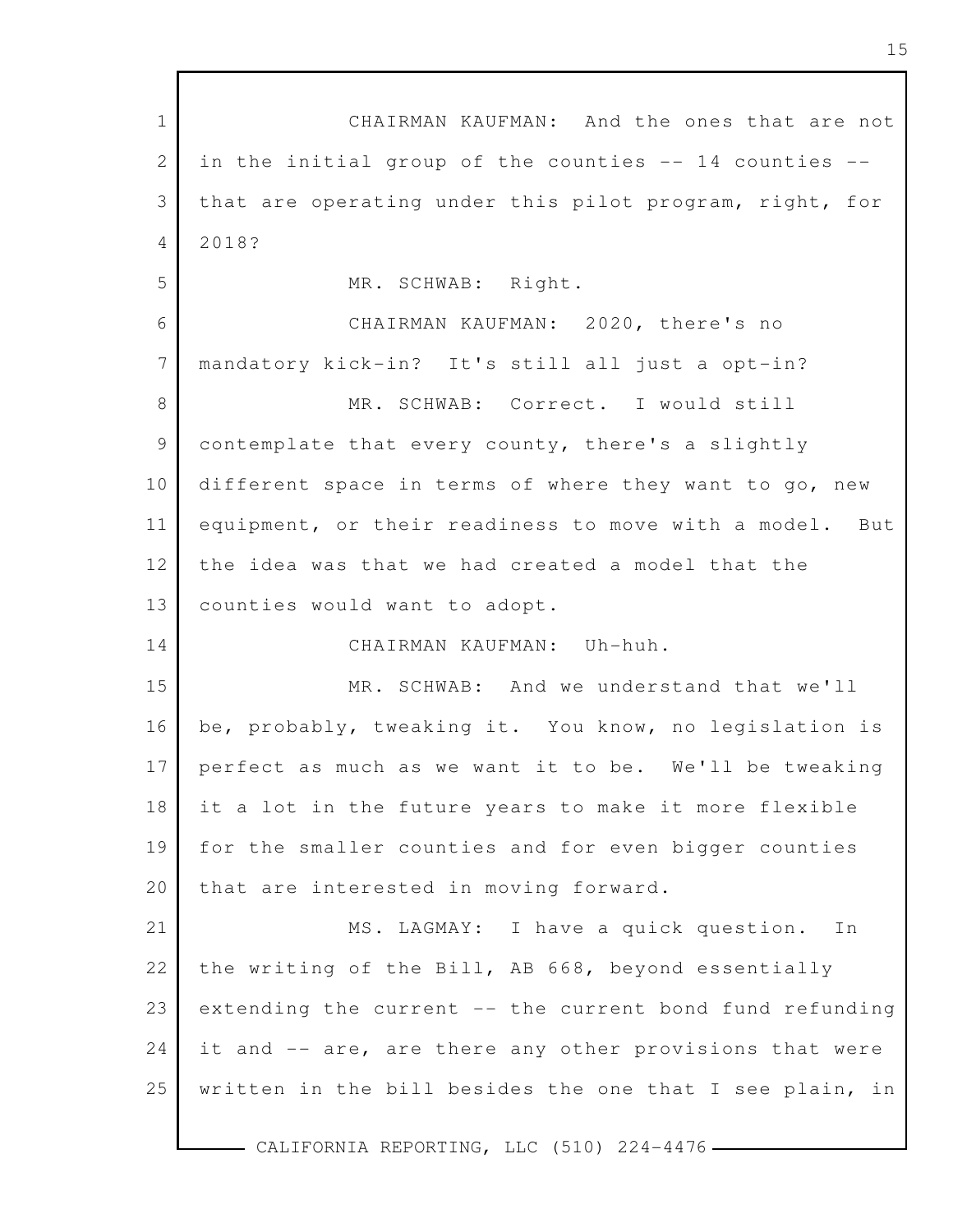1 2 3 4 5 6 7 8 9 10 11 12 13 14 15 16 17 18 19 20 21 22 23 24 25 - CALIFORNIA REPORTING, LLC (510) 224-4476 front of me, that funds can be used for research and development that are new, that are different or updated from the old bill that -- I want to know which subsection are new besides 3-A. MR. SCHWAB: Yeah. So there's the open source items that are in here. There's the expanded allowable uses for what the, the funds can be used for, and I think everything else was taken just out of the, the legislation act -- created Prop 41. MS. LAGMAY: Could you tell me the, the letter and number of that section. MR. SCHWAB: So it's -- the open source discussion is on page three of the bill. MS. LAGMAY: Okay. So it's not in the summary. CHAIRMAN KAUFMAN: Do you mean what number on your summary? MS. LAGMAY: Yeah, yeah. CHAIRMAN KAUFMAN: I don't know if June has  $it$   $- oh.$ On the analysis? MS. LAGMAY: Yes. CHAIRMAN KAUFMAN: I think June is referring to the memo that we received. It's a summary of the bill compared --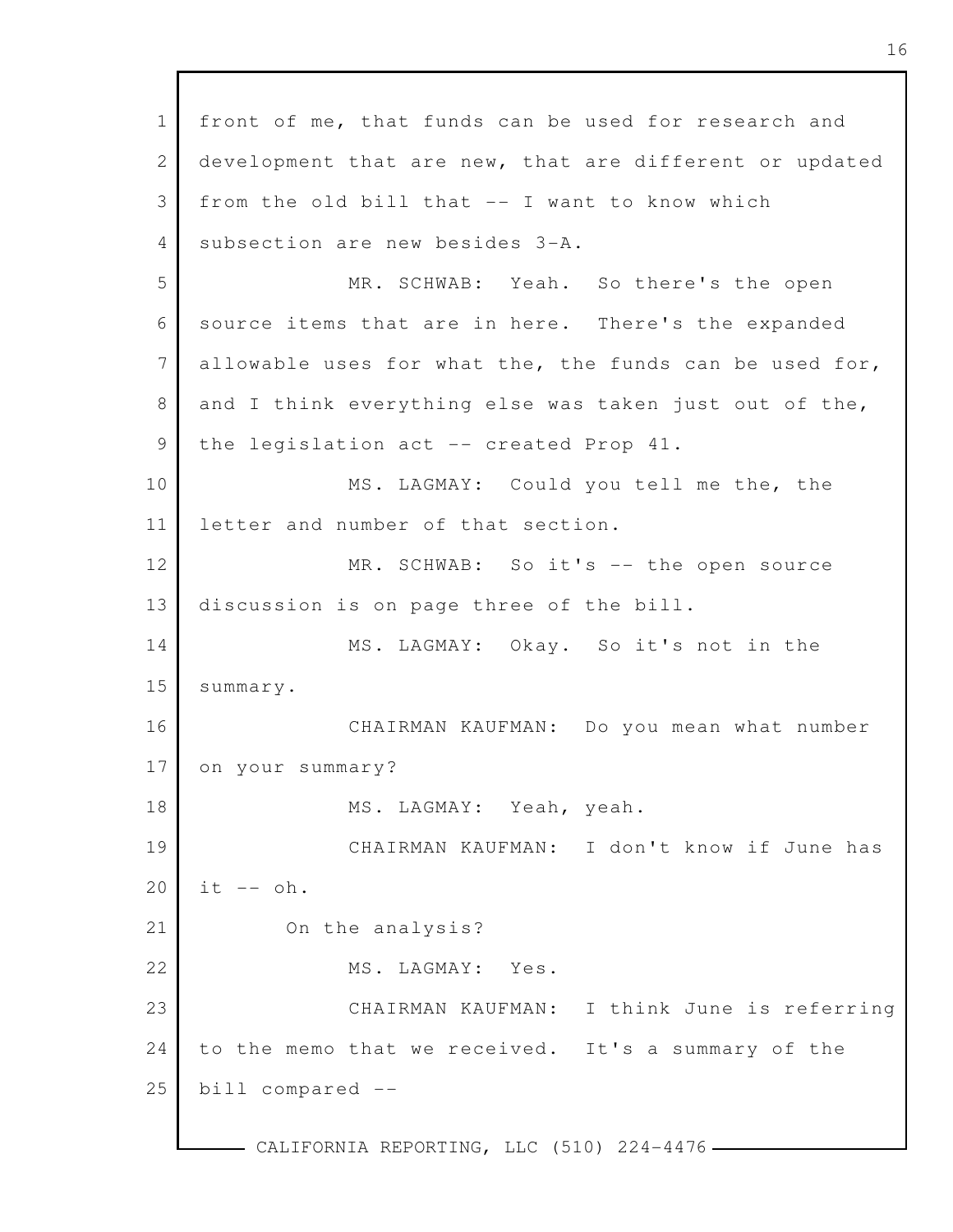1 2 3 4 5 6 7 8 9 10 11 12 13 14 15 16 17 18 19 20 21 22 23 24 25 MR. SCHWAB: Got it. CHAIRMAN KAUFMAN: And I think she's referring to the number of the item on page two. MR. SCHWAB: So -- CHAIRMAN KAUFMAN: I don't know if you want to direct it in relation to the -- MR. SCHWAB: Got it. So Item 2, which is on page two of the analysis, is different from -- MS. LAGMAY: Okay. MR. SCHWAB: -- the original in terms of the matching. MS. LAGMAY: Ah, okay. MR. SCHWAB: The legislature wanted to have a different match for counties that adopted Senate Bill 450 versus those that stayed with the status quo, and then the allowable uses beneath that are expanded compared to the, the original Prop 41. MS. LAGMAY: Okay. So 2 and 3 both. MR. SCHWAB: Correct. MS. LAGMAY: Thank you. MR. SANDOVAL: And this is addressed to the issue that LA County raised last week. I wanted to make sure that was  $-$ - because it's being used as a argument, why it would not be moving forward because they're still funds that are being left on the table, and so I wanted

- CALIFORNIA REPORTING, LLC (510) 224-4476 -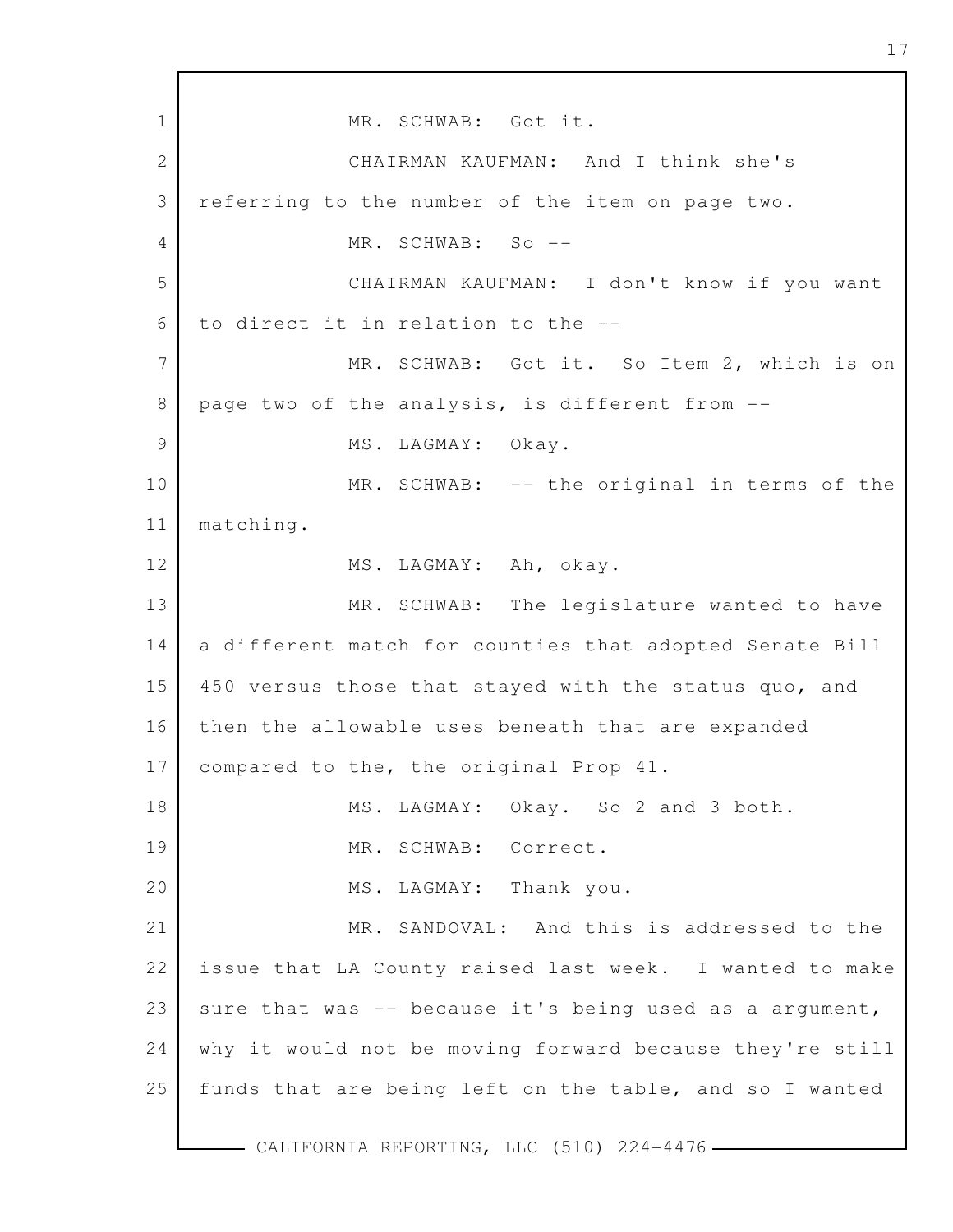1 2 3 4 5 6 7 8 9 10 11 12 13 14 15 16 17 18 19 20 21 22 23 24 25 to make sure that's something that's being addressed in this particular bill MR. SCHWAB: Yeah. So the, the LA County issue is the open source language. MR. SANDOVAL: Okay. MR. SCHWAB: Let me see. What page is it in? MR. SANDOVAL: It's 3-A. CHAIRMAN KAUFMAN: 3-A. MR. SCHWAB: 3-A. MS. LAGMAY: Any more questions? CHAIRMAN KAUFMAN: Gabe, did you have any more questions? MR. SANDOVAL: What, what are your thoughts on whether or not this bill is going to be moved forward? You did mention that it is your last ditch effort. Can you explain a little bit about what you mean by that. MR. SCHWAB: So, you know, we would make the case since -- you know, we first heard about this secretary when we were still in the Senate back in 2014 when the President's -- President Obama's bipartisan commission on the election administration said that's the most dire warning they have heard from election officials across the country was the need to replace

- CALIFORNIA REPORTING, LLC (510) 224-4476 -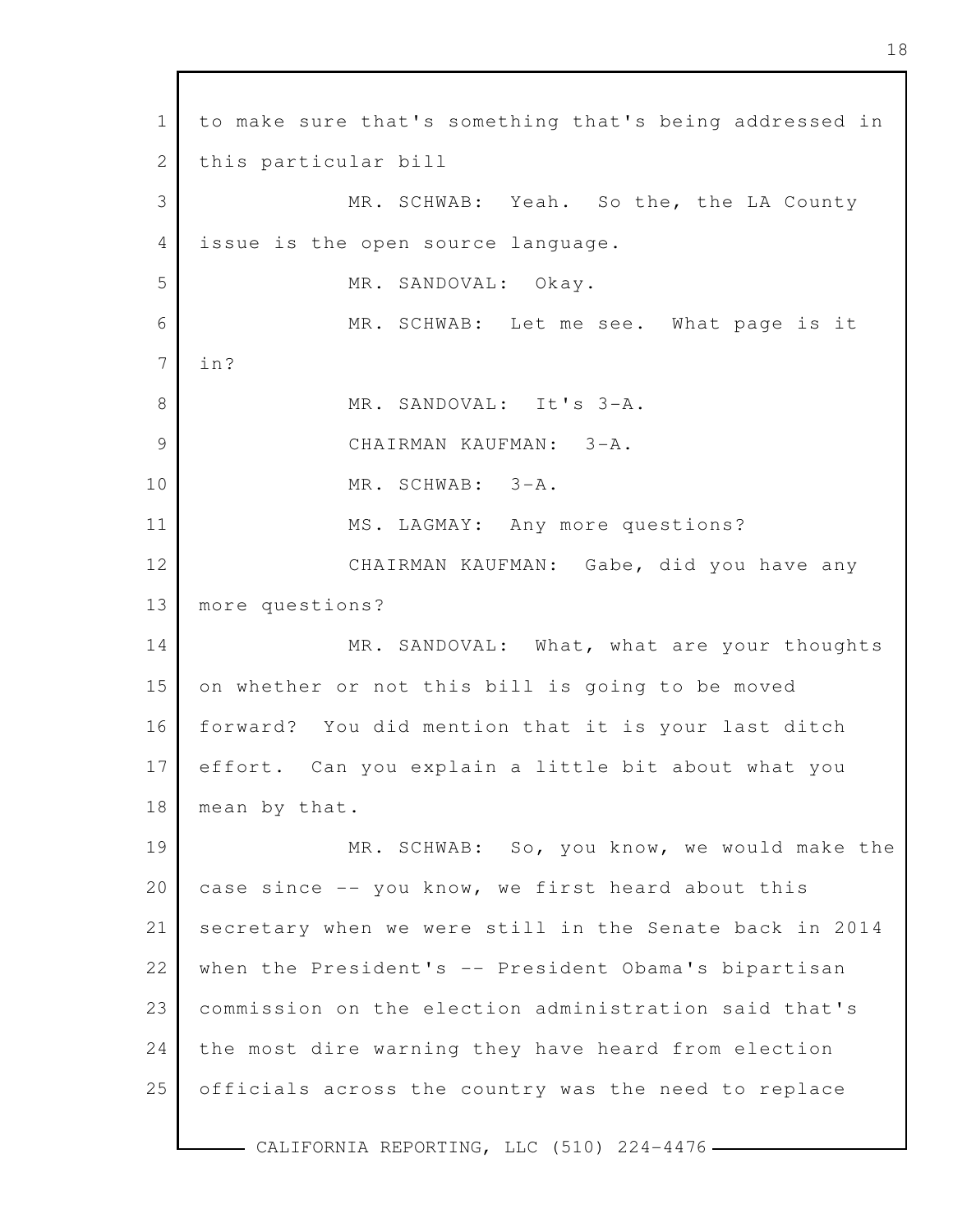1 2 3 4 5 6 7 8 voting systems. Since then, we have been in discussion to get the appropriations with the idea that we probably could get them, some counties, going in 2018. It's too late. The counties don't have enough time to, to get new voting systems for 2018. So now we're looking at 2020. So we, we need to get the funding moving into the counties in the next year and a half, two years in order to get it in place for 2002.

9 10 11 12 13 14 15 16 17 18 19 And I could simply put it on the June ballot. It gets passed. That's just -- fits right into the time frame. And so counties are desperate for new funding. You know, counties, themselves, are more of budget burden put on them by the State in different areas and so they're not flush with cash. And the State needs to pay their, their share. We benefit -- the State benefits from all the elections, and so we should be paying into it. So if we don't get funding soon, I don't know what counties are going to do to replace equipment for 2020 and beyond.

20 21 22 23 CHAIRMAN KAUFMAN: So let's talk about where this is at. So you mentioned that it could take a different shape as it winds it way through the process. MR. SCHWAB: Yeah.

24 25 CHAIRMAN KAUFMAN: If it changes from a bond -- a bond, bond obligation to an appropriation, it

CALIFORNIA REPORTING, LLC (510) 224-4476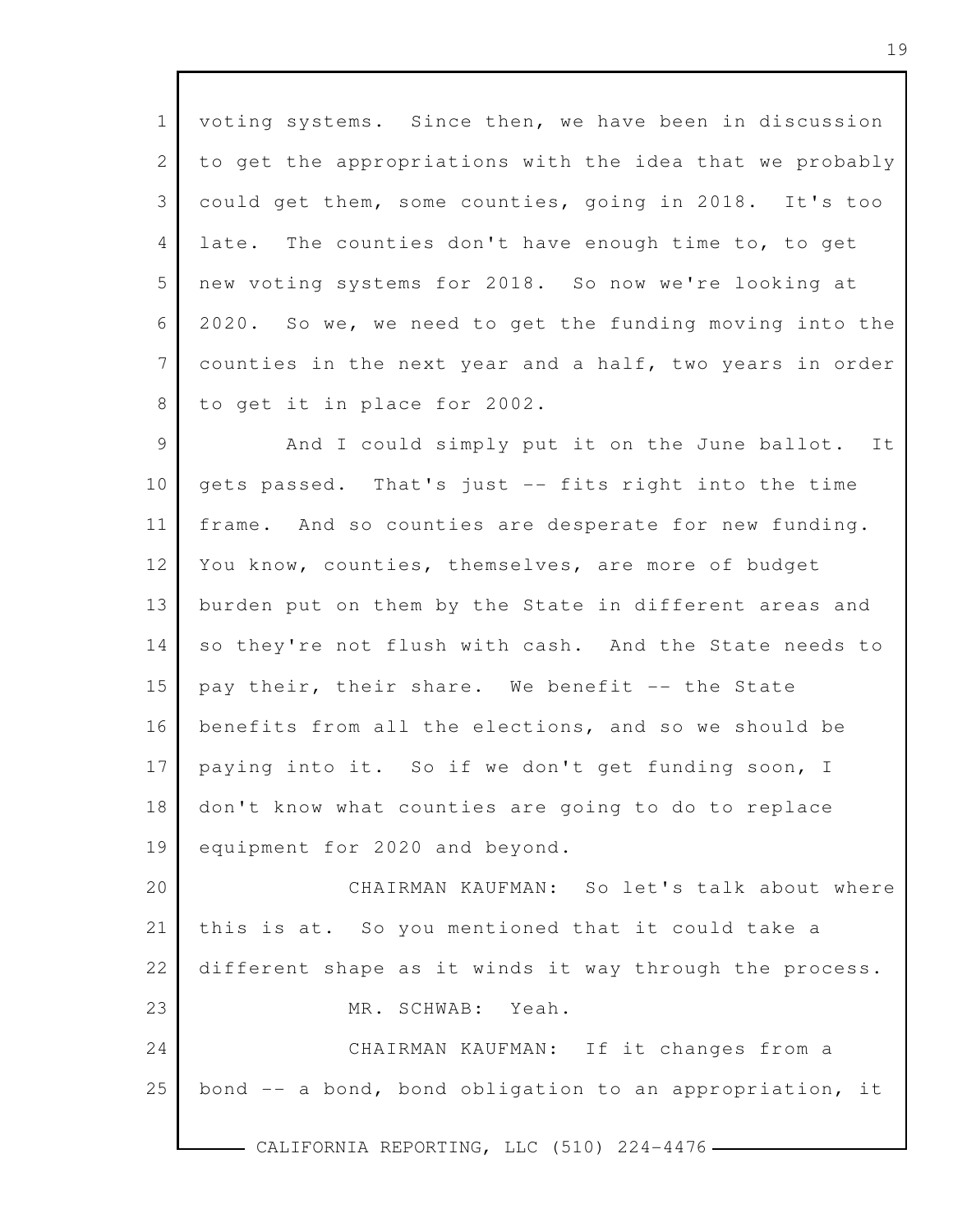1 2 3 4 5 6 7 8 9 10 11 12 13 14 15 16 17 18 19 20 21 22 23 24 25 wouldn't have to go to the people or a vote, right? MR. SCHWAB: Yeah. CHAIRMAN KAUFMAN: It would just be signed by the governor and done. MR. SCHWAB: Right. Exactly. CHAIRMAN KAUFMAN: It looks like the bill already passed the assembly, but it's still pending in the Senate? MR. SCHWAB: Yeah. It's in the Senate Appropriations Committee. CHAIRMAN KAUFMAN: So would those changes - those changes can be dealt with in that -- is that where this essentially takes place now, is the discussion  $or$   $--$ MR. SCHWAB: Correct. The legislature goes on recess Friday. CHAIRMAN KAUFMAN: Right. MR. SCHWAB: And they reconvene, you know, four weeks from there. So we hope during these four weeks, we can negotiate, sort of, the final version of what's most suitable for the governor. I wish -- if I had a crystal ball about what he would sign and wouldn't sign, I'd probably make a lot more money. But, you know, we just want to get in the best shape possible to see what --

- CALIFORNIA REPORTING, LLC (510) 224-4476 -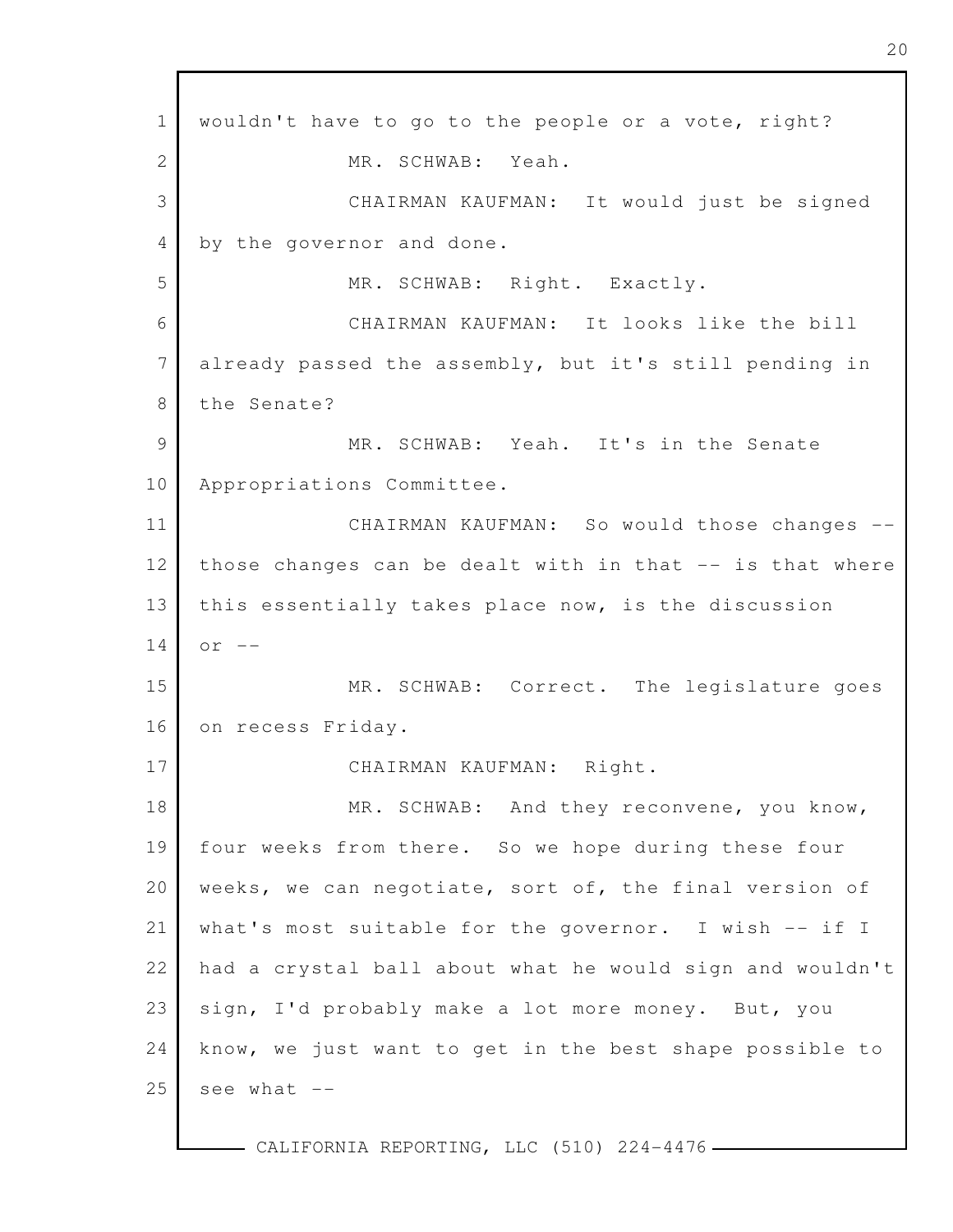1 2 3 4 5 6 7 CHAIRMAN KAUFMAN: Okay. And it looks to me from the summary that the only opposition to this is, kind of, on the form of the tax or obligation of the people. No one's opposed to the -- let's say -- the merits or the substance of the actual legislation, correct? MR. SCHWAB: The opposition we have gotten

8 9 10 11 12 13 14 15 16 17 18 19 is  $-$  yeah  $-$  just how we're going to  $-$  bond act, which we understand those concerns. There's also testimony in committee about folks that just want to require open source technology only. Or a lighter version of that is to create a specific fund just for open source, which would cover the certification cost. The Secretary said that he doesn't believe it's our role to tip the scale on one technology over another. Just provide counties with the funding and whatever route they want to go, as long as it's tested and certified by our office. But to say -- to favor open source over another type, we're not -- we don't support that.

20 21 22 23 24 25 MS. LAGMAY: Mr. Schwab, you mentioned that all indications show that we're not going to get any federal support. There won't be a HAVA part two, as you say. So we haven't been together in a meeting since, obviously, 2015. Can you summarize very quickly and simply what the response there has been from DC on

- CALIFORNIA REPORTING, LLC (510) 224-4476 -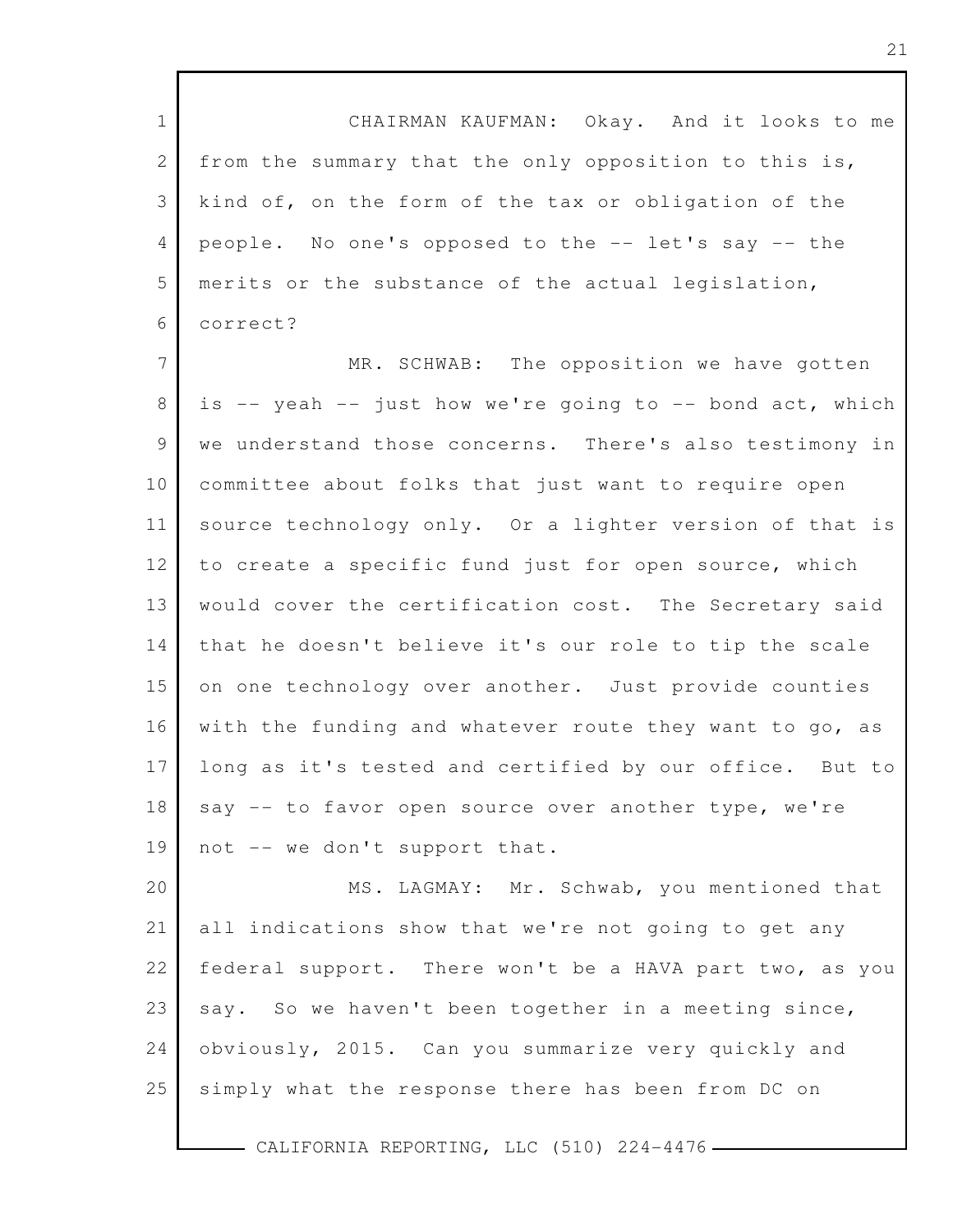1 2 3 4 5 6 7 8 9 10 11 12 13 14 15 16 17 18 19 20 21 22 23 24 25 continuing funds for this, if any. MR. SCHWAB: Zero. The National Association of Secretary of State, which is a bipartisan group - it's actually dominated by republicans. There's only 12 democratic secretaries of state -- they're all in support of new funding. I think they have been in discussion with Congress, and there's been no movement. In fact, this -- the only movement they have made in terms of the election space with Congress was in a recent appropriations bill to de-fund the Election Systems Commission. MS. LAGMAY: That's right. MR. SCHWAB: That is the only move -- is to actually take away resources for elections and not put it toward that and just knowing the state of what's going on, I don't have much hope for legislation. MR. SANDOVAL: And you feel some form of this measure is going to be executed whether it's placed into the bond, on a ballot, or whether it's straight appropriation? MR. SCHWAB: I would lean towards more confident than not just because of, of the need. I think the public is acutely aware of the need for the strength in our elections. It's on people's minds today, and we'd be making the case to the legislature,

- CALIFORNIA REPORTING, LLC (510) 224-4476 -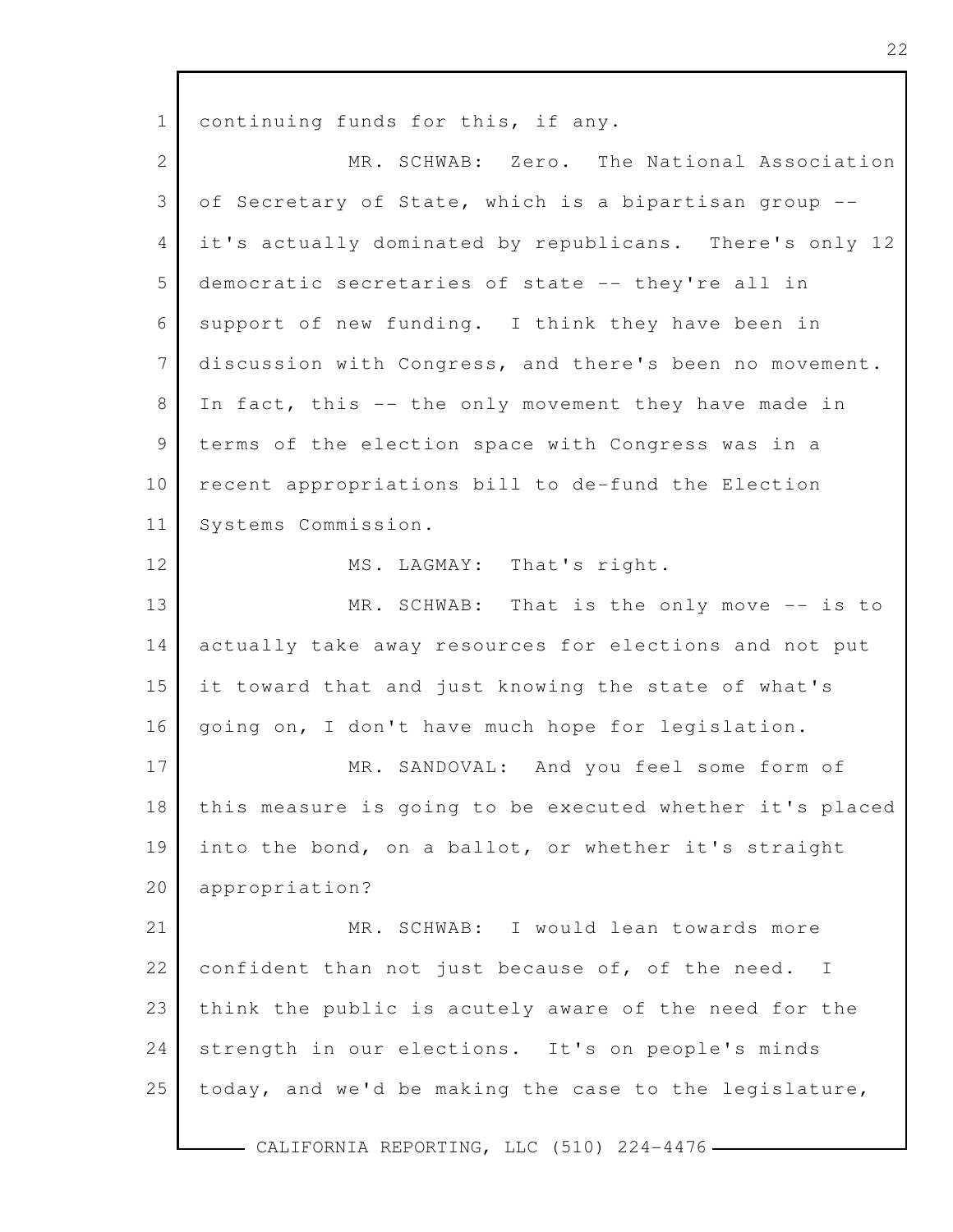| $\mathbf{1}$   | and it's, it's, it's been working. I mean, more people  |
|----------------|---------------------------------------------------------|
| $\mathbf{2}$   | are asking questions of, of us and the Secretary and    |
| 3              | what can we do to secure elections in the future and    |
| $\overline{4}$ | this is step one. This is across-the-board              |
| 5              | recommendation from, from think tank experts across the |
| 6              | US. We got to replace voting systems first if we want   |
| $7\phantom{.}$ | to secure our elections.                                |
| $8\,$          | CHAIRMAN KAUFMAN: Okay. Thank you, James.               |
| 9              | MR. SCHWAB: Appreciate it. Thank you for                |
| 10             | taking me out of order.                                 |
| 11             | MR. SANDOVAL: Our pleasure.                             |
| 12             | CHAIRMAN KAUFMAN: Okay. So do we just want              |
| 13             | to finish up the Item Number 6 with a brief summary of, |
| 14             | kind of, the status of certification efforts or status  |
| 15             | of voting equipment in California?                      |
| 16             | MS. MONTGOMERY: Yeah. Take our last agenda              |
| 17             | item and do that one now and then go to Nevada? Is that |
| 18             | what you mean?                                          |
| 19             | CHAIRMAN KAUFMAN: Yeah. It's all under --               |
| 20             | MS. MONTGOMERY: That makes sense.                       |
| 21             | CHAIRMAN KAUFMAN: We're talking about                   |
| 22             | voting equipment and progress or lack thereof.          |
| 23             | MS. MONTGOMERY: Okay. In 2007, Secretary                |
| 24             | of State, Debra Bowen, conducted a top-to-bottom review |
| 25             | of many of the voting systems certified for use in      |
|                | CALIFORNIA REPORTING, LLC (510) 224-4476 -              |

Г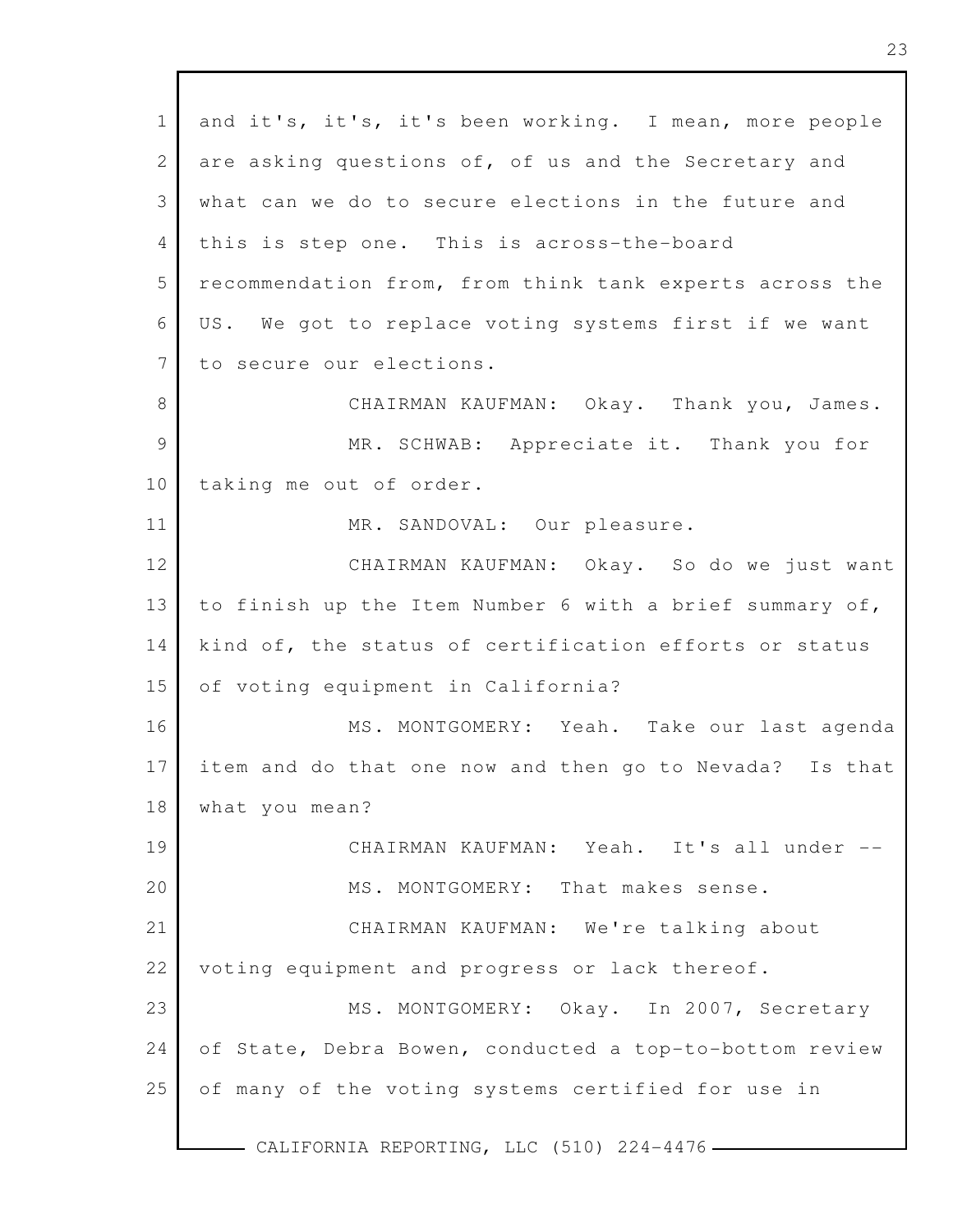1 2 3 4 5 6 7 California. Following the top-to-bottom review on August 3rd, 2007, Secretary Bowen strengthened the security requirements and use conditions for certain systems. As a result of the top-to-bottom review and subsequent decertification of voting systems, no new voting systems were approved for use in California between 2008 and early 2015.

8 9 10 11 Under the direction of Secretary Padilla, the pace of approvals of both voting systems and voting equipment in the State of California is picking up. Excuse me.

12 13 14 15 16 17 In 2015 alone, two voting systems were approved for use in California specifically since the last meeting of the Voting Modernization Board in August of 2015. One of the two voting systems mentioned previously, the ES&S unit 3.4.1.0, has been approved for use in California.

18 19 20 21 22 There are currently eight different applications related to E-poll books under review. Additionally, there are currently two voting systems and three remote vote-by-mail systems undergoing various phases of the testing progress in California.

23 24 25 The passage of SB 450, California Voter's Choice Act, last year has introduced something new into the election landscape in California. Vote centers, ballot

- CALIFORNIA REPORTING, LLC (510) 224-4476-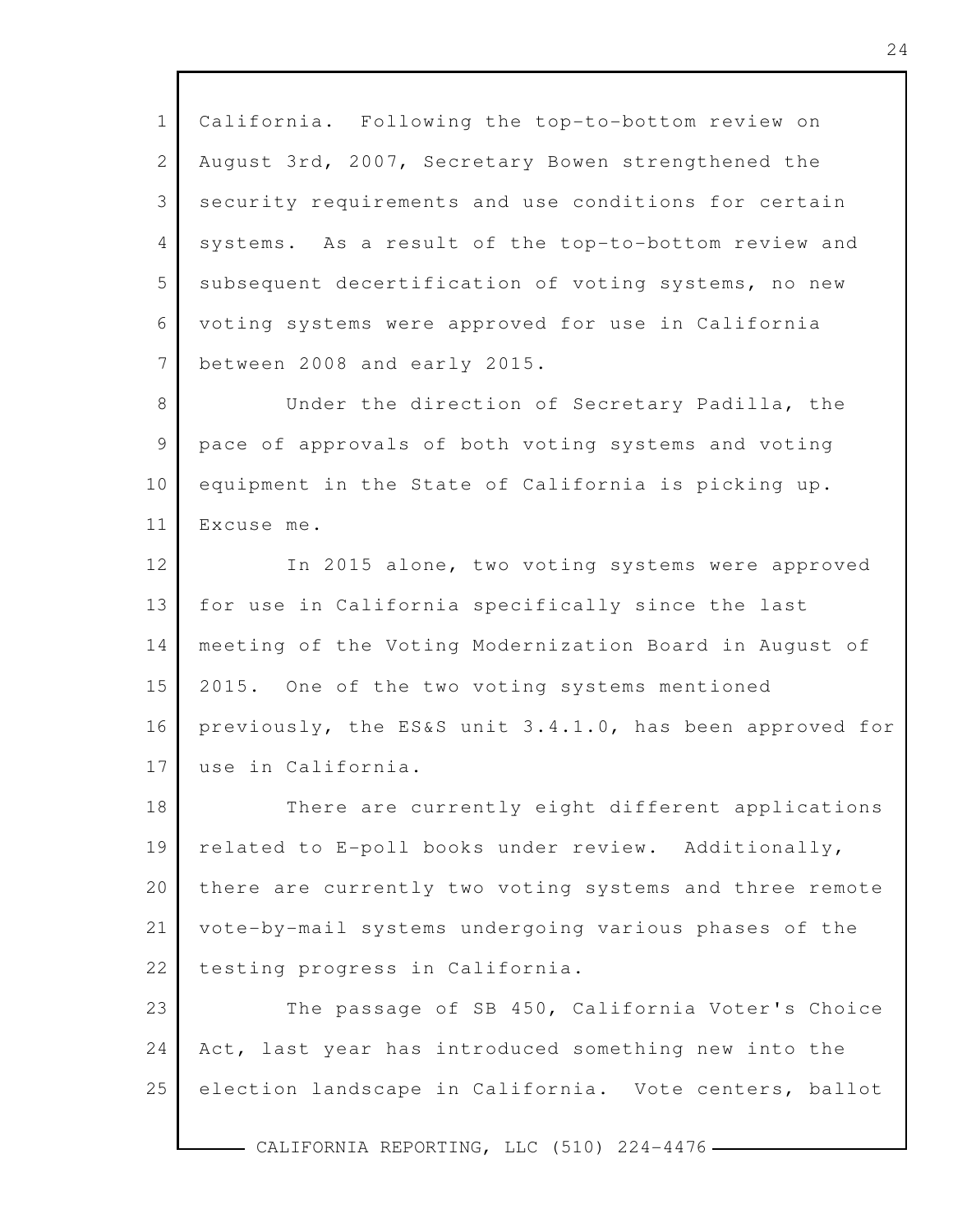1 2 3 4 drop-off locations, drop boxes for ballots, and every voter will receive a ballot in the mail. As a result, the interest in voting systems and voting equipment, such as E-poll books, remote

5 6 7 8 Vote-By-Mail systems, VBM drop boxes, and ballot-on-demand, or BOD, printers has increased as county election officials prepare to embrace a new model of voting in California.

9 10 11 12 13 14 15 Under the Voter's Choice Act and beginning in 2018, 14 counties are allowed to conduct elections under the Voters Choice Act model -- excuse me -- Calaveras, Inyo, Madera, Napa, Nevada, Orange, Sacramento, San Luis Obispo, San Mateo, Santa Clara, Shasta, Sierra, Sutter, and Tuolumne. All other counties will be allowed to conduct Voter's Choice Act elections beginning in 2020.

16 17 18 19 20 21 22 23 24 25 In addition to the changes brought on by the Voter's Choice Act, another legislative directive, Conditional Voter Registration, or CVR, has recently taken effect. CVR allows for a registrant to cast a conditional provisional ballot when the registrant delivers to the county elections office a properly executed affidavit of registration during the period 14, 14 days prior to an election through and including Election Day. As Nevada and other counties have pointed out, this greatly complicates the task of estimating how

- CALIFORNIA REPORTING, LLC (510) 224-4476-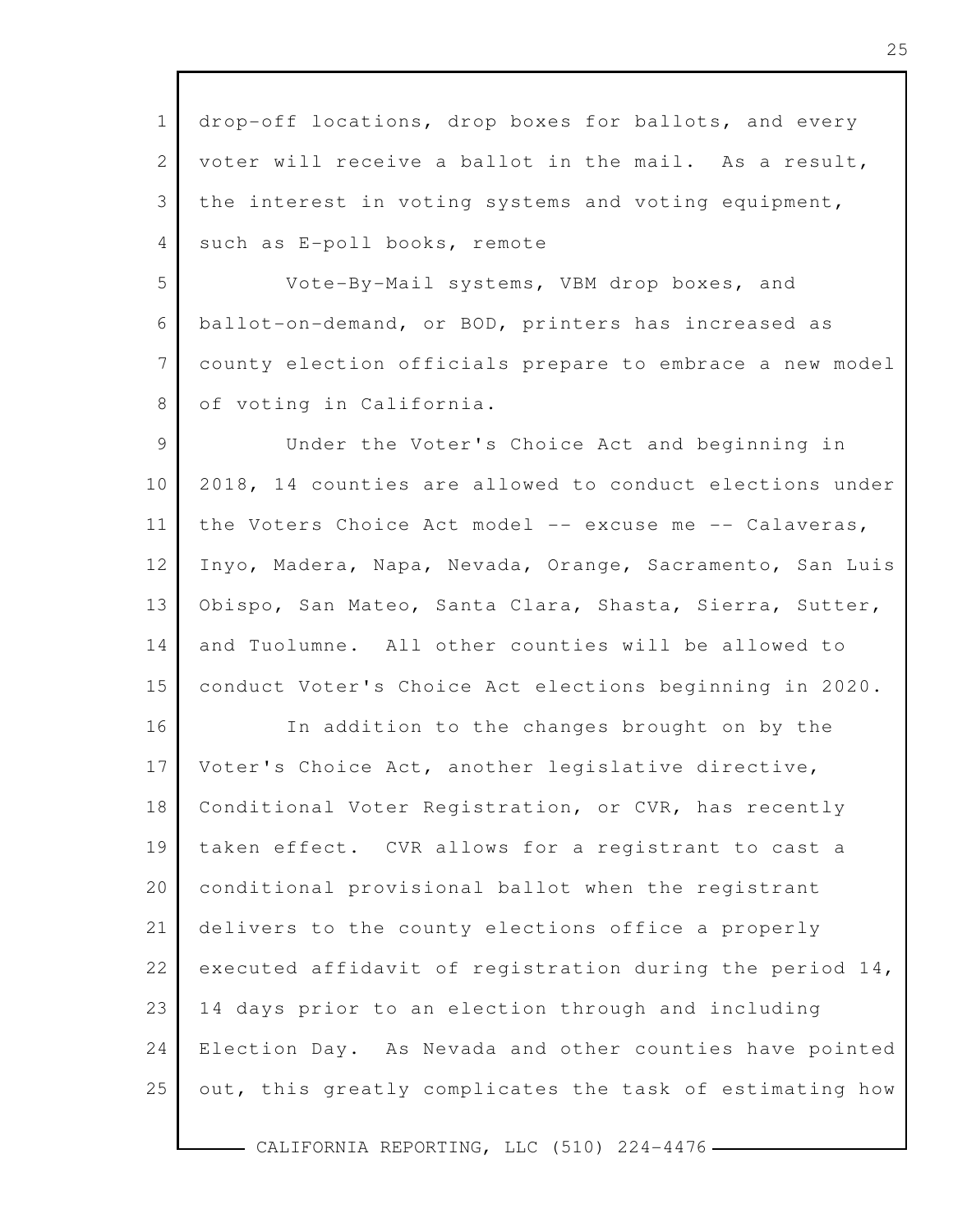1 2 3 4 5 6 7 8 9 10 11 12 13 14 15 16 17 18 19 20 21 22 23 24 25 CALIFORNIA REPORTING, LLC (510) 224-4476. many ballots and at what time to report. As we discussed in relation to Nevada County - or as we will discuss, project documentation plan, CVR make BOD printers a very attractive option. California currently has four certified BOD systems, two made by ES&S, one from Hart InterCivic, Incorporated, and one from Runbeck Election Services, Incorporated. It is our opinion that the Voting Modernization Board can expect to see a marked increase in the number of counties submitting project documentation plans and requesting to come before the board to request reimbursement for the purchase of voting equipment. CHAIRMAN KAUFMAN: Thank you. I had a couple follow-up questions, and then I'll turn to my fellow board members. I mean, you make reference to a number of voting systems here and I was just wondering -- so what is the ES&S Unity 3.4.1.0? I mean, what kind of systems are we talking about and, and E-Poll books. MS. MONTGOMERY: Okay. Well, we have NaKesha Robinson. She's with the Office of Voting Systems Technology Assessment, and she can answer these questions. MS. ROBINSON: Good morning, Board. CHAIRMAN KAUFMAN: Good morning.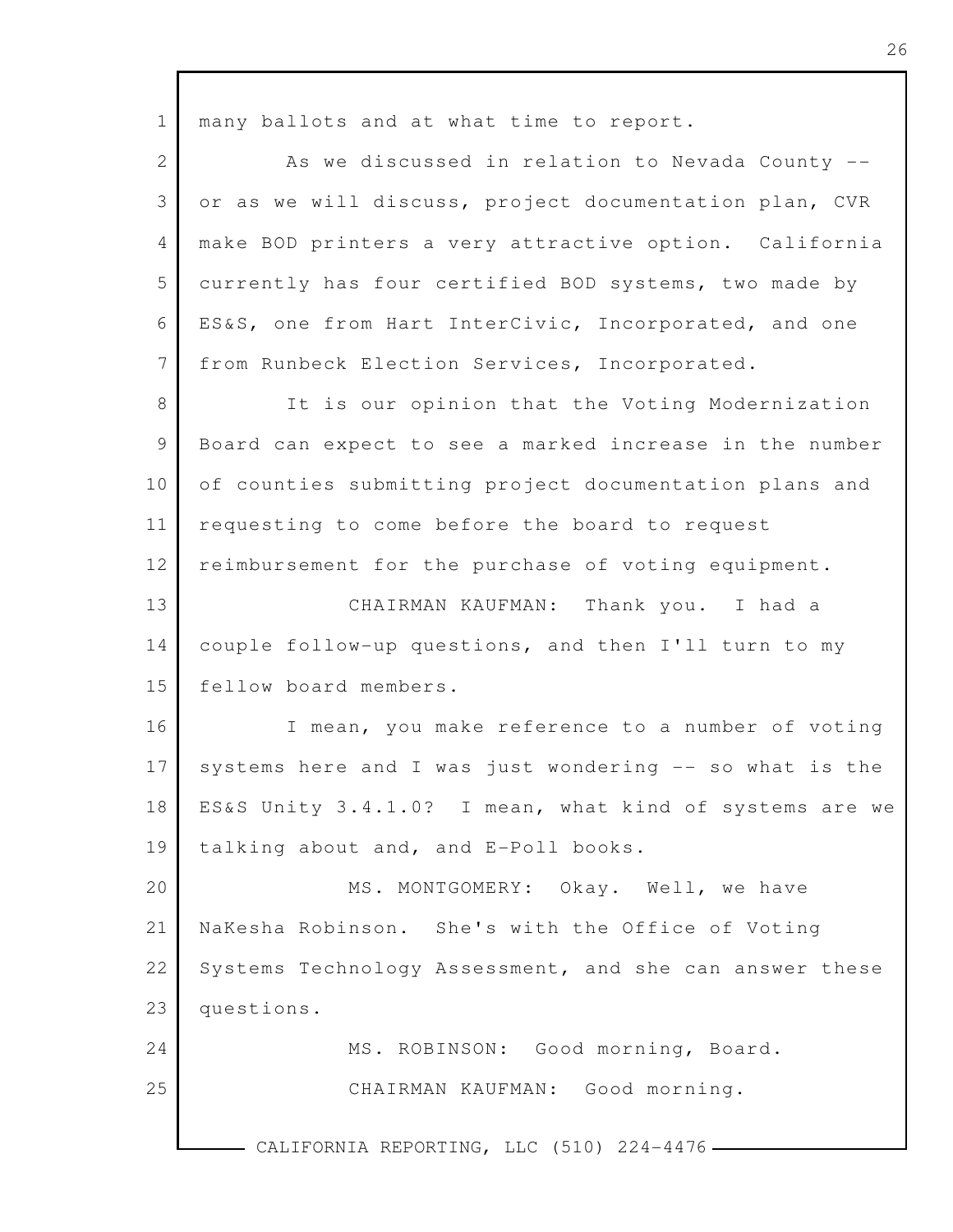| $\mathbf 1$    | MR. SANDOVAL: Good morning.                              |
|----------------|----------------------------------------------------------|
| 2              | MS. LAGMAY: Good morning.                                |
| 3              | MS. ROBINSON: So -- answer your first                    |
| 4              | question, ES&S's Unity 3.4.1.0 system is a complete      |
| 5              | end-to-end election system, which includes systems be    |
| 6              | used inside of the polling places as well as election    |
| $\overline{7}$ | management system at the election's headquarter office   |
| 8              | to tabulate ballots.                                     |
| $\mathcal{G}$  | CHAIRMAN KAUFMAN: So, so what kind of                    |
| 10             | ballot is a voter casting when they're using that system |
| 11             | instead of polling --                                    |
| 12             | MS. ROBINSON: Paper ballots.                             |
| 13             | CHAIRMAN KAUFMAN: Paper --                               |
| 14             | MS. ROBINSON: Yes.                                       |
| 15             | CHAIRMAN KAUFMAN: Optical -- is it an                    |
| 16             | optical scanning system?                                 |
| 17             | MS. ROBINSON: Yes. Yes. Yes. They can                    |
| 18             | use ballot-marking systems to actually mark the ballots. |
| 19             | The ballots are then printed out and then placed into    |
| 20             | the -- sorry -- the ballot drop box for tabulation later |
| 21             | on.                                                      |
| 22             | CHAIRMAN KAUFMAN: And then the E -- I keep               |
| 23             | seeing this referred to as --                            |
| 24             | MS. ROBINSON: Electronic. So electronic                  |
| 25             | poll books are essentially digital solutions to replace  |
|                | CALIFORNIA REPORTING, LLC (510) 224-4476 -               |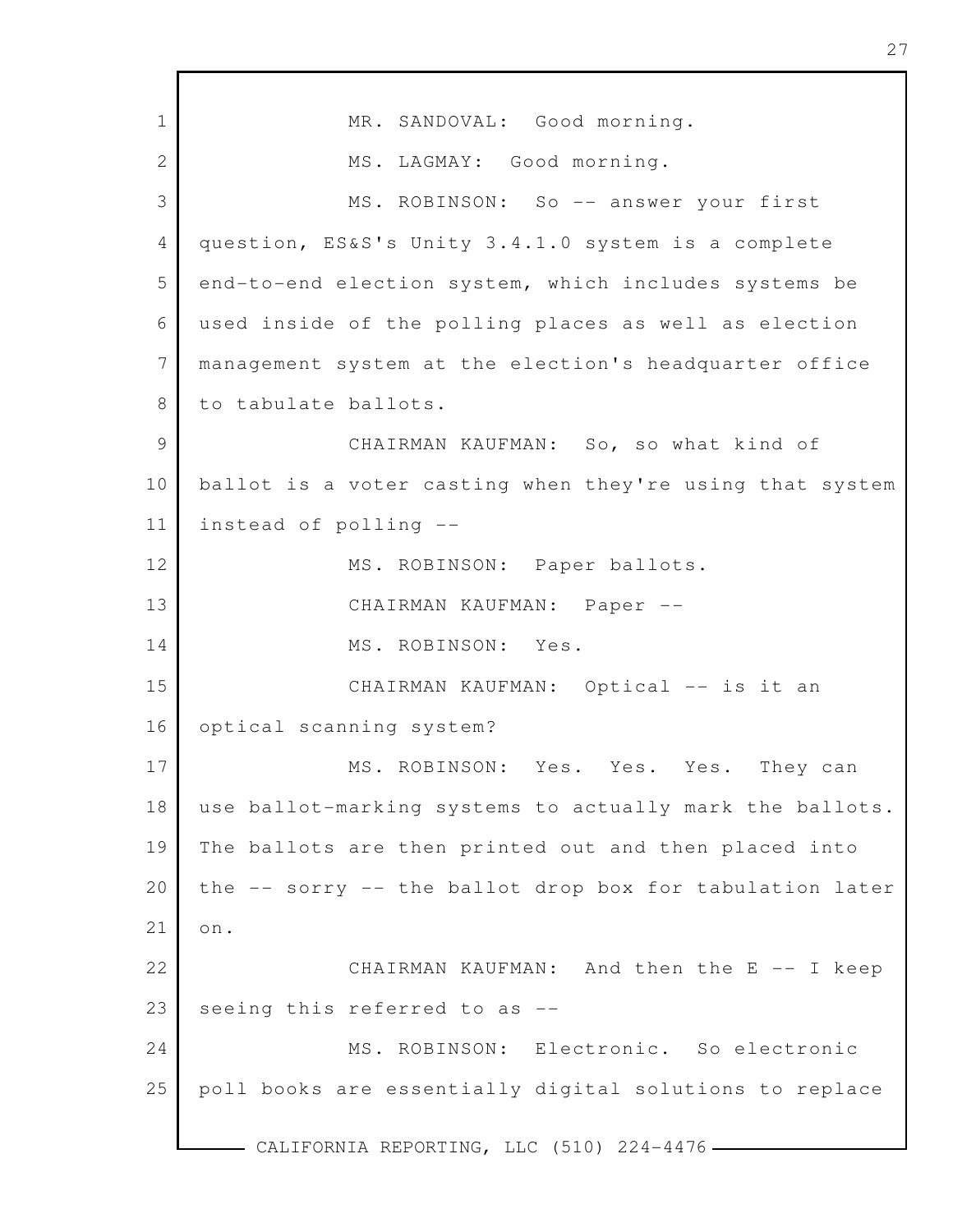1 2 3 4 5 6 7 8 9 10 11 12 13 14 15 16 17 18 19 20 21 22 23 24 25 traditional source. CHAIRMAN KAUFMAN: Ah, so when people are signing in -- MS. ROBINSON: Yes. CHAIRMAN KAUFMAN: -- at the polling place, there's a digital -- MS. ROBINSON: Yes. CHAIRMAN KAUFMAN: -- function as opposed to the  $-$ MS. ROBINSON: The paper. CHAIRMAN KAUFMAN: -- with the -- and the address -- MS. ROBINSON: Yeah. CHAIRMAN KAUFMAN: All right. June, Gabe, any follow-up questions? MS. LAGMAY: Um, so this, this Voter's Choice Act to  $-$ - just to be clear, since I'm a little behind the times here, it is permissive not obligatory, correct, for any county to decide to go this method? MS. MONTGOMERY: That's correct. MS. LAGMAY: And Nevada, whose budget we're looking at later today, is, is permitted to go sooner, in 2018, than LA County, which is permitted in 2020. MS. MONTGOMERY: Correct. And then Nevada is one of the 14.

- CALIFORNIA REPORTING, LLC (510) 224-4476 -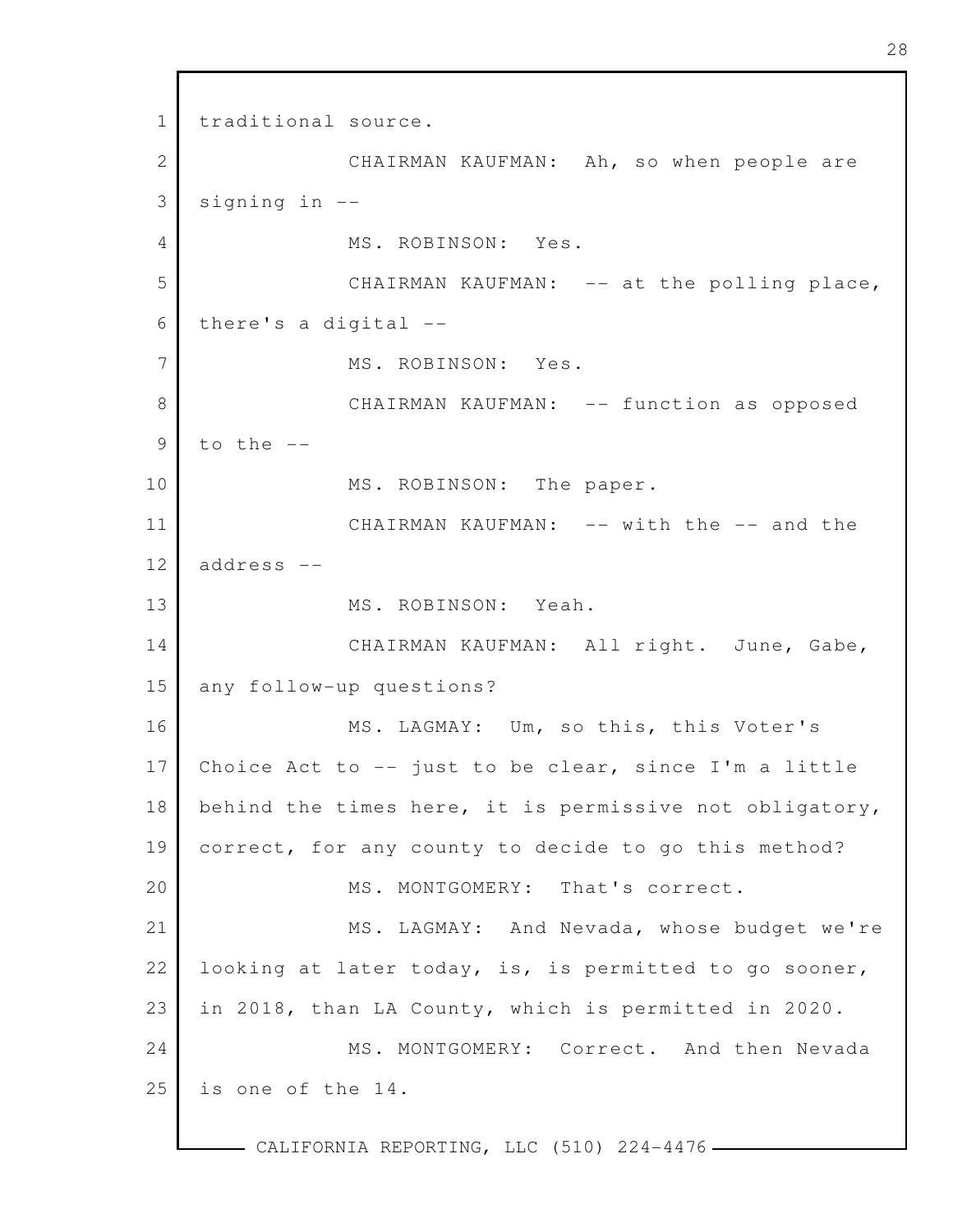| $\mathbf 1$     | MS. LAGMAY: Thank you.                                   |
|-----------------|----------------------------------------------------------|
| $\overline{2}$  | CHAIRMAN KAUFMAN: How were the 14 decided?               |
| 3               | I know James said that, that Orange County was taking    |
| $\overline{4}$  | the lead, but was it a function of Secretary of State's  |
| 5               | Office or the responses of the legislation deciding what |
| 6               | counties it would work for or was there a desire         |
| $7\phantom{.0}$ | expressed by certain counties to participate early on?   |
| 8               | MS. LEAN: There was a desire. So                         |
| $\mathcal{G}$   | basically, there was a survey done of counties who'd be  |
| 10              | interested in the before model. As we're going through,  |
| 11              | crafting the legislation, these were the ones that were  |
| 12              | most interested in being a part of that crafting         |
| 13              | legislation and their willingness to move forward. So    |
| 14              | it is optional. It would require them to change the way  |
| 15              | that they were voting in their county and how to --      |
| 16              | basically, they're going to have to sell it to their     |
| 17              | voters on why it's a good thing and why the Voting       |
| 18              | Choice Act is what is needed for their county. So it     |
| 19              | wasn't going to be forced upon any of the counties. It   |
| 20              | is optional. So there's no budget appropriation for      |
| 21              | them. So it's not a state mandate. One of the reasons    |
| 22              | why it's an optional adoption. And yeah, it was the      |
| 23              | counties that were willing to, and so they were willing  |
| 24              | to go forward and the first pilot counties to move       |
| 25              | forward.                                                 |
|                 |                                                          |

Г

 $-$  CALIFORNIA REPORTING, LLC (510) 224-4476  $-$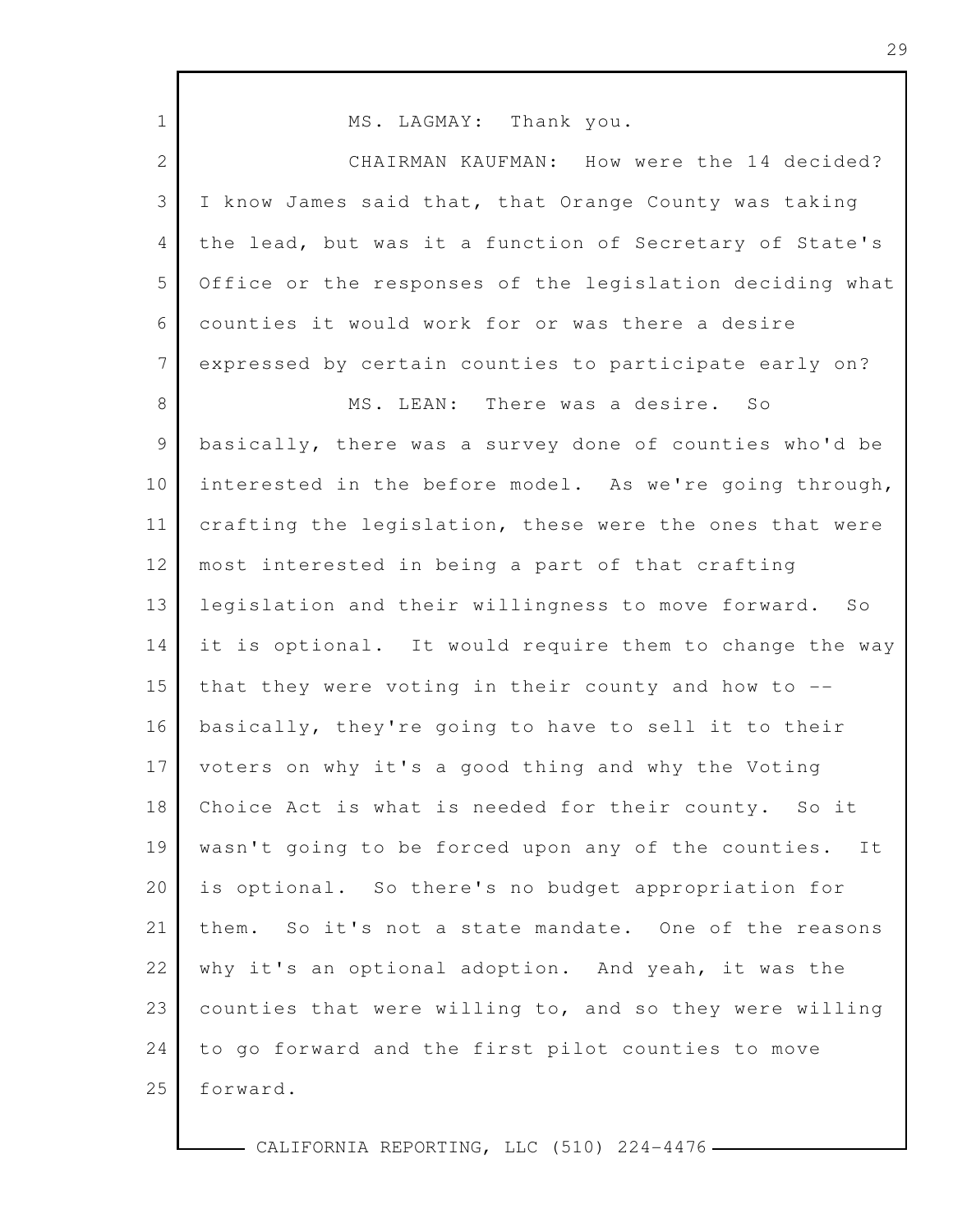1 2 3 4 5 6 7 8 9 10 11 12 13 14 15 16 17 18 19 20 21 22 23 24 25 - CALIFORNIA REPORTING, LLC (510) 224-4476 -MS. LAGMAY: Would you say, generally, because they're smaller, less populated counties? MS. LEAN: Not necessarily. I think these were the counties who looked around and they saw the percentage of their voters that were voting by mail already. MS. LAGMAY: Uh-huh MS. LEAN: So -- and the voters from the county are used to getting the ballot in the mail. There are a small percentage of their voters actually showing up on Election Day. So these are the, the counties that have moved forward. We did ask them if there would be a certain percentage, as we're going through drafting the legislation, who would be willing to go forward. If you have, like, LA County, less than half -- way less than half of your population voting by mail, that's why they have a little carve out. So they are allowed to go in 2020, but their positions are a little bit different. And then all of the other counties are moving forward in 2018. So it did have something to do with their current percentage of permanent voters. CHAIRMAN KAUFMAN: You know, that triggers something in my mind, and I should have asked James when he was here, but you mentioned LA County, obviously, a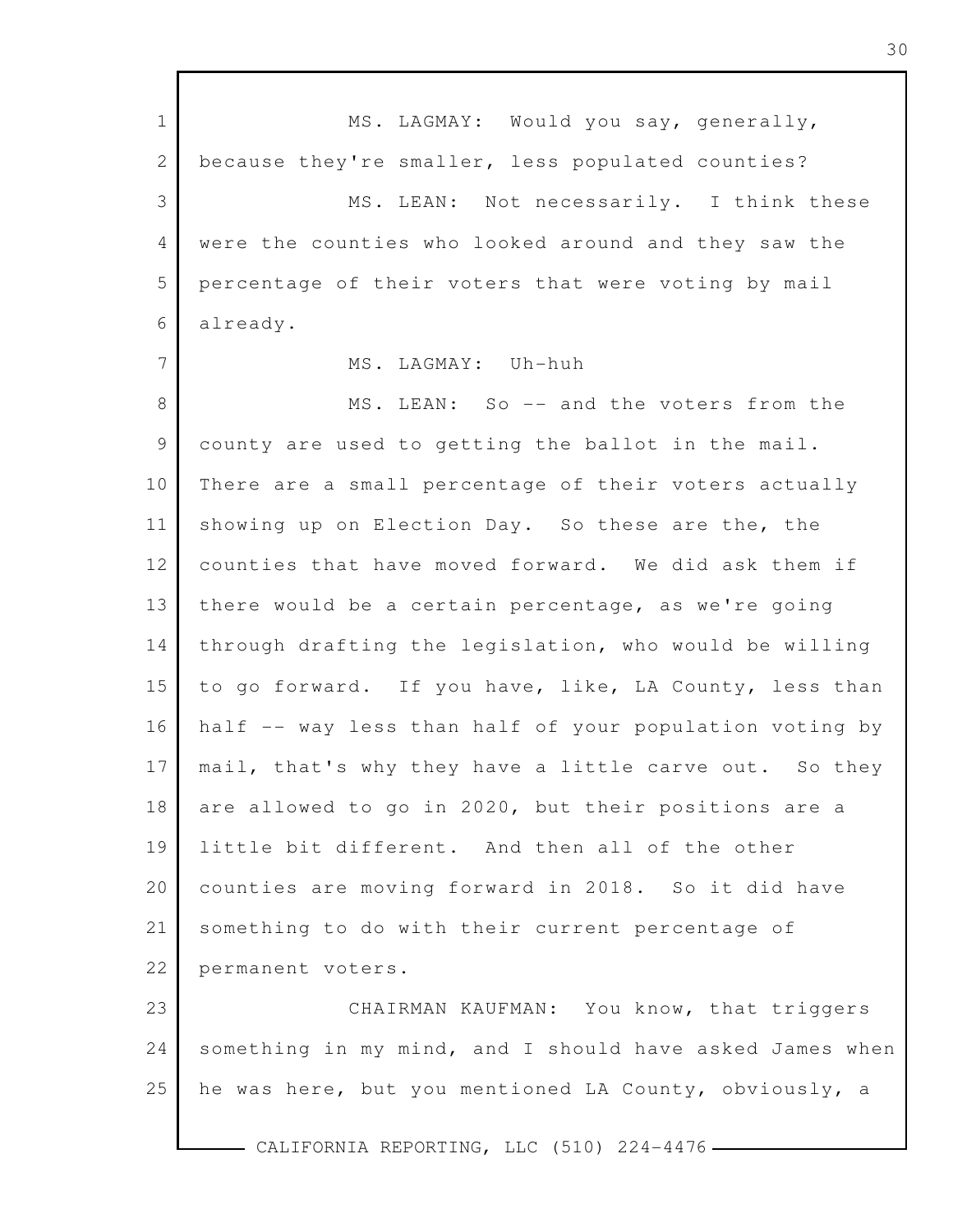| $\mathbf{1}$    | different animal. Under the new legislation, the funds   |
|-----------------|----------------------------------------------------------|
| $\mathbf{2}$    | that are being allocated, basically reward counties who  |
| 3               | are going to a CBR system by giving them a three to one  |
| 4               | match instead of a two to one match, but is the old      |
| 5               | existing funding that's, for example, still sitting      |
| 6               | there for LA County, that's still going to be subject to |
| $7\phantom{.0}$ | the old three in one match?                              |
| 8               | MS. LEAN: Correct.                                       |
| $\mathcal{G}$   | CHAIRMAN KAUFMAN: Calculation.                           |
| 10              | MS. LEAN: Correct.                                       |
| 11              | CHAIRMAN KAUFMAN: Okay.                                  |
| 12              | MS. LEAN: So -- and actually, under SB --                |
| 13              | or AB 668, there are completely different funds. So the  |
| 14              | 2002 bond fund is its own fund. The 2018, if it's        |
| 15              | passed, will be its own fund. And so because of the      |
| 16              | differences in the type of the equipment that can be     |
| 17              | purchased -- so they're two separate funds.              |
| 18              | CHAIRMAN KAUFMAN: Okay. Thank you.                       |
| 19              | Gabe, do you have any questions?                         |
| 20              | MS. LAGMAY: Oh, refresh my memory. The                   |
| 21              | bond funds from the 2002 election, do they have an       |
| 22              | expiration date?                                         |
| 23              | MS. LEAN:<br>There's no expiration date but              |
| 24              | one bond -- ten years. We haven't had to sell any        |
| 25              | bonds $--$                                               |
|                 |                                                          |

 $\overline{\Gamma}$ 

CALIFORNIA REPORTING, LLC (510) 224-4476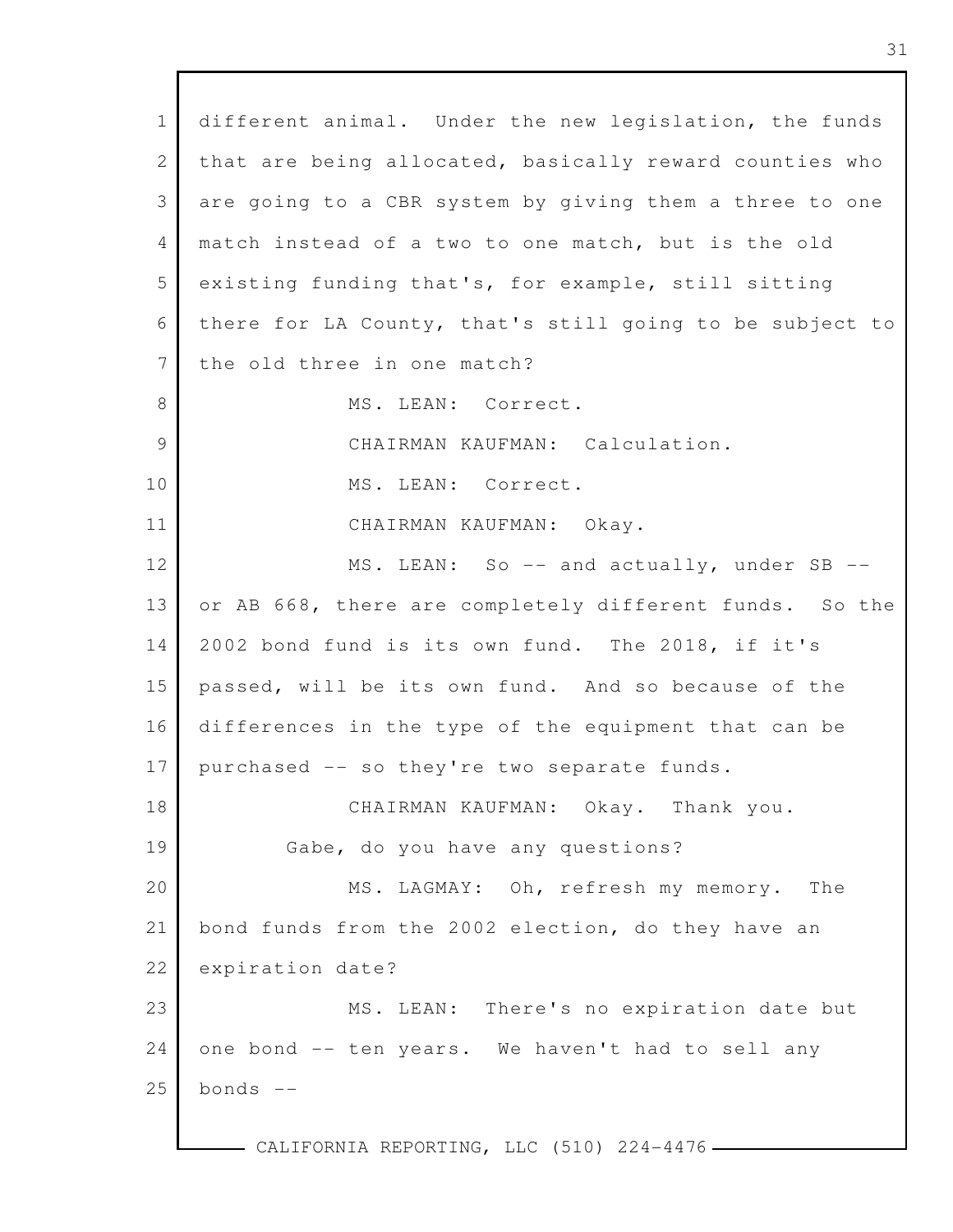1 2 3 4 5 6 7 8 9 10 11 12 13 14 15 16 17 18 19 20 21 22 23 24 25 MS. LAGMAY: So it's entirely conceivable that we could still be paying out of version one while we are paying out of version two? MS. LEAN: It's very conceivable, yes. MS. LAGMAY: Thank you. MR. SANDOVAL: Do you recall any of the arguments that were made against the act, any policy arguments? MS. LEAN: Well, some of the policy arguments were that, you know, voters were used to the polling places, models that we have been using for many years. I think some of the arguments against is that if everyone gets a vote-by-mail ballot, potentially, that could interfere with voters who don't currently vote by mail and don't have access -- necessarily, easy access -- to a vote center because vote centers are going to be established in different locations. There's 14 different mechanisms that have to be considered where they can place them. So as they were negotiating the bill, they had to think about not just where is convenient necessarily for the ROV, the Registrar Of Voters, but what's convenient for -- one other big argument against it was that voters with accessibility needs feel like they might have a harder time to have some barriers to voting if they were required to vote by

- CALIFORNIA REPORTING, LLC (510) 224-4476 -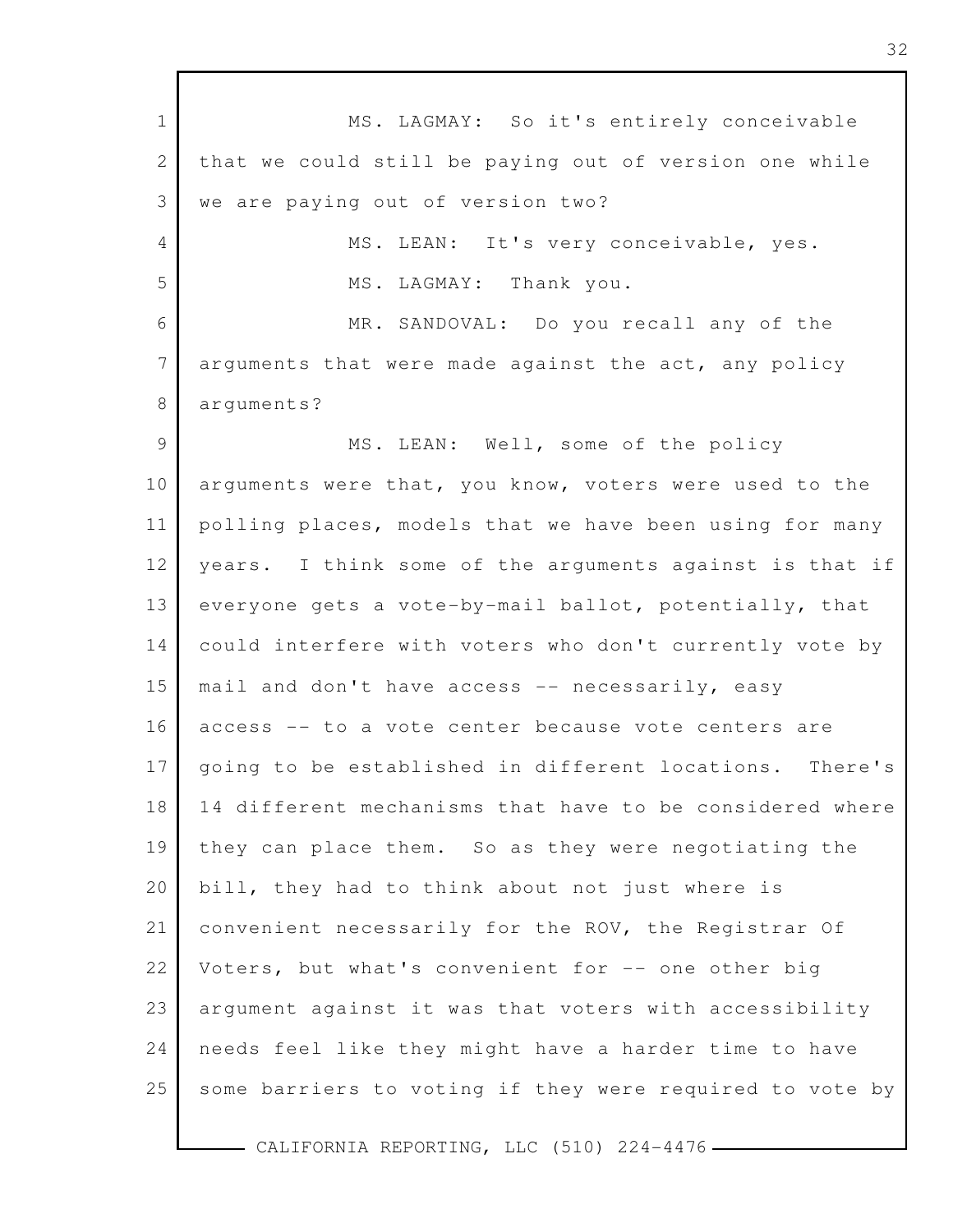| $\mathbf 1$     | mail. They're not going to be required to vote by mail   |
|-----------------|----------------------------------------------------------|
| 2               | because the vote centers will be open for 11 days not    |
| 3               | just for the 13 hours on Election Day. However, it will  |
| 4               | be a longer path and travel for them to get there.       |
| 5               | So NaKesha is going to talk a little bit more            |
| 6               | about the remote accessible vote-by-mail systems and     |
| $7\phantom{.0}$ | will allow for voters with disabilities to cast a        |
| 8               | vote-by-mail ballot electronically on their home screen, |
| 9               | which they'll mail it in.                                |
| 10              | MR. SANDOVAL: Thank you.                                 |
| 11              | MS. LEAN: And that was what was negotiated.              |
| 12              | Thank you.<br>MR. SANDOVAL:                              |
| 13              | MS. ROBINSON: So as Jana just mentioned, we              |
| 14              | are also in the process of reviewing and testing remote  |
| 15              | accessible vote-by-mail systems. And as she just         |
| 16              | explained, those systems will allow, essentially, a      |
| 17              | voter to obtain a ballot electronically, mark it, print  |
| 18              | it, and submit it in a traditional vote-by-mail manner   |
| 19              | as they would with the traditional vote-by-mail ballot.  |
| 20              | Currently, we have three systems that we are             |
| 21              | actively testing. One is from Democracy Live, another    |
| 22              | from Dim Tech, and another from Five Cedars Group.<br>We |
| 23              | initially had five applicants. The remaining two were    |
| 24              | from Boqum and Prime Three. And that's -- both of those  |
| 25              | requested -- they have asked that we put their           |
|                 |                                                          |

Г

CALIFORNIA REPORTING, LLC (510) 224-4476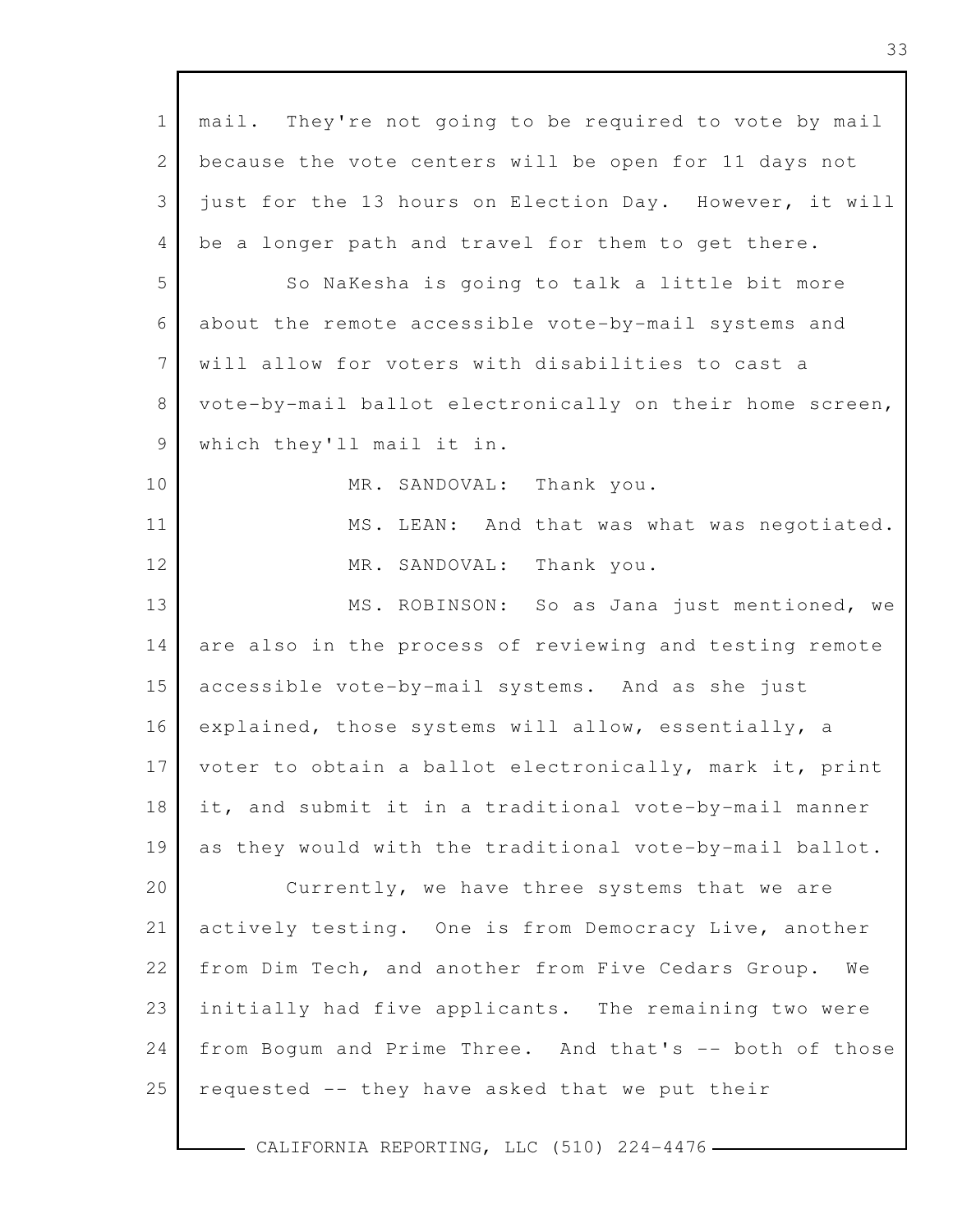1 2 3 4 5 6 7 8 9 10 11 12 13 14 15 16 17 18 19 20 21 22 23 24 25 - CALIFORNIA REPORTING, LLC (510) 224-4476 applications on hold while they continue to develop their solutions. MR. SANDOVAL: Thank you. CHAIRMAN KAUFMAN: Thank you. Okay. Thank you all for bringing us up to speed. I would make one request of the staff that as AB 668 winds its way through the process, that whether we have another meeting scheduled or not, if you could make us aware of its progress -- MS. LEAN: Absolutely. CHAIRMAN KAUFMAN: -- or outcome, that would be extremely helpful. MS. LEAN: We will do that. CHAIRMAN KAUFMAN: Thank you. All right. Now, let us go back in time to Agenda Item 5, which is the project documentation plan review and funding award approval for Nevada County. And, Katherine, if you want to provide us with the staff summary. I don't know that you need to go through every gory detail of the memo, but if you could give us some highlights, I can assume that we have all read it. MS. MONTGOMERY: Sure. Okay. So -- and we do have Sandy Sjoberg with us today all the way from Nevada County if we have any questions.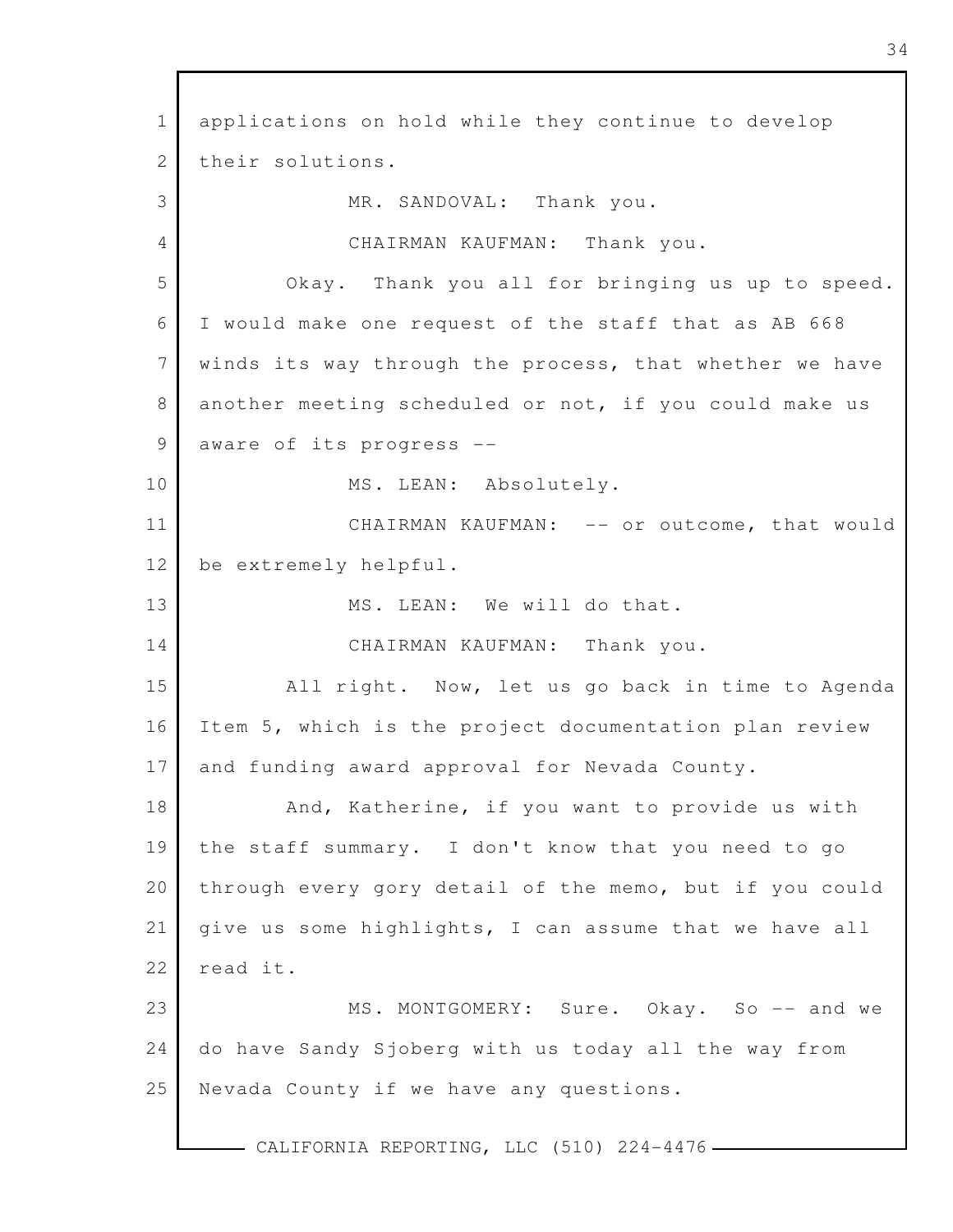| $\mathbf 1$     | MR. SANDOVAL: Welcome.                                   |
|-----------------|----------------------------------------------------------|
| $\mathbf{2}$    | MS. MONTGOMERY: Okay. So in 2002, the                    |
| 3               | Voting Modernization Board awarded Nevada County funds   |
| 4               | that helped the county to upgrade to the Hart Optical    |
| 5               | Scan/DRE voting system. Phrase two of Nevada County's    |
| 6               | modernization efforts began in 2007. At that time, the   |
| $7\phantom{.0}$ | county purchased an optical scan precinct and central    |
| 8               | count system as well as e-slat units from Hart           |
| 9               | InterCivic, Incorporated using a combination of federal, |
| 10              | state, and county funds.                                 |
| 11              | Since 2001, the number of voters requesting              |
| 12              | vote-by-mail ballots has more than tripled. Of the       |
| 13              | county's 68,000-plus voters, 77.6 percent have requested |
| 14              | permanent vote-by-mail status with a possible additional |
| 15              | five percent, depending on the election, residing in an  |
| 16              | all-mail ballot precinct.                                |
| 17              | Nevada County maintains that the purchase of a           |
| 18              | ballot-on-demand system will help it keep up with the    |
| 19              | increasing number of vote-by-mail voters in its county.  |
| 20              | Nevada County anticipates that the ES&S Balotar          |
| 21              | will continue to improve the process by which they       |
| 22              | provide daily vote-by-mail and over-the-counter ballot   |
| 23              | requests. Every election requires a different set of     |
| 24              | ballots, known as ballot types, which vary according to  |
| 25              | the combination of federal, state, and county and local  |
|                 |                                                          |

г

CALIFORNIA REPORTING, LLC (510) 224-4476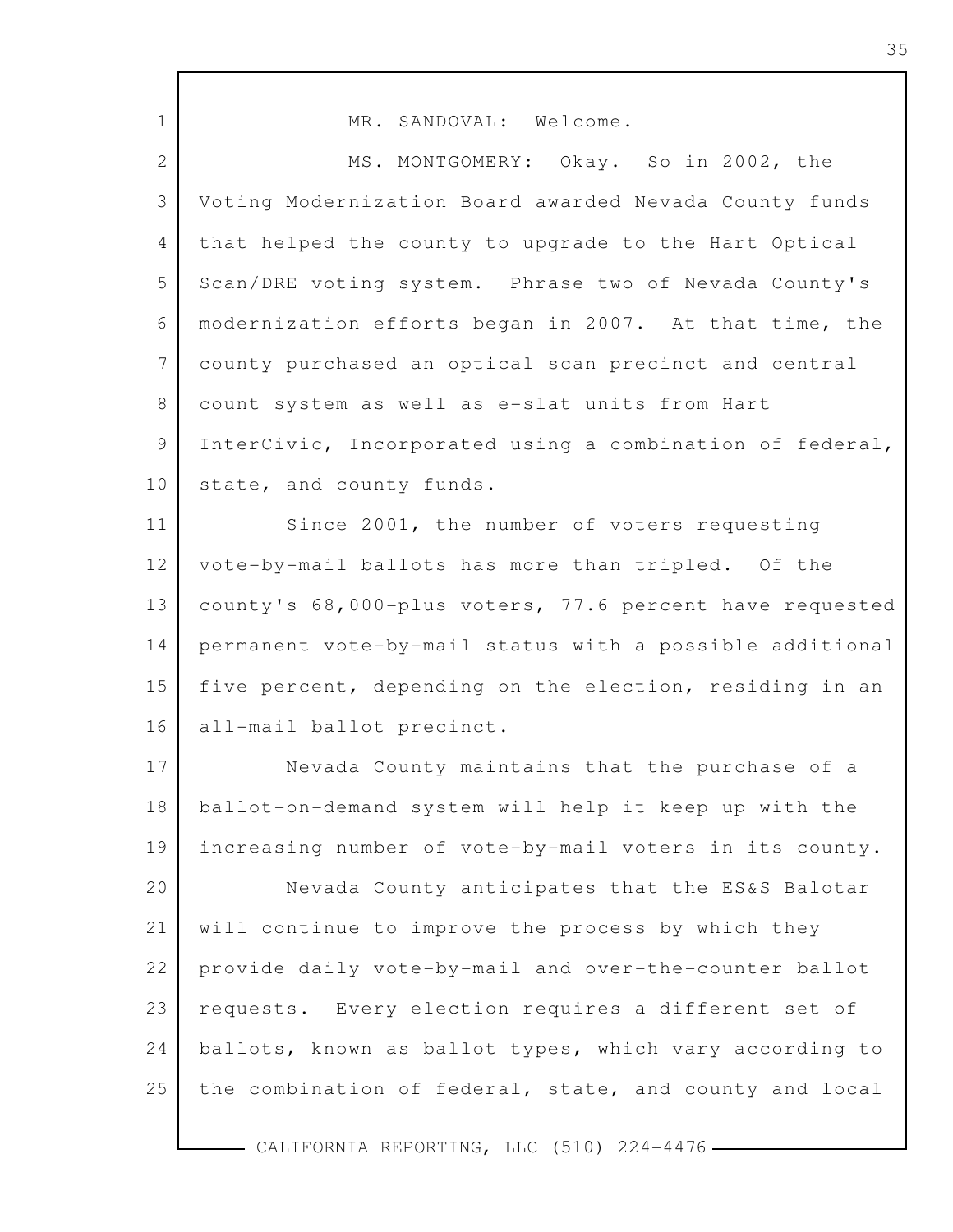1 2 3 4 district offices that are up for election as well as any measures that have qualified for the ballot. During an election year, Nevada County can have up to 25 different ballot types.

5 6 7 8 9 10 The county must provide a sufficient number of ballots for each voter along with enough overage of each ballot type to allow for newly registered voters, provisional voters, and spoiled or replacement ballots. The number of ballots ordered must also take into account expected voter turnout for a given election.

11 12 13 14 15 16 17 Additionally, now that VoteCal -- the statewide voter registration -- is the system of record. In California, Conditional Voter Registration, as we have discussed, takes effect. With CVR, voters can now register up until the close of polls on Election Day, greatly complicates the task of estimating how many ballots and in what type to order.

18 19 20 21 22 23 Nevada County believes that -- Nevada County believes the ballot-on-demand printers will allow the County to reduce somewhere between 25 and 45 percent, greatly minimize ballot spoilage, and help manage the issues that have been created by Conditional Voters Registration.

24 25 Let's see. Nevada County's efforts to modernize the way they handle both the increasing number of VBM

- CALIFORNIA REPORTING, LLC (510) 224-4476 -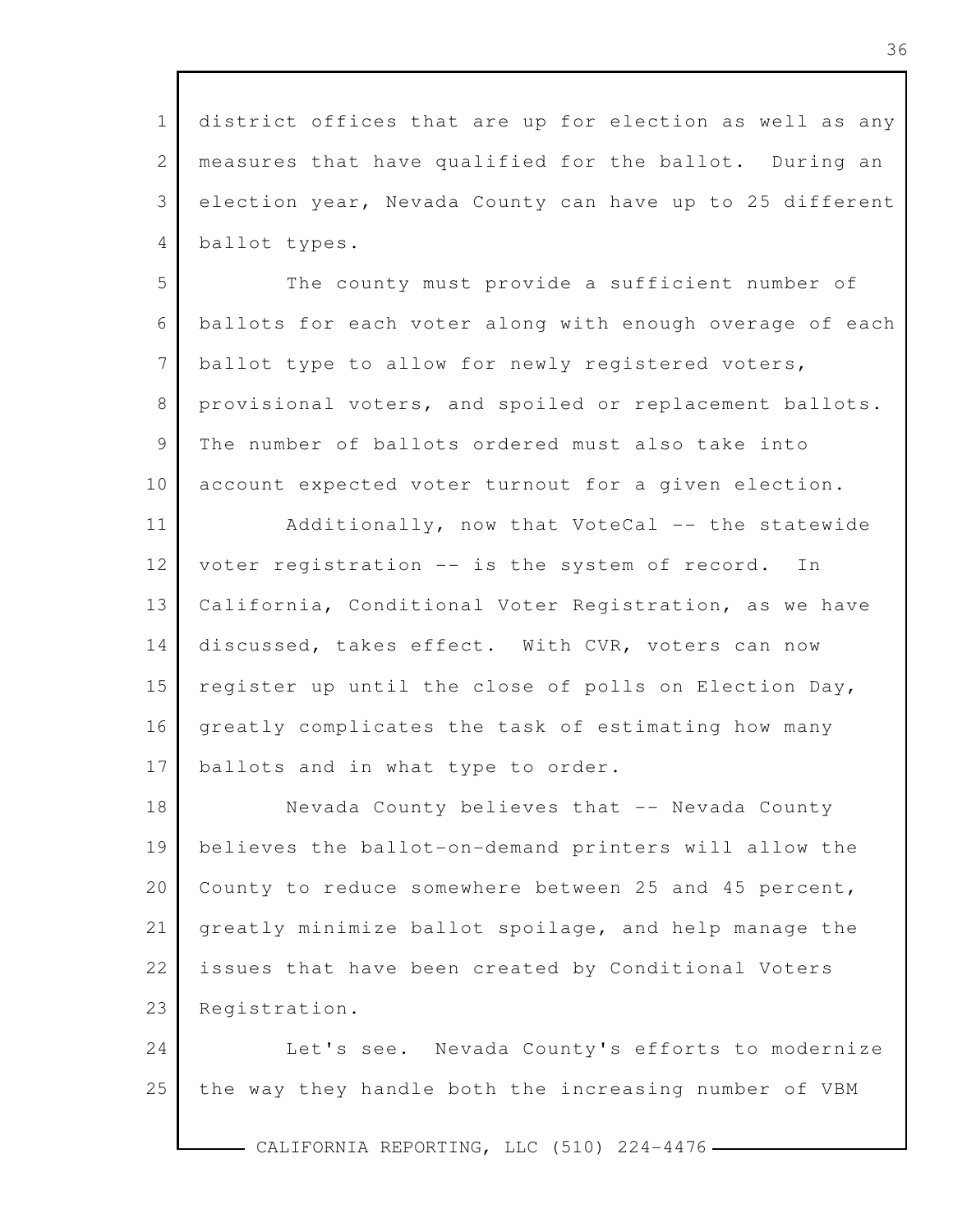1 2 3 4 5 6 7 8 9 10 11 12 13 14 15 16 17 18 19 20 21 22 23 24 25 voters and the impending same-day registration of voters while saving an estimated \$6,962 in taxpayer money by using ballot-on-demand printers can certainly be seen as in line with the spirit of the Voting Modernization Bond Act of 2002. Nevada County reports that the Balotar is easy to use even by individuals who are, quote, nontechnical. This will greatly simplify the training Nevada County provides to its poll workers or if Nevada County does expand its operation to include vote centers as provided for in SB 450 to additional county employees or temporary workers who will staff the vote systems - sorry -- staff the vote centers. The Balotar printer system has been approved by the Secretary of State's Office for use in California since August of 2012. Please note that the staff proposed funding award is based upon allowable reimbursement under Proposition 41 for voting equipment hardware and software only. The ballot sheet processing fees listed in the Nevada County's contract with ES&S would not be covered as a reimbursable claim under Proposition 41. Also, while recommending the approval of funding for the purchase of two ballot-on-demand printers, we would like to make it clear to the county -- make it

CALIFORNIA REPORTING, LLC (510) 224-4476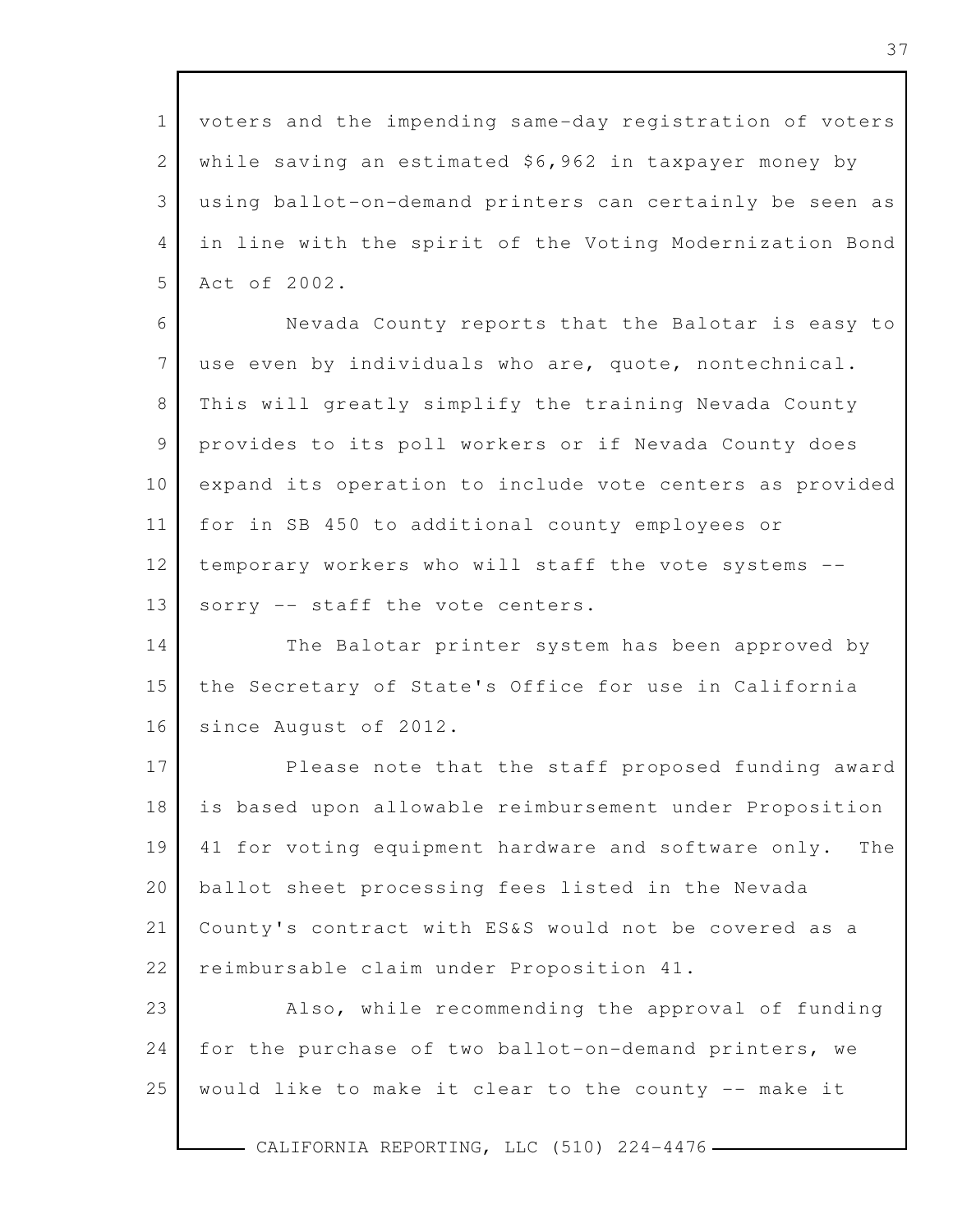| $\mathbf{1}$   | clear to the county that the cost for ink or paper for   |
|----------------|----------------------------------------------------------|
| $\mathbf{2}$   | the ballot-on-demand printers is not reimbursable under  |
| 3              | Proposition 41.                                          |
| $\overline{4}$ | Nevada County will only receive VMB payments once        |
| 5              | it has submitted detailed invoices for its voting        |
| 6              | equipment.                                               |
| $\overline{7}$ | It is our recommendation that Nevada County's            |
| $8\,$          | phase two project documentation plan be approved and a   |
| 9              | funding award letter be issued in the amount of \$9,888. |
| 10             | CHAIRMAN KAUFMAN: Thank you. And let me --               |
| 11             | let me welcome Ms. Sjoberg to this meeting. And I just   |
| 12             | want to say it's a -- as you have heard reference here,  |
| 13             | it's been two years since this commission has met, and   |
| 14             | there's nothing we like more than being able to give out |
| 15             | money to help make voting easier for people and to make  |
| 16             | elections easier to administer for election officials.   |
| 17             | So we're pleased to see you're here and, and             |
| 18             | happy to be considering this, this funding request. I    |
| 19             | don't know if you had anything you wanted to say off the |
| 20             | bat or whether we would just fire away with whatever     |
| 21             | question we had.                                         |
| 22             | MS. SJOBERG: You could just fire away with               |
| 23             | whatever questions you had.                              |
| 24             | CHAIRMAN KAUFMAN: I had a couple to start.               |
| 25             | First off, I wanted to understand just a little better,  |
|                |                                                          |
|                | CALIFORNIA REPORTING, LLC (510) 224-4476 -               |

38

 $\overline{\mathbf{I}}$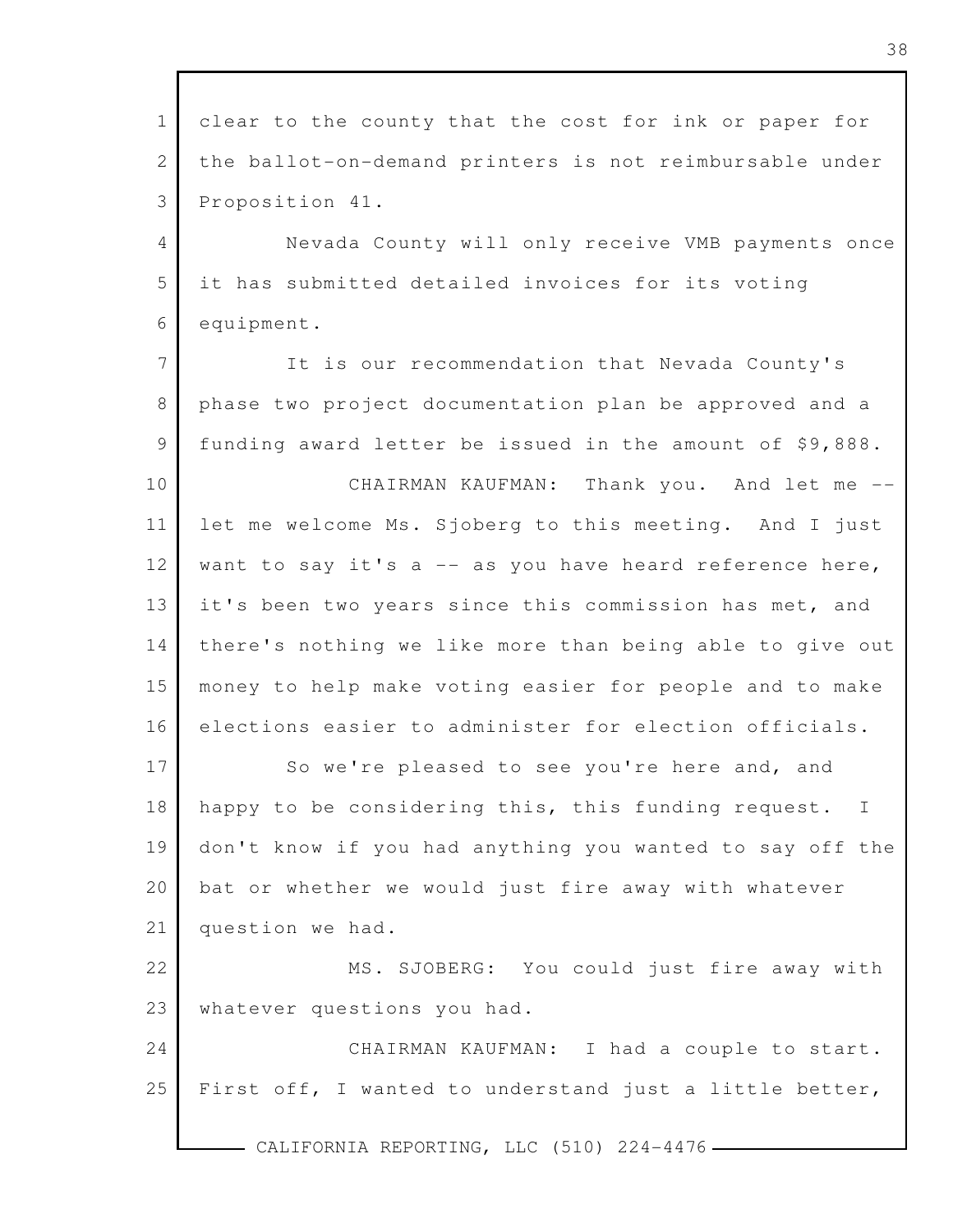| $\mathbf{1}$    | all these, these new voting systems are being -- and     |
|-----------------|----------------------------------------------------------|
| 2               | equipment is being thrown around by -- and I read all of |
| 3               | the things that the system does but I wanted to          |
| $\overline{4}$  | understand just a little bit better how it actually      |
| 5               | functions. And as I'm understanding it, if I'm a voter   |
| 6               | and I show up at the -- at your office, at the clerk's   |
| $7\phantom{.0}$ | office, or the registrar's office and I want to register |
| 8               | to vote or I want to request a vote-by-mail ballot, this |
| 9               | is the printing system that essentially will draw my     |
| 10              | ballot type or whatever from your central system and be  |
| 11              | able to spit out my vote-by-mail ballot right then and   |
| 12              | there; is that correct?                                  |
| 13              | MS. SJOBERG: That is correct. So                         |
| 14              | basically, you come up to our counter. We would check    |
| 15              | you in on our election management system. And it's       |
| 16              | triggered from -- our election management system sends a |
| 17              | message right to the ballot-on-demand to send -- to      |
| 18              | print you out the correct ballot type for your           |
| 19              | address -- for your precinct. So there -- or you can     |
| 20              | actually take your vote-by-mail ballot with you or you   |
| 21              | have the option of staying in your office and voting     |
| 22              | your ballot right then. So those are two options it      |
| 23              | provides for, and it's made it a lot easier, a lot       |
| 24              | faster for the voters to get checked in and checked out. |
| 25              | CHAIRMAN KAUFMAN: And, obviously, voting in              |

 $-$  CALIFORNIA REPORTING, LLC (510) 224-4476  $-$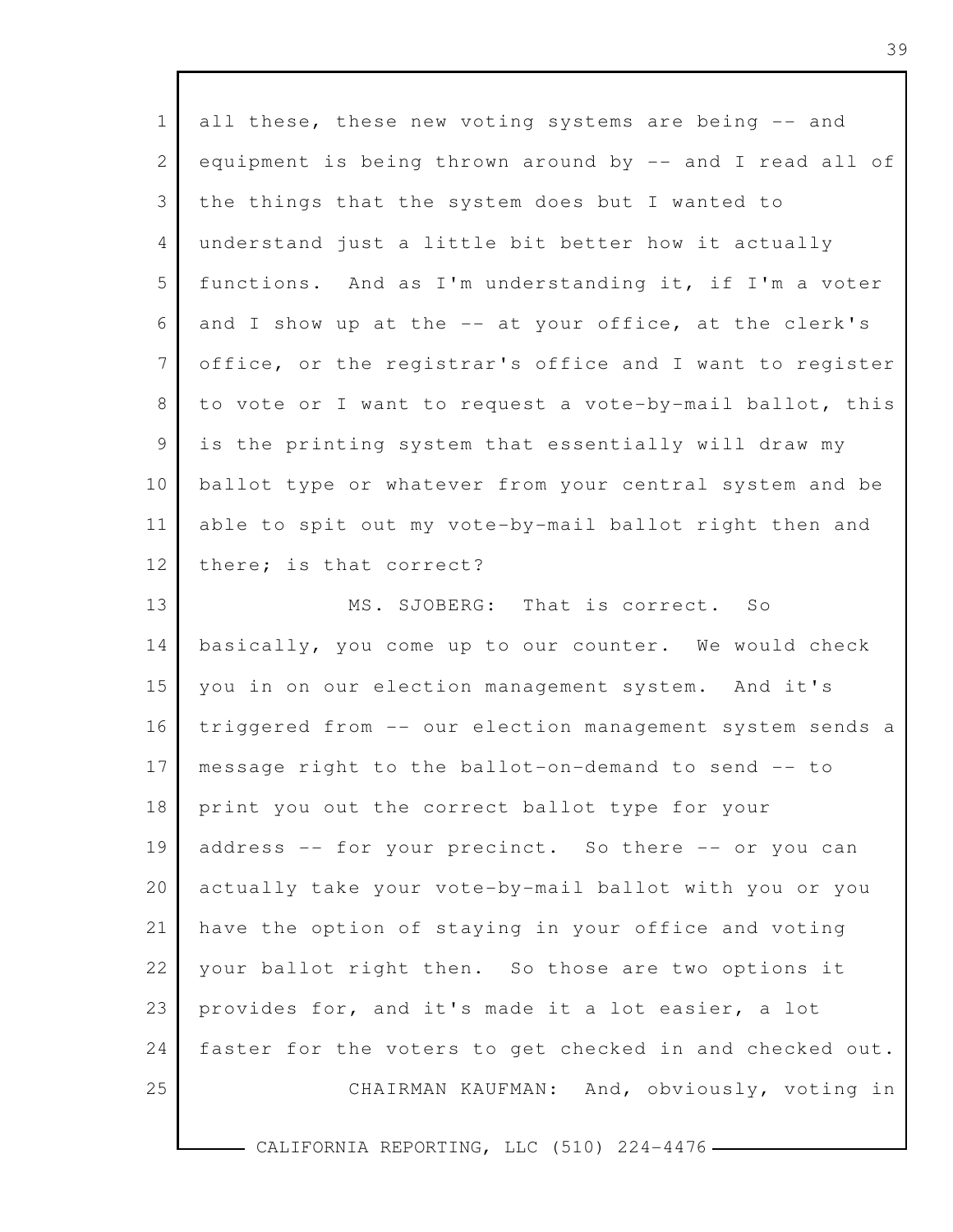1 2 3 4 5 6 7 8 9 10 11 12 13 14 15 16 17 18 19 20 21 22 23 24 25 Nevada County is a lot different than voting in Los Angeles County, where I'm from, but the allocation here is for two printers, correct? MS. SJOBERG: The system came with two printers. So we bought -- we went out to an RFP and - company submitted their RFP. ES&S's ballot, our system, came with a computer system and two printers, which we -- were less expensive than other vendors were asking for. And so we thought that was a great thing because if one printer goes down, we still have an optional other printer that can pick up and continue to work without getting tech support there right at that moment. CHAIRMAN KAUFMAN: Okay. But at this point, it's still a function of these ballots being issued out of your office. It's not like one printer is in one location -- MS. SJOBERG: Correct. CHAIRMAN KAUFMAN: -- and the other is your office. MS. SJOBERG: Correct. The printers sit underneath our counter we have in our office, where voters can come in and sit down, where we're sitting down and the voter's sitting down. So it's a one-to-one eye contact. Their printers are underneath our counter, and we get to stay there working with our voters the

- CALIFORNIA REPORTING, LLC (510) 224-4476 -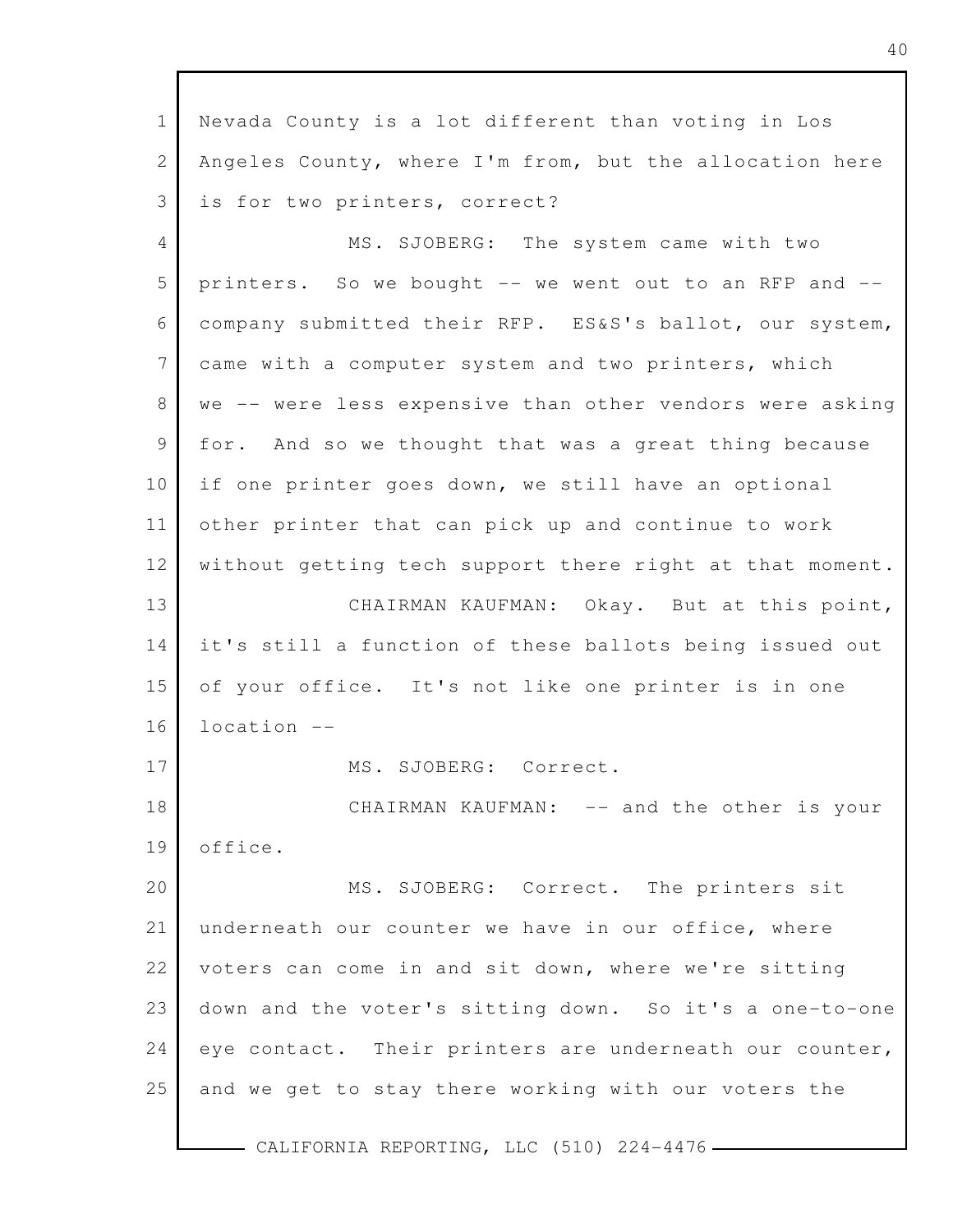1 whole time.

| 2               | CHAIRMAN KAUFMAN: So as opposed to your                  |
|-----------------|----------------------------------------------------------|
| 3               | former system of having to -- I think -- as the          |
| $\overline{4}$  | materials in here suggest, order from your printer       |
| 5               | however many ballots you think it's going to take to     |
| 6               | satisfy all your mail-in requests for vote-by-mail       |
| $7\phantom{.0}$ | ballot, you can now not order as much, at least          |
| $8\,$           | initially, and deal with requests as they come in by     |
| $\mathcal{G}$   | having this printer spit out either for people who       |
| 10              | request by mail or by people who walk in and actually    |
| 11              | request the ballot in their amendment.                   |
| 12              | MS. SJOBERG: Correct. So in the past                     |
| 13              | system, the way we used to do it in past, we order over  |
| 14              | and above, estimating always, and always having a waste  |
| 15              | that would have to be destroyed after the election. And  |
| 16              | we'd order those from our printers or from our printers  |
| 17              | that would ship the ballots up. So then you have the     |
| 18              | shipping cost, and you have all this additional cost,    |
| 19              | employee time to go through and verify that all the      |
| 20              | ballots are accurate, and the inventory and so forth and |
| 21              | so on. And those would get stored in its own locked      |
| 22              | So when a voter would come in and request a<br>room.     |
| 23              | vote-by-mail ballot or vote there in our office, we      |
| 24              | would have to actually look up the voter's ballot type,  |
| 25              | go back to our locked room, look for the ballot, find    |
|                 |                                                          |

 $-$  CALIFORNIA REPORTING, LLC (510) 224-4476  $-$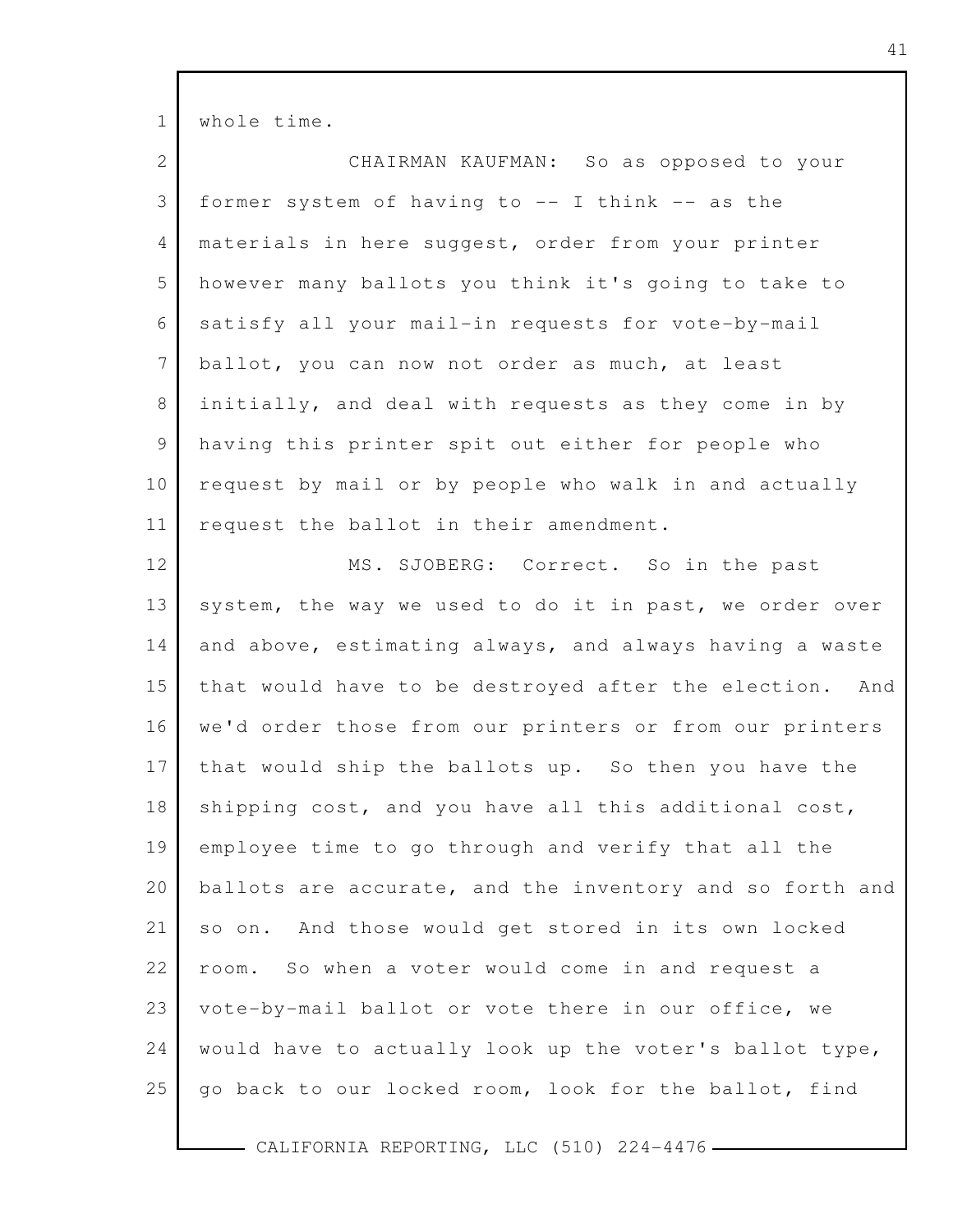| $\mathbf{1}$   | it, come back, do -- grab another employee to have them  |
|----------------|----------------------------------------------------------|
| $\mathbf{2}$   | verify that the ballot type that we grabbed out of our   |
| 3              | secret room was the correct ballot type before we issued |
| 4              | it to the voter. Taking more time away from getting      |
| 5              | people in and out and getting them on their way to       |
| 6              | voting. So that's how the system was done then. Now we   |
| 7              | don't have that extra locked room to store all these     |
| 8              | extra ballots and we don't have to destroy ballots at    |
| $\overline{9}$ | the end of the election because there's, there's only    |
| 10             | ballot paper that can be used for the next election.     |
| 11             | CHAIRMAN KAUFMAN: And presumably, this                   |
| 12             | also, kind of, saves, you know, those people who might   |
| 13             | wait too long to send in a vote-by-mail request then     |
| 14             | can't get the ballots back to them in time. So now       |
| 15             | $it's$ --                                                |
| 16             | MS. SJOBERG: Correct.                                    |
| 17             | CHAIRMAN KAUFMAN: -- issued immediately.                 |
| 18             | Yes?                                                     |
| 19             | MS. SJOBERG: Correct. So we, we actually                 |
| 20             | set up our office in November as a vote center model for |
| 21             | early voting -- is how we set it up. And we actually     |
| 22             | had our, our electronic voting equipment out and we had  |
| 23             | our scanner set out. We have a voting room that people   |
| 24             | can go into and vote. So it worked really well.<br>SO    |
| 25             | people were able to come in. CVR is going to be          |
|                |                                                          |

 $\mathbf{I}$ 

l

CALIFORNIA REPORTING, LLC (510) 224-4476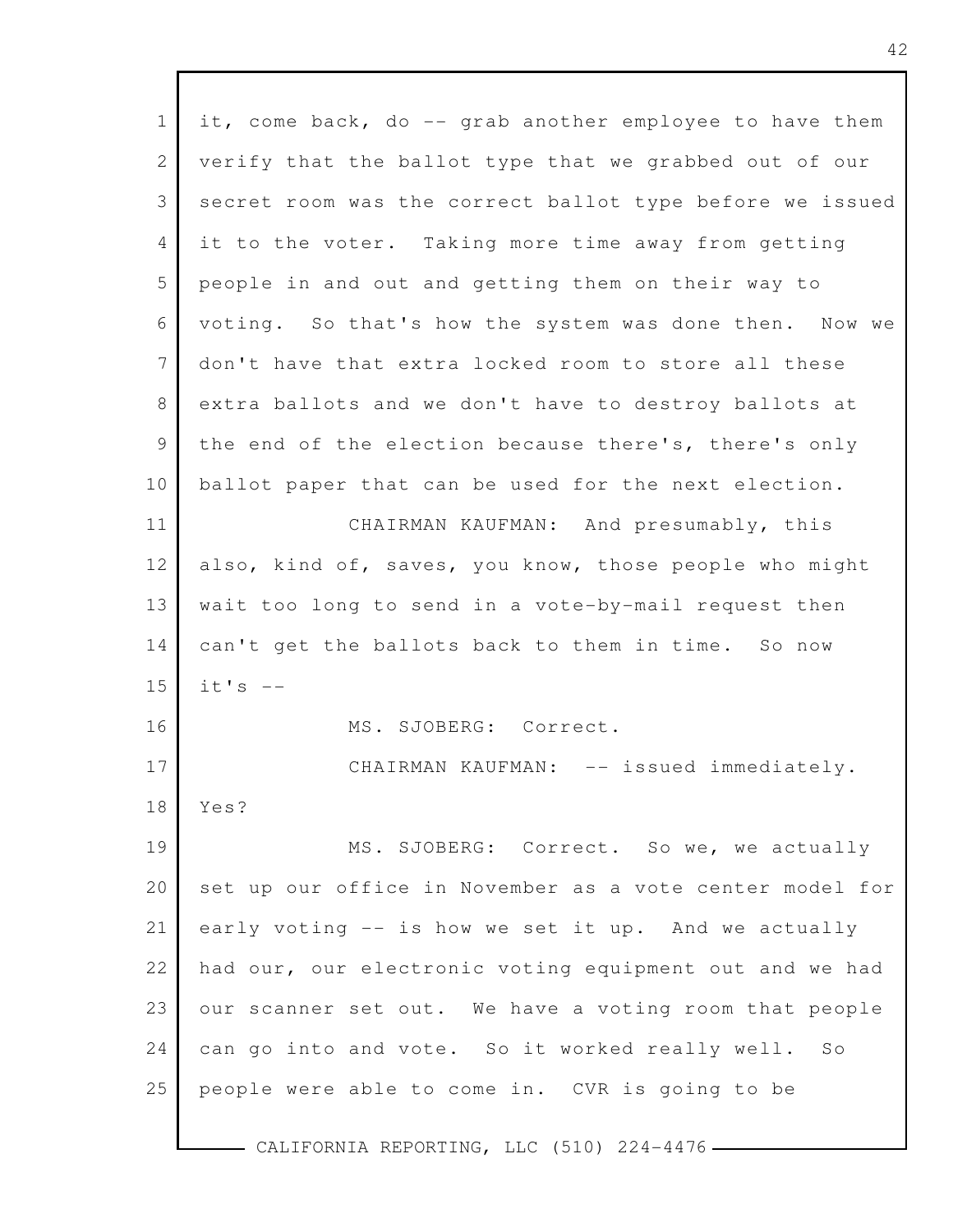1 2 3 4 5 6 7 8 9 10 11 12 13 14 15 16 17 18 19 20 21 22 23 24 25 wonderful, because they can come in, do their registration. We can get them in the system, determine which type of ballot type they're going to vote, give them that ballot, and then check the Secretary of State -- check, check our Cal voter and make sure that it's -- they haven't issued another ballot in another location and process it. CHAIRMAN KAUFMAN: Great. June, do you have any questions? MS. LAGMAY: If it was written in the report and I overlooked it, I apologize, but can you clarify for me, will Nevada County do the voting centers option model in 2018, or that's still to be seen? MS. SJOBERG: We're in the midst of developing our project plan. Our intent and our, our intent currently is to proceed forward and go live with the vote center model of SB 450 in 2018, June. MS. LAGMAY: Not that you have to. MS. SJOBERG: Not that we have to. Our situation is different than Orange County's situation, whereas, our elected official, he's elected not appointed, so he doesn't have to have our board's approval to proceed. So we're going about it a little different. We're looking forward to it. We're pulling our community in right now and starting to develop our

- CALIFORNIA REPORTING, LLC (510) 224-4476 -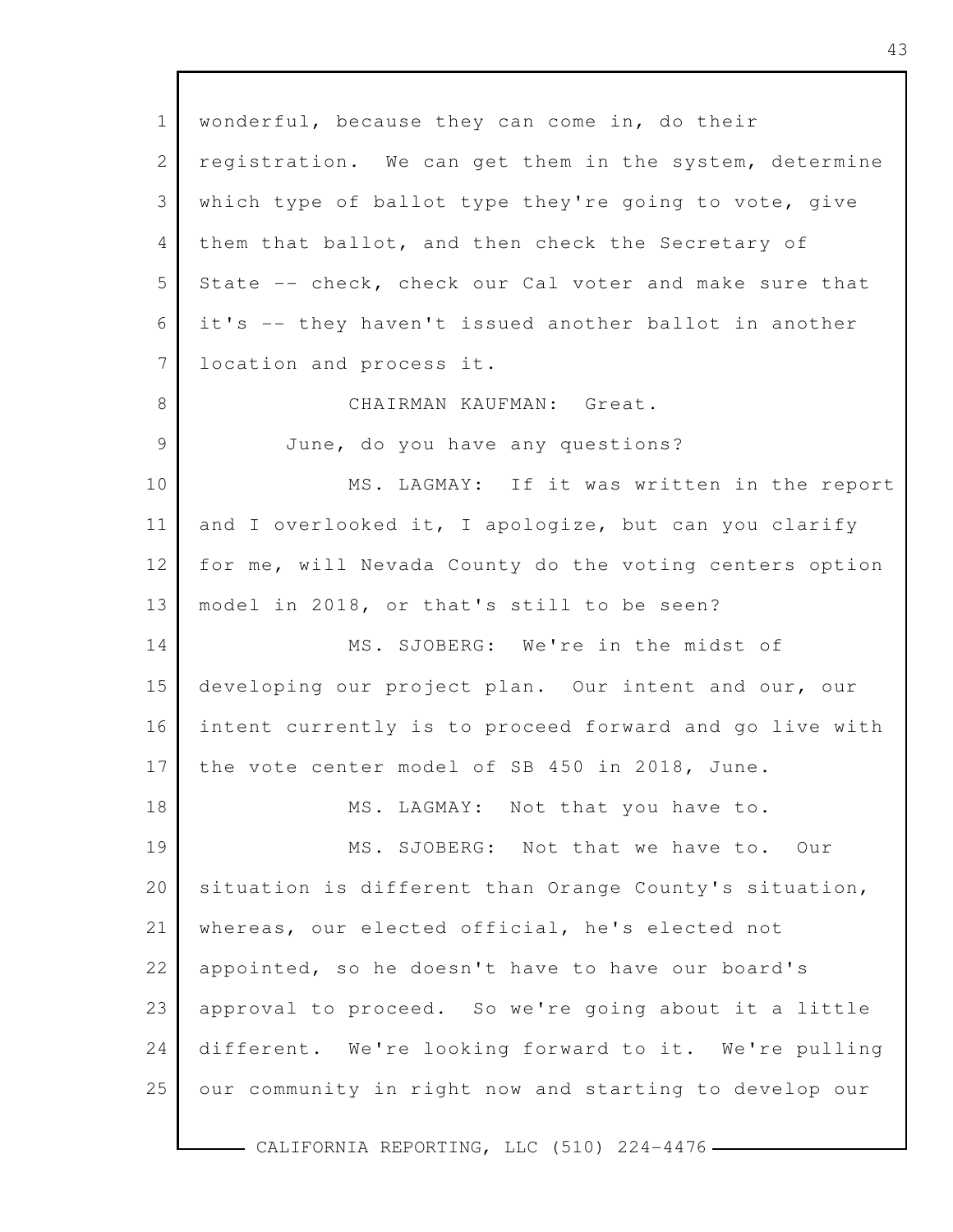1 2 3 4 5 6 7 8 9 10 11 12 13 14 15 16 17 18 19 20 21 22 23 24 25 CALIFORNIA REPORTING, LLC (510) 224-4476 plan, and then we'll do an open informational resolution to our board and our public once the plan has been developed. MS. LAGMAY: Very good luck to you. CHAIRMAN KAUFMAN: Gabe, any questions? MR. SANDOVAL: Good. CHAIRMAN KAUFMAN: Okay. Thank you, Ms. Sjoberg. MS. SJOBERG: Thank you. CHAIRMAN KAUFMAN: Okay. So with that, do we have a motion to approve the funding award request of Nevada County in the amount of \$9,888? MR. SANDOVAL: So move. MS. LAGMAY: Second. CHAIRMAN KAUFMAN: Mr. Sandoval moved. MS. LAGMAY: June Lagmay seconds. CHAIRMAN KAUFMAN: Seconds. Why don't you just pull up the vote on this one. MS. MONTGOMERY: Stephen Kaufman. CHAIRMAN KAUFMAN: Aye. MS. MONTGOMERY: June Lagmay. MS. LAGMAY: Aye. MS. MONTGOMERY: Gabriel Sandoval. MR. SANDOVAL: Aye. CHAIRMAN KAUFMAN: Great. Congratulations,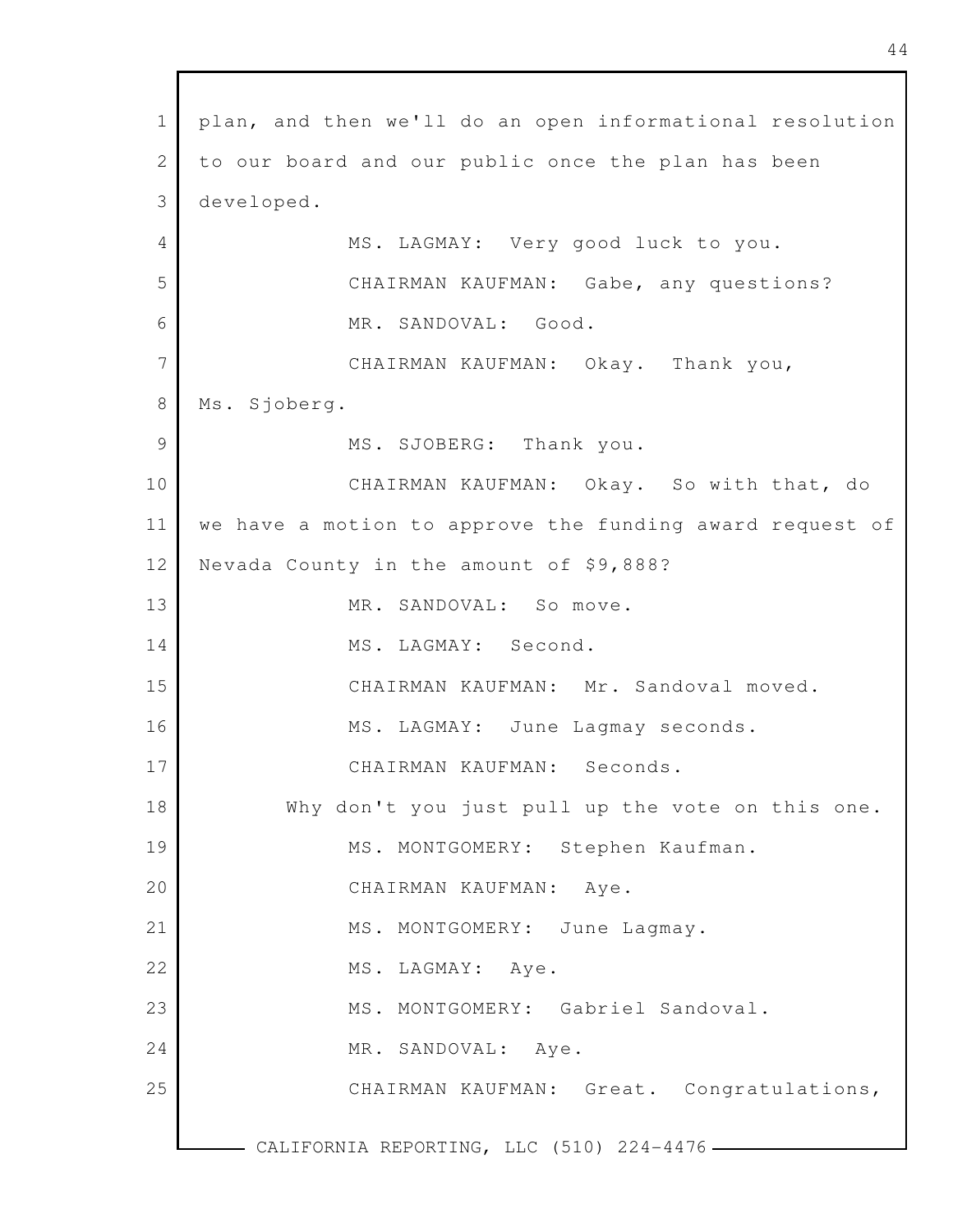1 2 3 4 5 6 7 8 9 10 11 12 13 14 15 16 17 18 19 20 21 22 23 24 25 - CALIFORNIA REPORTING, LLC (510) 224-4476-Nevada County. MS. SJOBERG: Thank you. CHAIRMAN KAUFMAN: Okay. Do we have any other business to bring before this esteemed board today? MS. MONTGOMERY: We do not. CHAIRMAN KAUFMAN: Again, I just want to say how happy I am to see everybody. Hopefully, we can do this more often for good reasons that we hope will come our way. Do we have a motion to adjourn these proceedings? MS. LAGMAY: Before we do, can I have a second. The Voting Commission that's been established in Washington DC -- I know it's peripheral to what we're doing here, but is there a way that we could get periodic updates on a, more or less, formal level on how that's coming along instead of what we get, you know, through the general news media? Is that something that staff could give us a little bit more formal structure as it -- as it impacts California? MS. MONTGOMERY: Sure. We could do that for you. MS. LAGMAY: Okay. Thank you very much. CHAIRMAN KAUFMAN: Okay. Do we have a motion to adjourn? Who wants to make it?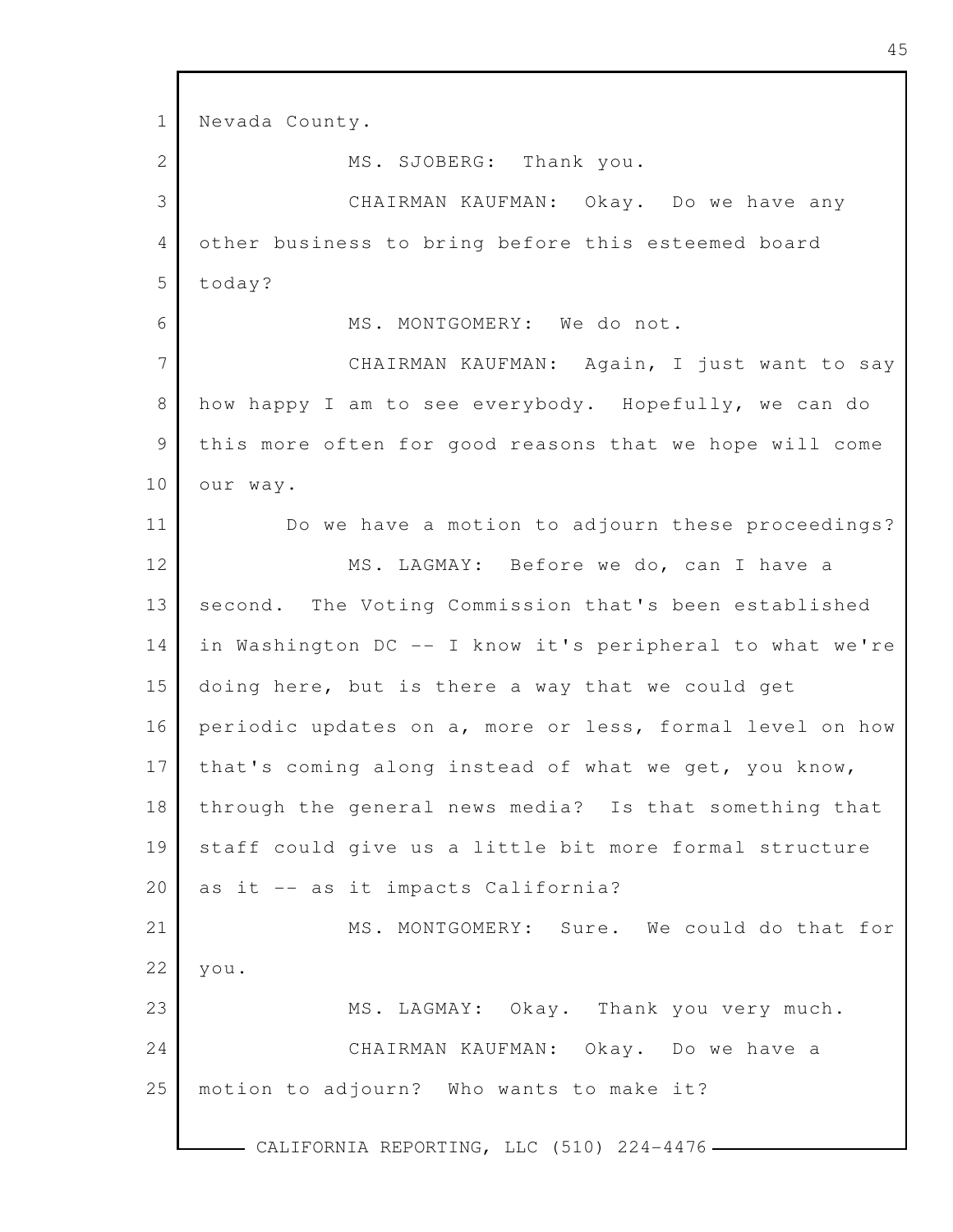- CALIFORNIA REPORTING, LLC (510) 224-4476 -MS. LAGMAY: I'll do it. I move to adjourn. CHAIRMAN KAUFMAN: I'll second since Gabe's -- second. All in favor. MS. LAGMAY: Aye. MR. SANDOVAL: Aye. CHAIRMAN KAUFMAN: Okay. With that, our meeting is concluded. (Whereupon the proceedings adjourned at 11:28 a.m.) --o0o--